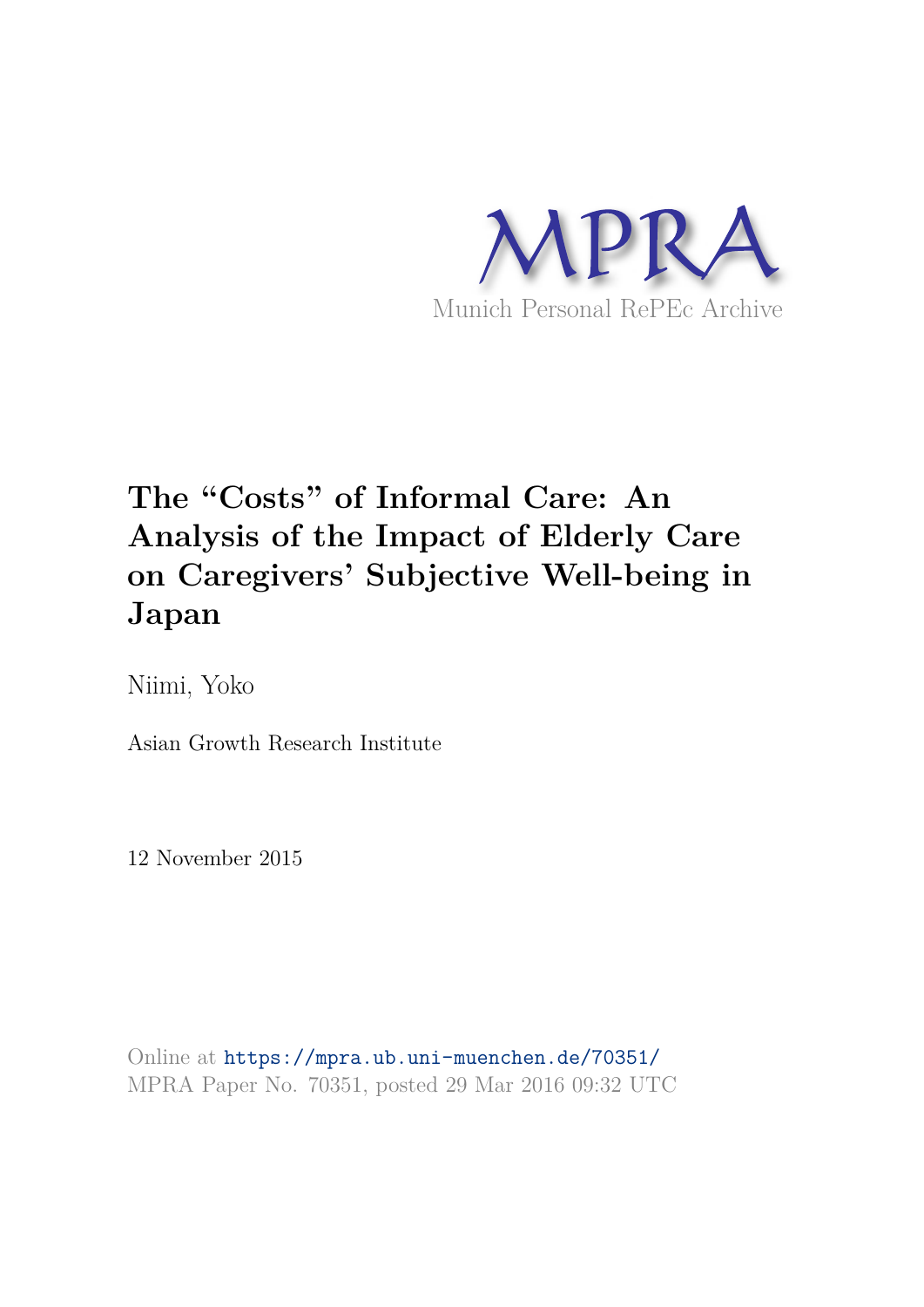# **The "Costs" of Informal Care: An Analysis of the Impact of Elderly Care on Caregivers' Subjective Well-being in Japan<sup>1</sup>**

# **Yoko Niimi**

Asian Growth Research Institute 11-4 Ohtemachi, Kokurakita-ku, Kitakyushu, Fukuoka 803-0814, Japan Email: niimi@agi.or.jp, Tel: +81-93-583-6202, Fax: +81-93-583-4602

> February 2016 (Revised version)

#### **Abstract**

This paper examines the impact of providing informal care to elderly parents on caregivers' subjective well-being using unique data from the "Preference Parameters Study" of Osaka University, a nationally representative survey conducted in Japan. The estimation results indicate heterogeneous effects: while informal elderly care does not have a significant impact on the happiness level of married caregivers regardless of whether they take care of their own parents or parents-in law and whether or not they reside with them, it has a negative and significant impact on the happiness level of unmarried caregivers. These findings call for more attention to be paid to unmarried caregivers, who presumably receive less support from family members and tend to be more vulnerable to negative income shocks than their married counterparts.

JEL codes: D10, I18, I31, J14

 $\overline{a}$ 

Key words: Aging, Caregiving, Elderly Care, Happiness, Informal Care, Japan, Longterm Care Insurance, Parental Care, Subjective Well-being

<sup>&</sup>lt;sup>1</sup> The empirical work undertaken in this paper utilizes micro data from the Preference Parameters Study of Osaka University's 21st Century COE Program 'Behavioral Macrodynamics Based on Surveys and Experiments' and its Global COE project 'Human Behavior and Socioeconomic Dynamics.' I acknowledge the program/project's contributors─Yoshiro Tsutsui, Fumio Ohtake and Shinsuke Ikeda. I am also grateful to Charles Yuji Horioka, Niny Khor and Eric D. Ramstetter as well as participants of the 2016 Economics, Health and Happiness Conference; Department of Economics Symposium of Kadir Has University; Tuesday Seminar Series of Nagoya City University; and workshop of the Research Center for Aging Economy and Society, Graduate School of Economics and Management, Tohoku University for their invaluable comments. This work was supported by JSPS (Japan Society for the Promotion of Science) KAKENHI Grant Number 15H01950, a project research grant from the Asian Growth Research Institute, and a grant from the MEXT Joint Usage/Research Center on Behavioral Economics of the Institute of Social and Economic Research, Osaka University.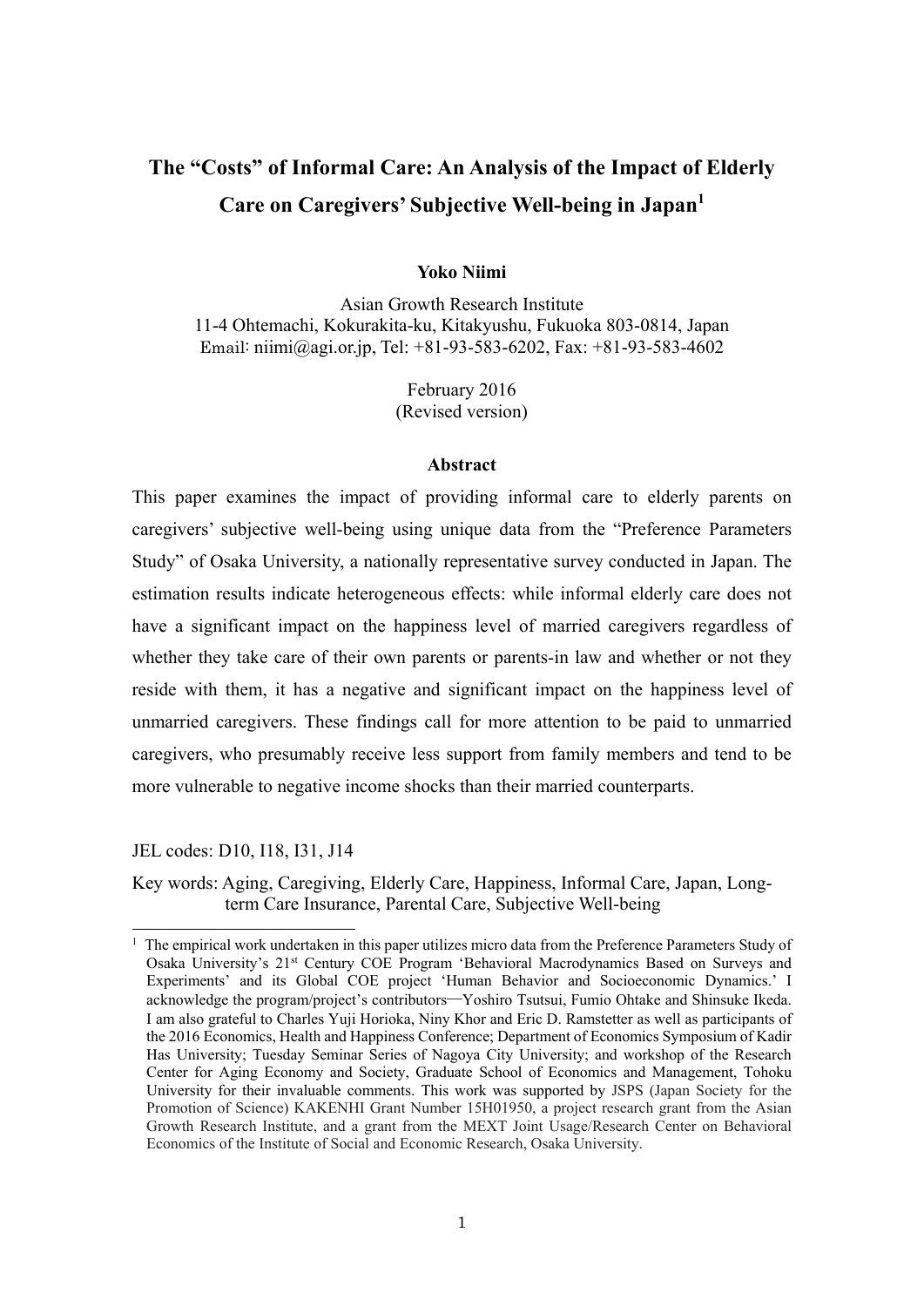#### **1. Introduction**

L

The importance of informal elderly care has increasingly become recognized as population aging has rapidly progressed in recent decades. While informal elderly care is sometimes perceived as a cost-saving arrangement as it helps reduce the need for formal care, it is important to take into account the impact of caregiving on caregivers' life when assessing the costs and benefits of informal elderly care. Ignoring such effects might lead to an underestimation of the cost of relying on family members to provide care to the elderly.

There is indeed a growing literature that examines the impact of informal elderly care on caregivers' employment, physical and mental health, and social and marital life.<sup>2</sup> While subjective well-being, such as life satisfaction and happiness, has often been suggested as an important indicator to assess people's well-being in recent years (e.g., Layard, 2005; Stiglitz, Sen and Fitoussi, 2009), existing work on the effect of informal elderly care on caregivers' subjective well-being remains relatively limited.<sup>3</sup> Moreover, the literature provides inconclusive results and suggests heterogeneous effects depending, for example, on the gender of the caregiver, the relationship between the caregiver and the care recipient, and whether the caregiver lives with the care recipient (e.g., Hansen, Slagsvold and Ingebretsen, 2013; Van den Berg and Ferrer-i-Carbonell, 2007).

This paper aims to fill the gap in the literature and to contribute to broadening our understanding of the impact of informal elderly care on caregivers' subjective well-being. The paper focuses its analysis on the experience of Japan mainly for two reasons. First, in the case of Japan, while there have been a number of empirical studies that look at the effect of informal elderly care on, among others, caregivers' mental health and psychological well-being (e.g., Kumamoto, Arai and Zarit, 2006; Oshio 2014, 2015; Sugihara *et al*. 2004) and labor force participation (e.g., Kan and Kajitani, 2014; Sakai

<sup>&</sup>lt;sup>2</sup> See Bauer and Spousa-Poza (2015) for a comprehensive survey of the literature on the impact of informal caregiving on caregivers' employment, health and family life.

<sup>&</sup>lt;sup>3</sup> As commonly done in happiness studies, the three terms—subjective well-being, happiness, and life satisfaction—are used interchangeably in this paper.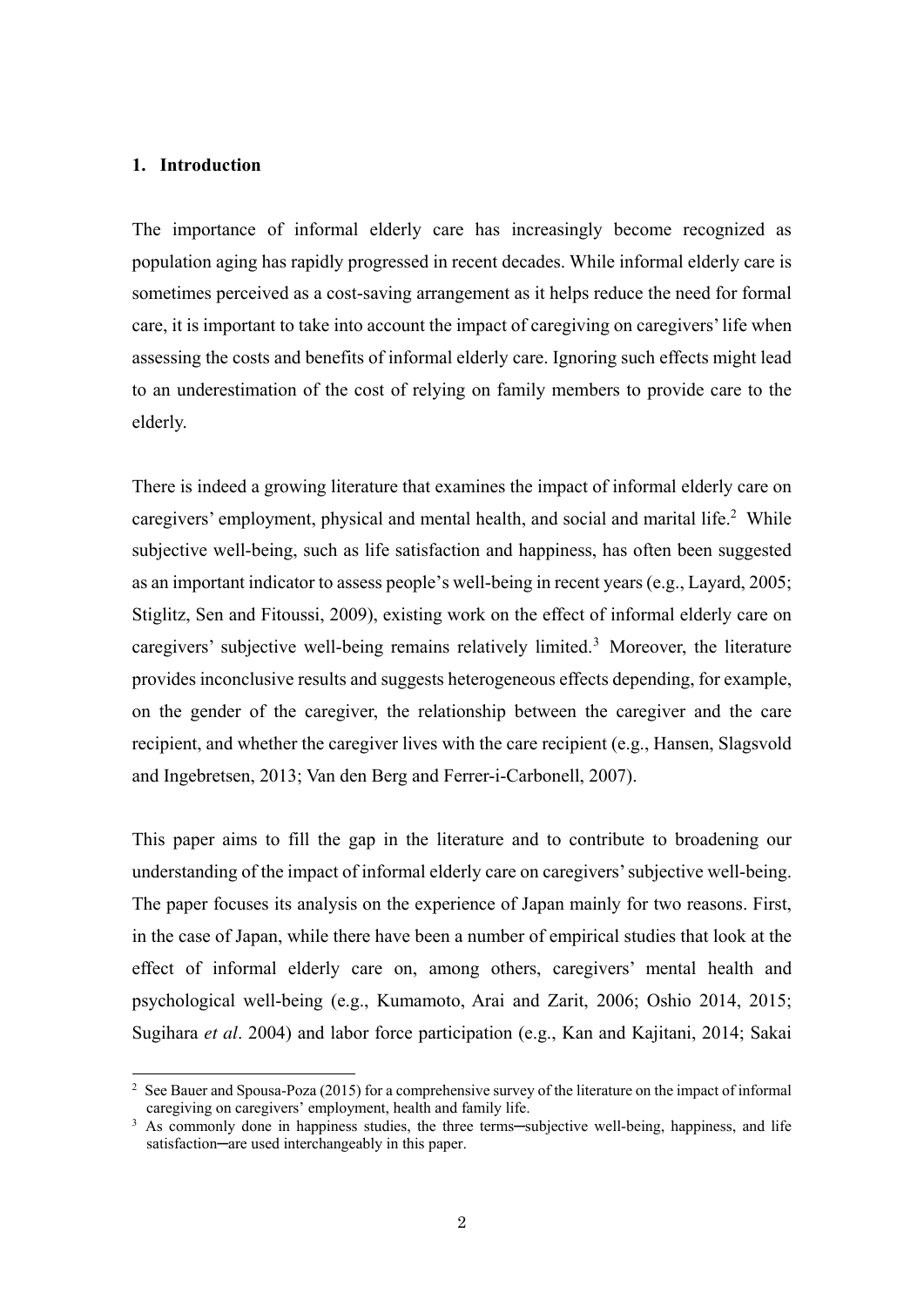and Sato, 2007; Shimizutani, Suzuki and Noguchi, 2008; Sugawara and Nakamura, 2014), there has not been any previous work that analyzes the effect of providing elderly care on caregivers' happiness, to the best of the author's knowledge. It would be interesting to see whether or not previous findings obtained for other advanced economies hold in the case of Japan where filial obligation remains relatively strong and caring for elderly parents has therefore traditionally taken place within the family setting.

Second, while Japan's long-term care insurance (LTCI) system introduced in 2000 does not provide cash allowances for informal care, it covers the cost of services availed from the formal sector. As a result, a large demand for formal care services has been generated and new markets for various services, such as home care, day care, and short-stay care services, have emerged with the introduction of the LTCI system (Sugawara and Nakamura, 2014). This differentiates Japan from most other developed countries where permanent institutional care tends to be the major formal care option and/or market volumes are relatively limited even if markets for home care services exist (Sugawara and Nakamura, 2014). It would thus be interesting to examine whether the use of such formal care services can help mitigate or alleviate the adverse effect of informal elderly care on caregivers' subjective well-being by looking at the case of Japan. This is a valid question given that the negative effect of providing care to the elderly on caregivers' subjective well-being may increase the risk of the institutionalization of care recipients, which would have an important cost implication for the government.

The key hypotheses that this paper will test using data on Japan are as follows: (i) providing care to the elderly negatively affects caregivers' happiness; and (ii) the extent to which informal elderly care affects caregivers' happiness depends on, among others, the marital status of caregivers, the caregiver-care recipient relationship, and caregiving conditions. The latter includes living arrangements, the use of formal care services, and whether or not the caregiver has received any *inter vivos* transfers or financial support from his/her parents or parents-in-law. The results of such an analysis will provide a useful dimension that policymakers should take into account as part of the assessment of the cost of informal elderly care. The findings will also shed light on what measures would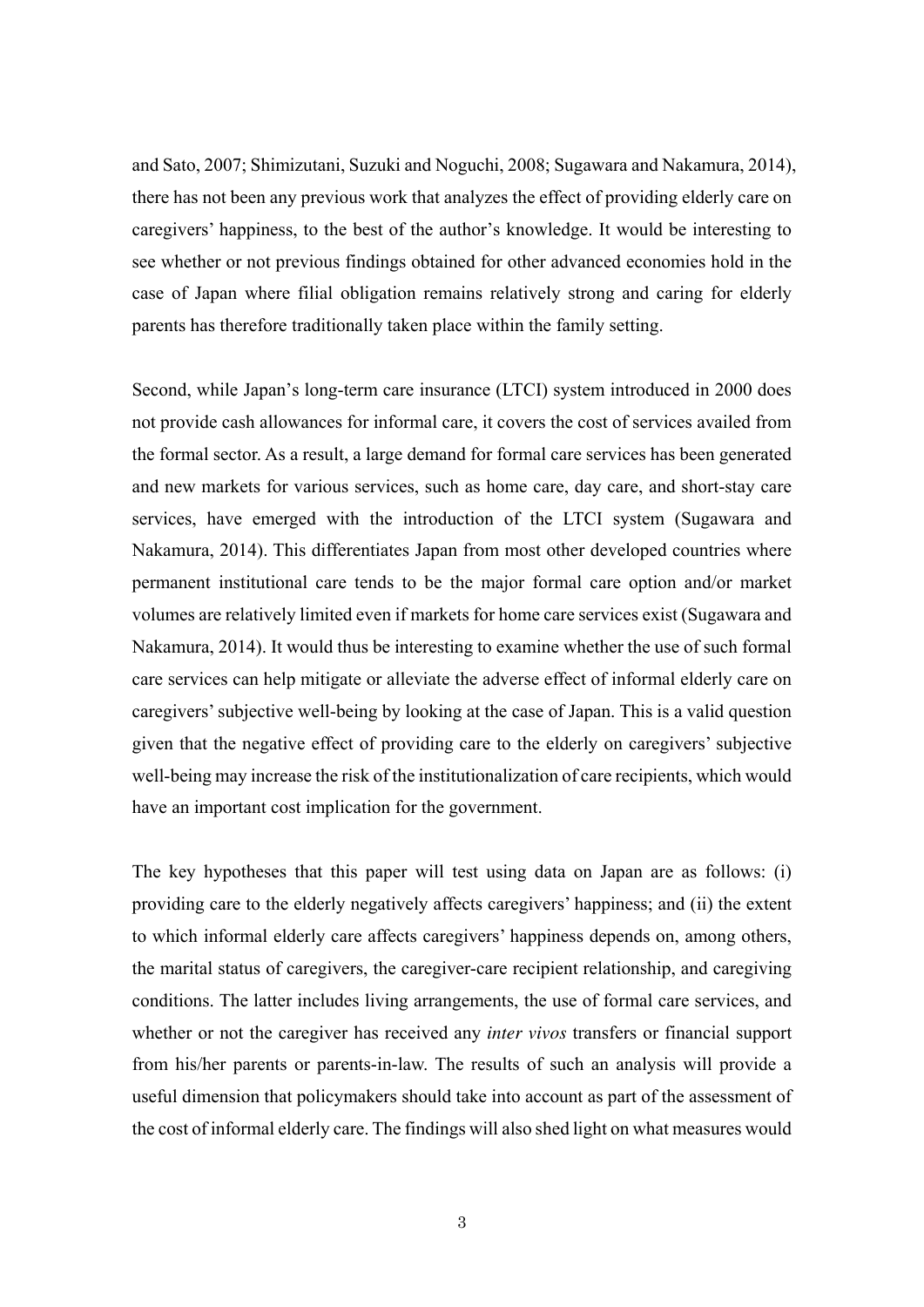be effective in sustaining the provision of informal elderly care without incurring an excessive burden on caregivers.

The rest of the paper is organized as follows. Section 2 provides an overview of elderly care in Japan. Section 3 reviews the literature on the impact of informal elderly care on caregivers' subjective well-being. Section 4 discusses the econometric methodology, the data, and the empirical variables used for the estimation. Estimation results are presented in Section 5. Section 6 summarizes the key findings and discusses some policy implications.

### **2. Background**

L

Japan has experienced an unprecedented speed of population aging over the past few decades. The share of population aged 65 and above in Japan (9.9%) was the lowest among the then member countries of the Organisation for Economic Co-operation and Development (OECD) until as recently as 1984, but it had become the highest (20.2%) by 2005.<sup>4</sup> This share was estimated to be 26.8% in 2015 and is expected to reach 30% by 2024 (National Institute of Population and Social Security Research, 2012). Improvements in longevity as well as a significant decline in the fertility rate over the years contributed to this rapid population aging in Japan.

Japan has also observed significant changes in family structure over the past few decades. Among those aged 65 and above, the share of those living alone or only with their spouse increased from 28.1% to 55.4% between 1980 and 2014 (see Figure 1). In contrast, the share of those who live with their children (married and unmarried) decreased by more than 40% from 69.0% to 40.6% during the same period. Nakamura and Sugawara (2014), however, point out that the rate of parent-child co-residence has not changed significantly if we focus only on elderly people who have children. Rather, the observed decline in the parent-child co-residence rate is due mainly to an increase in the number of the elderly

<sup>4</sup> OECD data (https://data.oecd.org/pop/elderly-population.htm, accessed on September 24, 2015).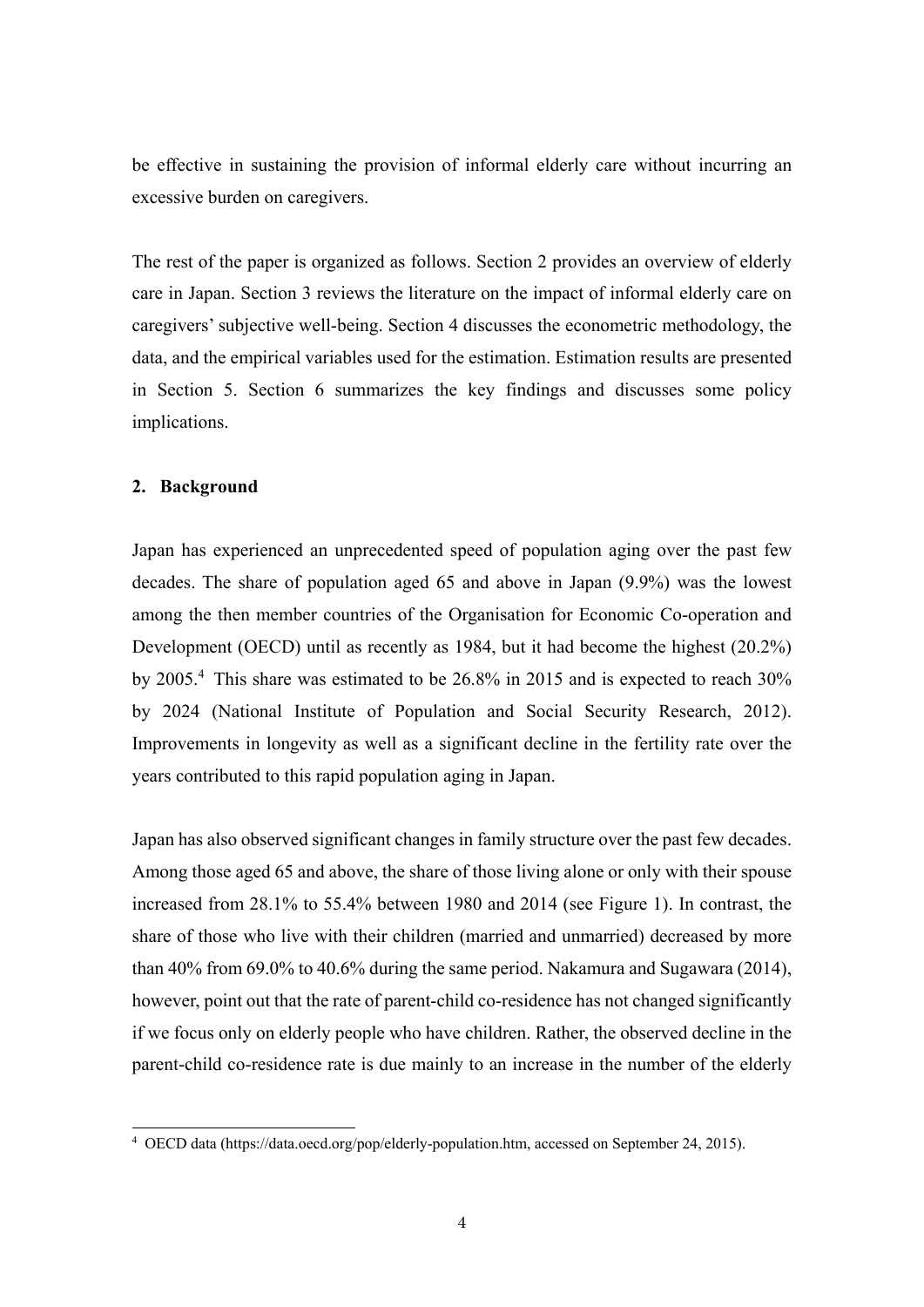who do not have any children. For instance, among elderly person households, the share of childless households (both childless couples and childless singles) rose from 7.9% in 2001 to 15.7% in 2010.<sup>5</sup> Together with rapid population aging as well as other social and economic changes (e.g., increased women's educational attainment and labor force participation), such changes in family structure are likely to reduce the availability of informal caregivers and impose a greater burden on a smaller number of caregivers per elderly person, posing significant challenges to Japan where elderly care has traditionally taken place within the family setting.



**Figure 1. Changes in Family Structure among Those Aged 65 and Above** 

Source: An Overview of Comprehensive Survey of the Living Conditions of People on Health and Welfare (Ministry of Health, Labour and Welfare, http://www.mhlw.go.jp/toukei/list/20-21kekka.html, accessed on September 18, 2015).

Another interesting observation we can make from Figure 1 is that there has been a significant rise in the share of those aged 65 and above who live with their unmarried children (i.e., single, divorced, or widowed children) from 16.5% in 1980 to 26.8% in 2014. This trend contrasts strikingly with the declining trend in the share of the elderly

 $\overline{a}$ 

<sup>5</sup> Nakamura and Sugawara (2014) argue that the main explanation for this rise in the number of aged population without any children in the 2000s is that there had been an increase in the number of married women who did not bear any children.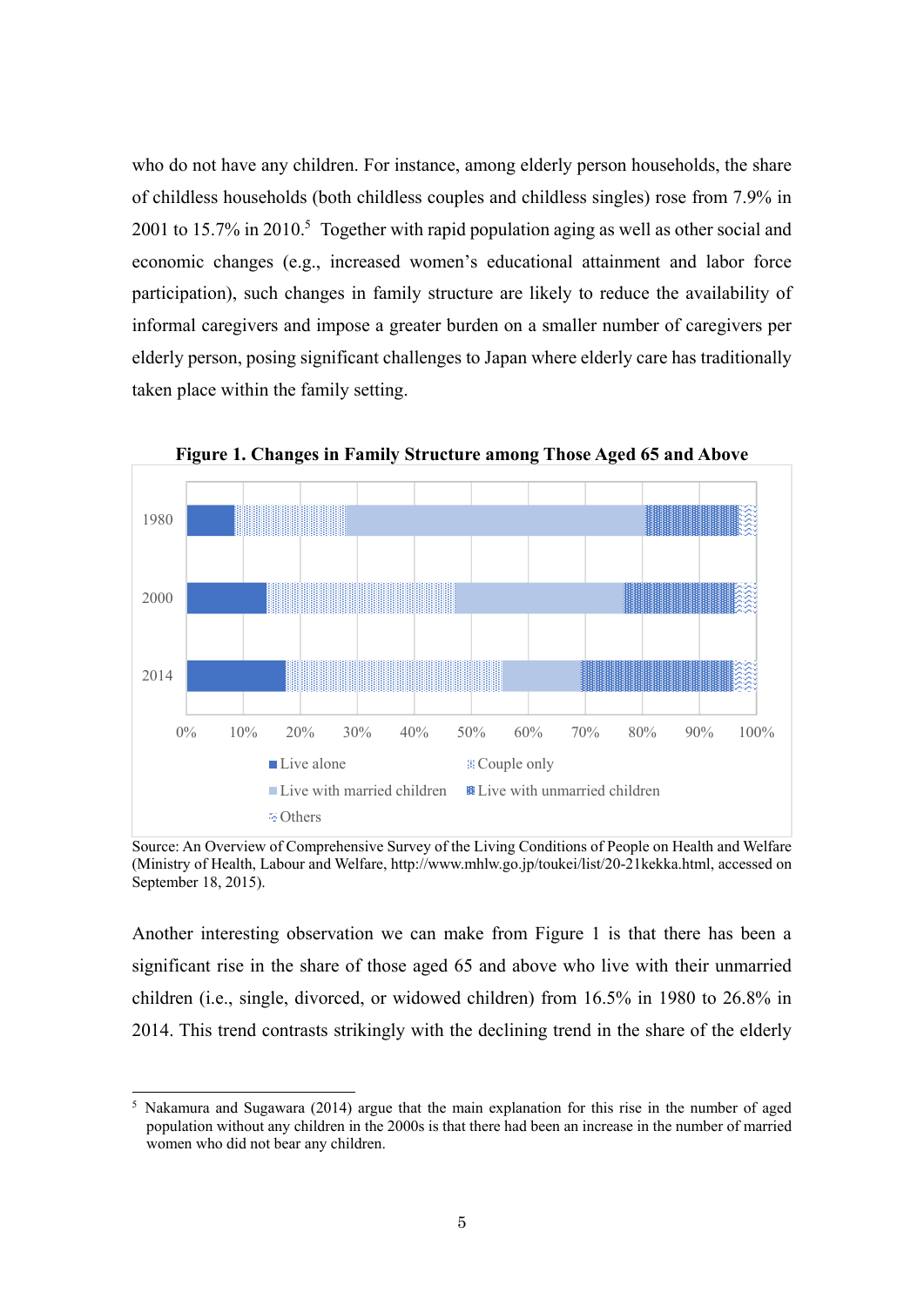living with their married children during the same period. Identifying the causes of these contrasting trends of parent-child co-residence between married and unmarried children is beyond the scope of this paper. However, given this notable change in family structure in recent decades, we will take into account the marital status of caregivers when analyzing the impact of caregiving on caregivers' subjective well-being in the present study.

In response to rapid population aging and changes in family structure, Japan introduced a mandatory LTCI program in 2000 to cover the long-term care of the elderly, which had previously been provided partly through the health insurance system and partly through welfare measures for the elderly. Under the policy objective of the "Socialization of Care," this new program was designed to promote greater independence of the elderly in daily life and to reduce the burden of elderly care on family members. It has a number of key characteristics. First, everyone aged 40 or above is required to participate in the program and to pay insurance premiums.<sup>6</sup> Given its universal coverage, everyone aged 65 and above as well as those under 65 but with aging-related disabilities are entitled to receive necessary care services regardless of income level or the availability of family caregivers once they are certified as requiring support or long-term care.

Second, eligibility is thus needs-based, and applicants are evaluated through an objective procedure and assigned a care level based strictly on physical and mental disability.<sup>7</sup> Although the Japanese LTCI program largely followed the example of the German system, it does not provide cash allowances to the elderly to support informal caregivers, unlike the German system. It instead covers only the cost of services purchased from the formal

L

<sup>&</sup>lt;sup>6</sup> Although the Japanese LTCI system has largely followed the example of the German system, it incorporates Scandinavian-style community-based management, in which municipalities act as insurers. Based on the national government's guidelines, each municipality administers LTCI and sets insurance premiums for its residents (Tsutsui and Muramatsu, 2005, 2007).

<sup>&</sup>lt;sup>7</sup> The computer aided standardized needs-assessment system categorizes people into seven levels of needs. The Care Needs Certification Board, a local committee consisting of health, medical, and welfare experts, then reviews this initial assessment and determines its appropriateness (Tsutsui and Muramatsu, 2005). There are currently two levels for those who require support only (Support Levels 1 and 2) and five levels for those who require long-term care (Care Levels 1-5). This support/care level determines the amount of benefits that each person is entitled to receive.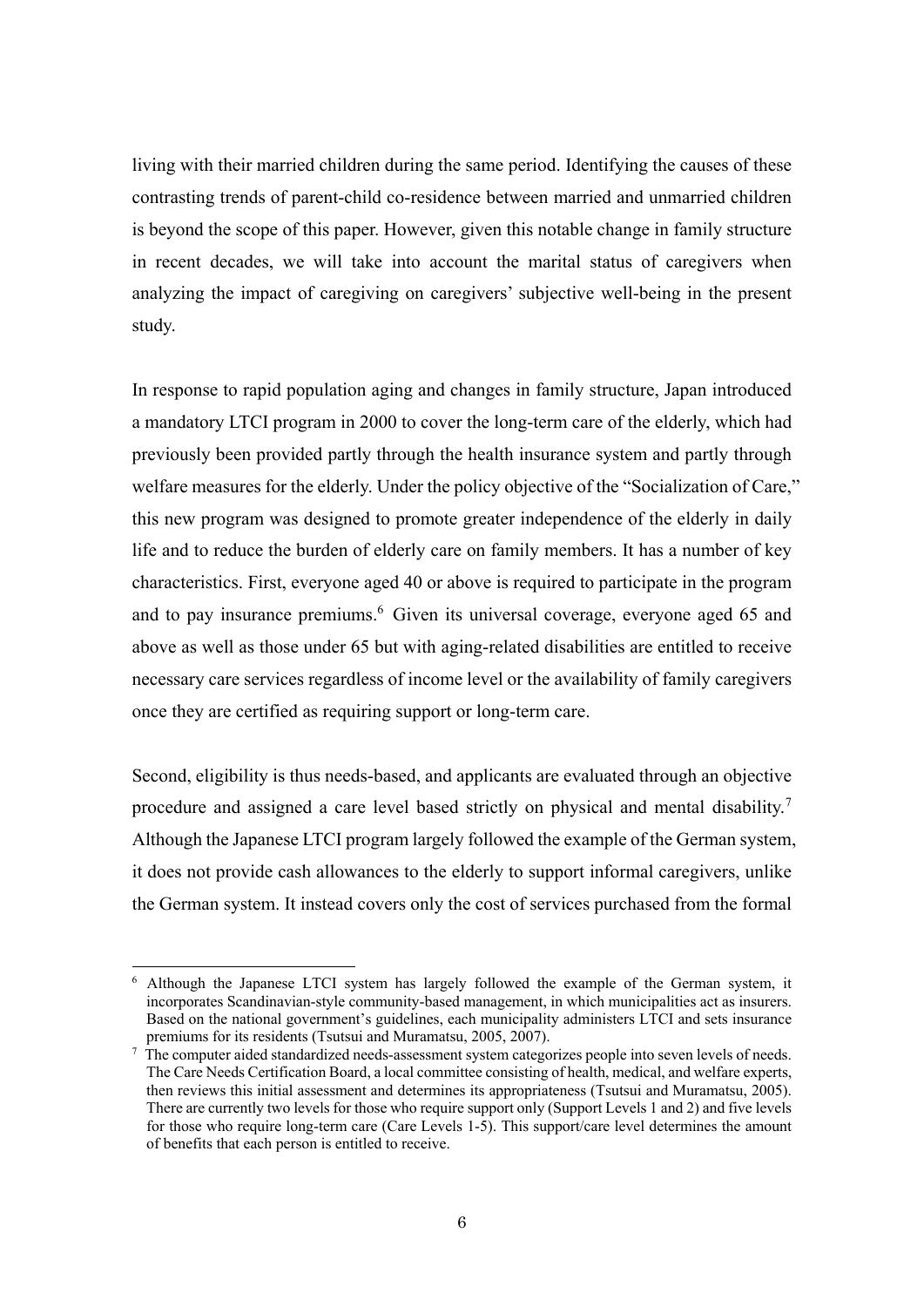sector. Based on a personal care plan provided by a professional care manager, care recipients can choose what services to receive and from which provider to receive them subject to a 10% co-payment. Service providers are predominantly private, whether for profit or non-profit (Campbell, Ikegami and Gibson, 2010). The existence of such service markets differentiates Japan from many other developed countries in which permanent institutional care comprises the only major formal care sector or market volumes are limited even if formal markets exist for home care or day care services (Sugawara and Nakamura, 2014).

Since the launch of the LTCI system, the number of persons certified for long-term care increased by about 128% from 2.56 million in March 2001 to 5.84 million in March 2014.<sup>8</sup> Among those aged 65 and above, the share of those certified in the total number of persons insured increased from about 11.0% to 17.8% during this period. The monthly average number of long-term care service users grew even faster by about 162% from 1.84 million in Fiscal Year (FY) 2000 to 4.82 million in FY2013. Note that the majority (about 74.1% in FY2013 up from about 67.2% in FY2000) are users of home-based services while the shares of community-based service and facility service users are about 7.3% and 18.5%, respectively.<sup>9</sup>

In response to the popularity and wide acceptance of the LTCI system in Japan, there have been a number of empirical studies that examine the impact of the introduction of the LTCI system on the provision of informal elderly care in the country. Although the universal coverage of the LTCI system has replaced previous stigmatized means-tested long-term care services (Tsutsui and Muramatsu, 2005), some studies find that informal care by adult children continues to be the most common source of caregiving for elderly parents in Japan (Hanaoka and Norton, 2008; Long, Campbell and Nishimura, 2009). Hanaoka and Norton (2008), for instance, find that the presence of adult children acts as a substitute for formal long-term care and that such an effect is found to be strongest for

L

<sup>&</sup>lt;sup>8</sup> The data in this paragraph come from the "Status Report on the Long-Term Care Insurance Projects (Kaigo Hoken Jigyou Jyokyo Houkoku) (Fiscal Year 2013)", Ministry of Health, Labour and Welfare (http://www.mhlw.go.jp/topics/kaigo/toukei/joukyou.html, accessed on September 30, 2015).

<sup>&</sup>lt;sup>9</sup> Those who availed themselves of different types of services are double counted here.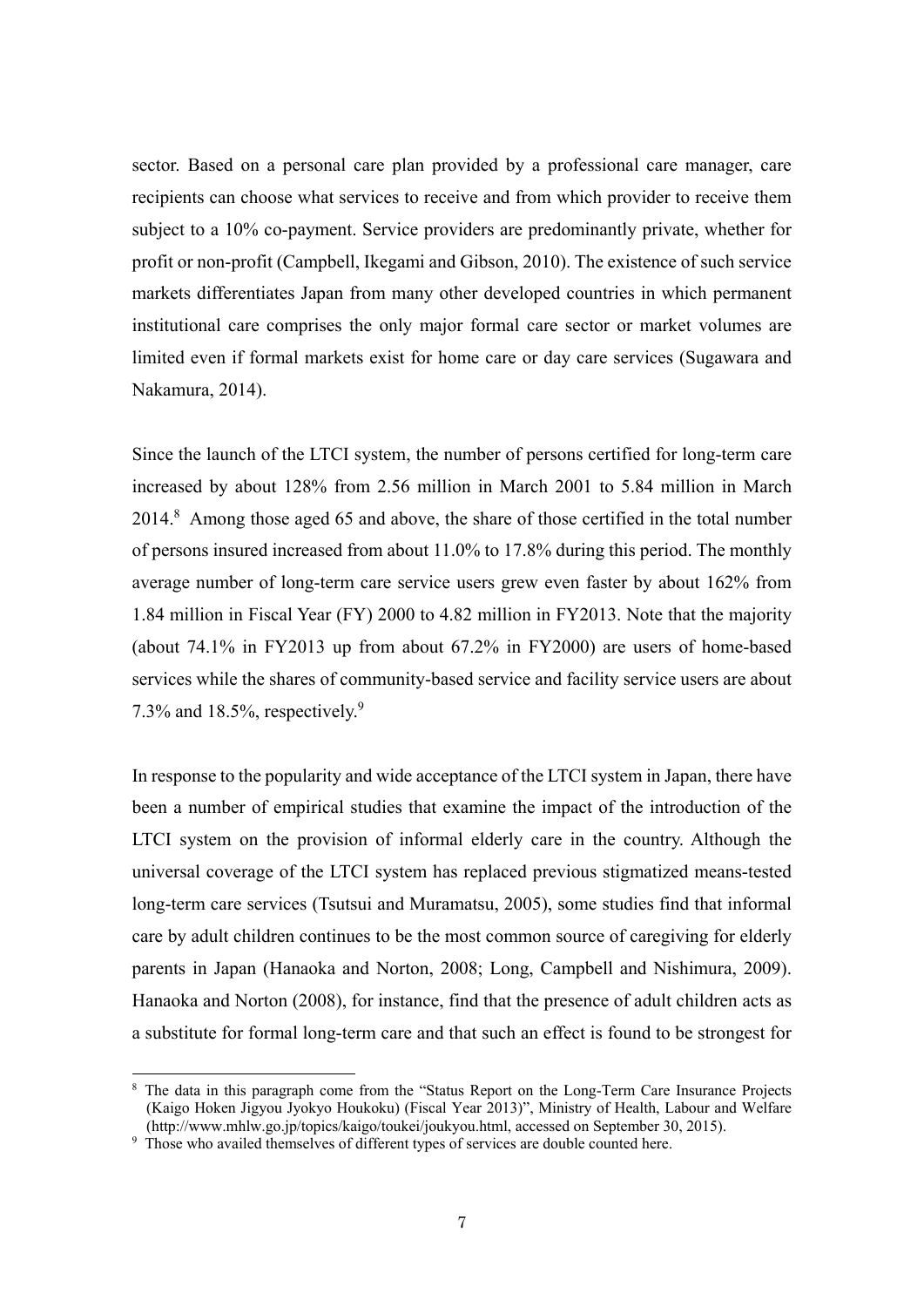uneducated unmarried daughters. Their results also suggest that the role of daughters-inlaw in providing care to the elderly is becoming less important than that of unmarried children in Japan.

#### **3. Literature Review**

Informal elderly care has gained increasing attention from policymakers as well as researchers in recent years as population aging has progressed in many parts of the world, particularly in advanced economies. While the importance of informal elderly care provision by family members relative to formal care services varies across countries, family members form the backbone of long-term care systems in all OECD countries (OECD, 2013). It is estimated that across OECD countries, on average, over 15% of people aged 50 and above provided care for a dependent relative or friend in 2010 (OECD, 2013).

It may be tempting for governments to encourage informal care arrangements as it saves the direct costs of professional care services and/or can postpone more costly institutionalization, but these savings could be offset by such indirect costs as reduced employment, possible loss in human capital, and greater health care expenditures for caregivers (Bauer and Spousa-Poza, 2015). Policymakers therefore need to carefully weigh the intended benefits of informal care (e.g., reduced public costs and ensured elderly welfare) against other desirable outcomes, such as gender equality in work and domestic roles, public health, marital stability, and individual and family well-being (Hansen, Slagsvold and Ingebretsen, 2013). There have been an increasing number of empirical studies that analyze the impact of informal elderly care on caregivers' life, particularly on their psychological well-being, health conditions, and employment. The key findings of these studies include a negative, though relatively limited, link between care provision and employment, particularly among female co-residing caregivers; and a negative impact of caregiving on psychological health, especially among female and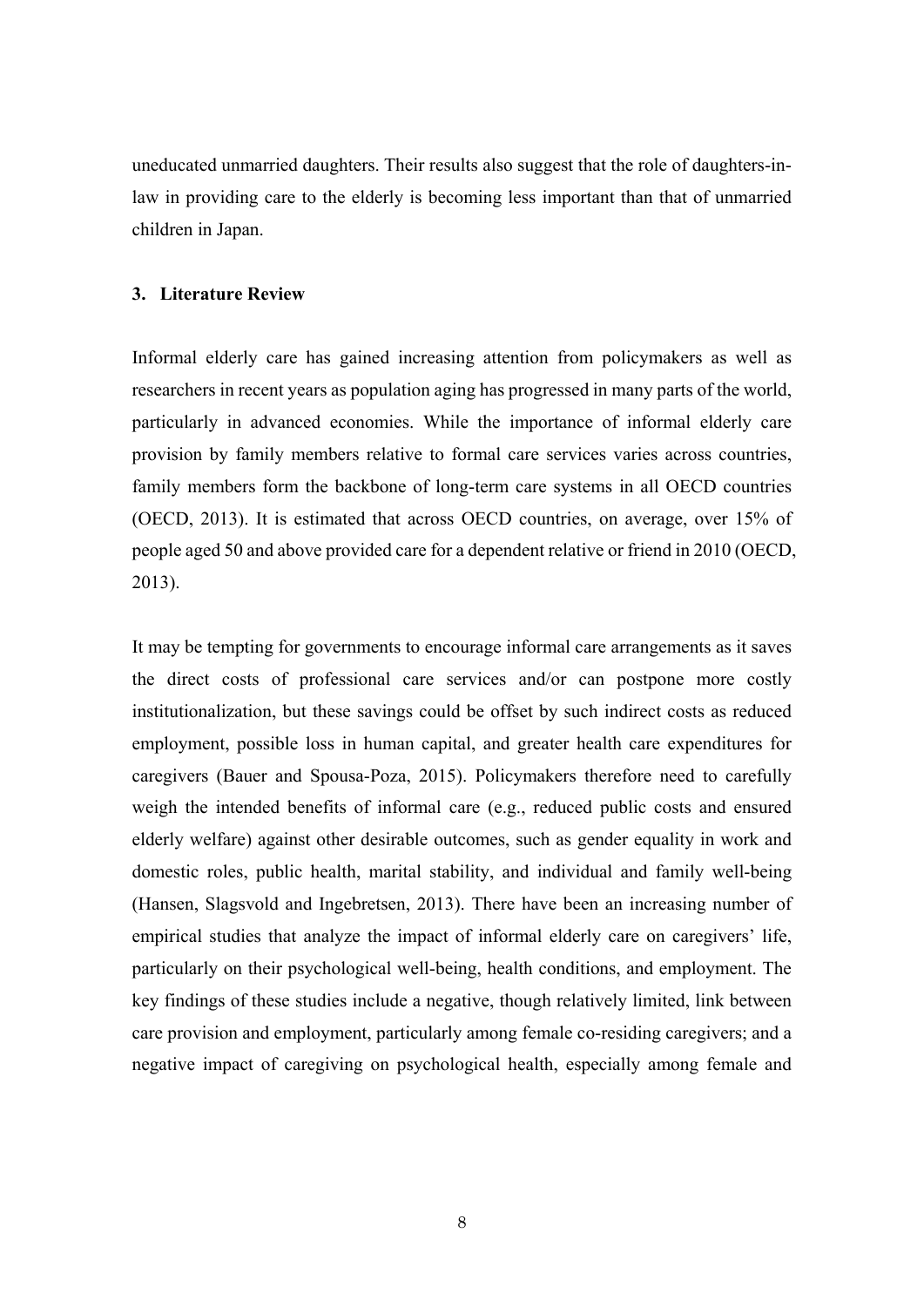spousal caregivers, and on caregivers' physical health outcomes (Bauer and Spousa-Poza,  $2015$ ).<sup>10</sup>

In contrast, while subjective well-being, such as life satisfaction and happiness, has often been suggested as an important indicator to assess people's well-being in recent years (e.g., Layard, 2005; Stiglitz, Sen and Fitoussi, 2009), existing work on the effect of informal elderly care on caregivers' subjective well-being remains relatively limited. Among the few studies that exist, Van den Berg and Ferrer-i-Carbonell (2007) suggest that by analyzing the impact of providing informal care and of income on caregivers' happiness level, it is possible to estimate the necessary income (i.e., compensating variation) to maintain the same happiness level of caregivers after they provide an additional hour of informal care. Based on data on Dutch informal caregivers, Van den Berg and Ferrer-i-Carbonell (2007) find that an extra hour of providing informal care is worth about 8 or 9 Euros if the care recipient is a family member and about 7 or 9 Euros if the care recipient is not a family member. They suggest that the reason for observing a greater loss of utility (i.e., happiness) when providing care to a family member than to a non-family member may be due to emotional involvement with the care recipient.

Bobinac *et al*. (2010) also look at the effect of informal caregiving on caregivers' happiness but examine the *family* effect more explicitly. They argue that informal care is usually provided by the care recipient's family or friends because of the social relationship between the care recipient and the caregiver, and as a result, both the *caregiving* effect and the *family* effect are observed in the case of informal caregivers. While the caregiving effect refers to the welfare effect of providing informal care, the family effect refers to the direct impact of the health status of a care recipient on others' well-being (Bobinac *et al*., 2010). Using data on Dutch informal caregivers, Bobinac *et al*. (2010) show that caregivers' happiness is positively associated with the care recipient's (positive) health conditions and negatively associated with the provision of caregiving, confirming the presence of both the caregiving and family effects.

 $\overline{a}$ 

<sup>10</sup> See Bauer and Spousa-Poza (2015) for a comprehensive survey of the literature on the impact of informal caregiving on caregivers' employment, health and family.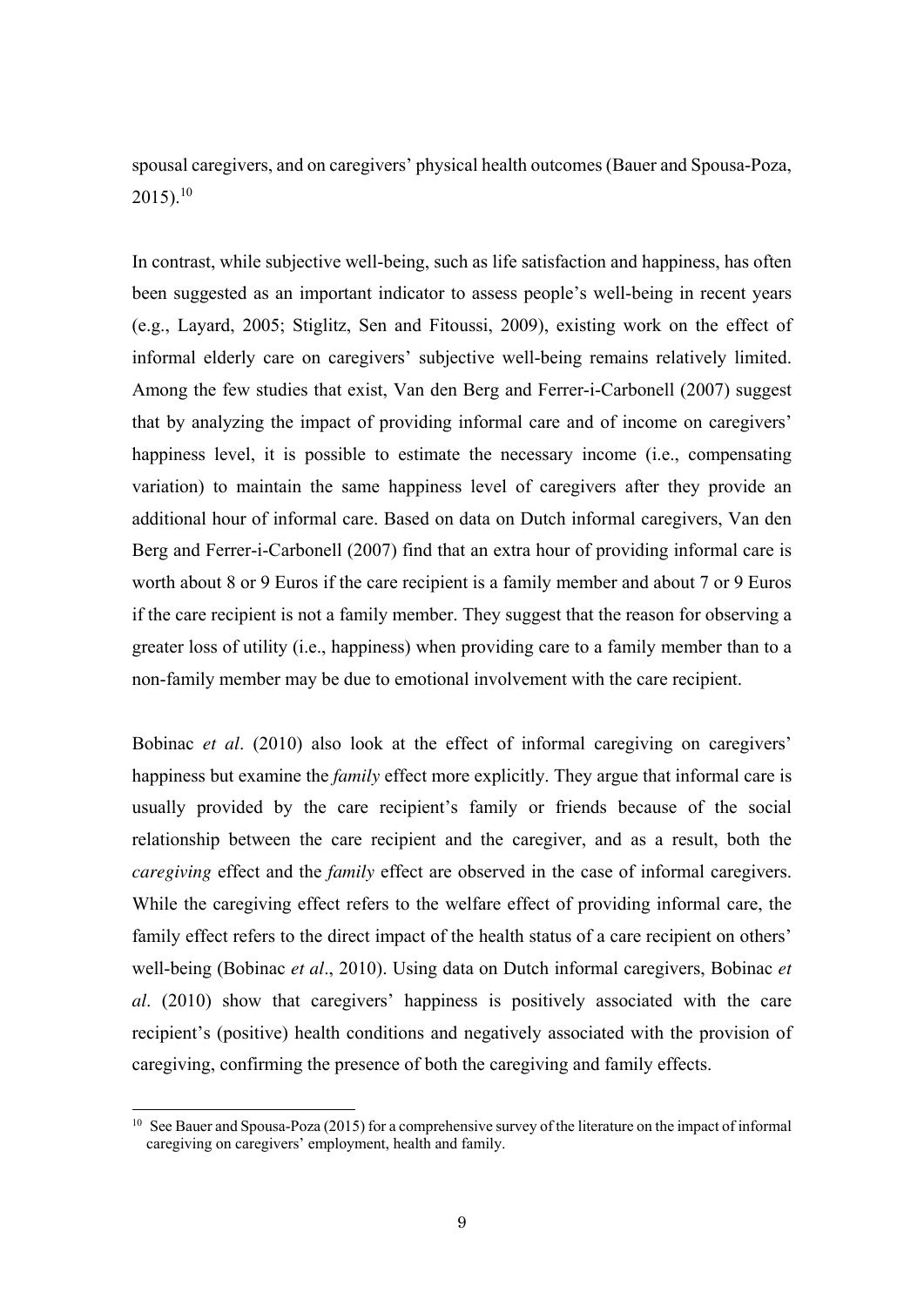Leigh (2010), on the other hand, finds that while there is a significant negative relationship between providing elderly care and life satisfaction in a cross-sectional specification, the coefficient on the dummy variable for elderly care provision becomes much smaller and insignificant with the inclusion of individual fixed effects based on a panel dataset from the Household, Income and Labour Dynamics in Australia (HILDA) survey for the 2001-2007 period. Van den Berg, Fiebig and Hall (2014) also emphasize the importance of accounting for individual fixed effects, though they find that providing informal care has a negative and significant effect on life satisfaction based on data from the first eleven waves (2001-2011) of the HILDA.

Hansen, Slagsvold and Ingebretsen (2013) distinguish among three categories of outcomes: *cognitive* well-being (life satisfaction, partnership satisfaction, and selfesteem), *affective* well-being (happiness, positive and negative affect, depression, and loneliness), and sense of mastery. Using Norwegian cross-sectional and panel data, they find that providing care to elderly parents is not related to these aspects of well-being, both in cross-section and longitudinally, with the one exception being that caring for a co-resident parent leads to lower affective well-being among women. This effect is particularly marked among un-partnered and less educated women (Hansen, Slagsvold and Ingebretsen, 2013). Given that their findings of non-significant associations between caregiving and well-being measures conflict with the findings from the existing literature based largely on data on the United States, Hansen, Slagsvold and Ingebretsen (2013) highlight the important role played by a country's social care systems in shaping the impact of caregiving on caregivers' well-being. They argue that in the case of the Nordic care regime, personal care (e.g., help with dressing, bathing, and eating) is mainly provided by public (or private) care service providers and the family usually plays only a complementary role, and as a result, informal care provision does not seem to jeopardize caregivers' self-esteem, mental health, or well-being.

This review of the existing literature highlights the inconclusive results with regard to the impact of caregiving on caregivers' subjective well-being. The literature also suggests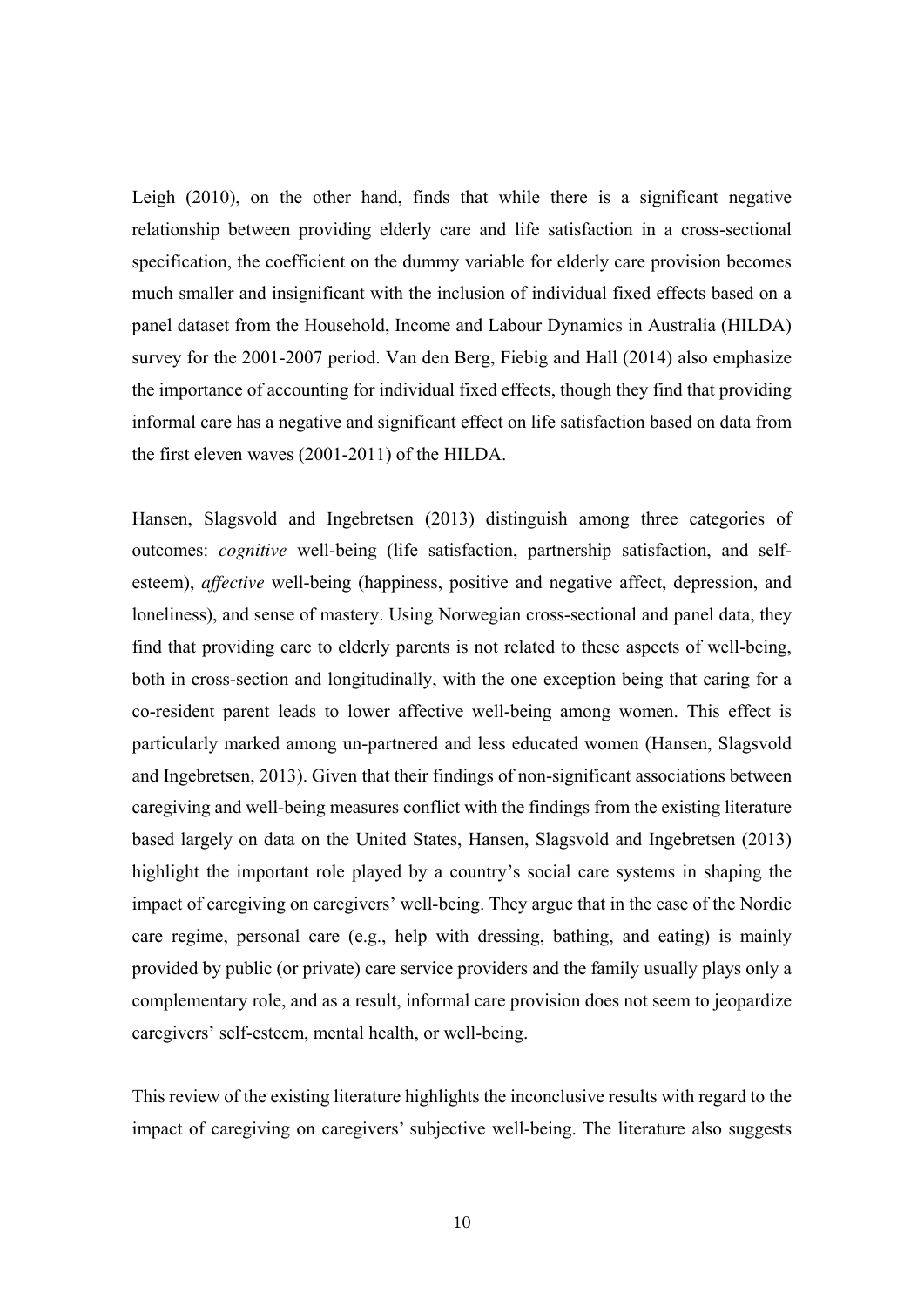heterogeneous effects depending, for example, on the gender of the caregiver, the relationship between the caregiver and the care recipient, and whether the caregiver lives with the care recipient. This paper will therefore test the hypotheses outlined in Section 1, namely: (i) providing care to the elderly negatively affects caregivers' subjective wellbeing, and (ii) the extent to which informal elderly care affects caregivers' subjective well-being depends on, among other things, the marital status of caregivers, the caregivercare recipient relationship, and caregiving conditions such as living arrangements, the use of formal care services, and caregivers' receipt of *inter vivos* transfers or financial support from parents or parents-in-law.

#### **4. Methodology and Data**

# **4.1 Methodology**

When analyzing the impact of informal elderly care on caregivers' subjective well-being, this paper focuses its analysis only on the case of caregivers who provide informal care to their elderly parents. Given that spouses constitute the main source of informal elderly care among married couples, it would have been ideal to also examine the case of spousal caregivers. Unfortunately, the data used for the empirical analysis contain only information on adult children's provision of parental care. Hence, the impact of informal care provision on the subjective well-being of spousal caregivers will be left for future research. On the other hand, given that there has been a significant increase in the number of elderly persons living with their unmarried children in Japan over the past few decades (see Figure 1), this paper will examine whether there is any difference in the impact of informal elderly care between married caregivers and unmarried caregivers by conducting regression analyses separately for married and unmarried individuals. We would expect the burden of informal elderly care to be greater on unmarried caregivers than on married caregivers, especially if they have children, because they do not have a spouse who can help with various responsibilities, including breadwinning, caregiving, childrearing, and housework.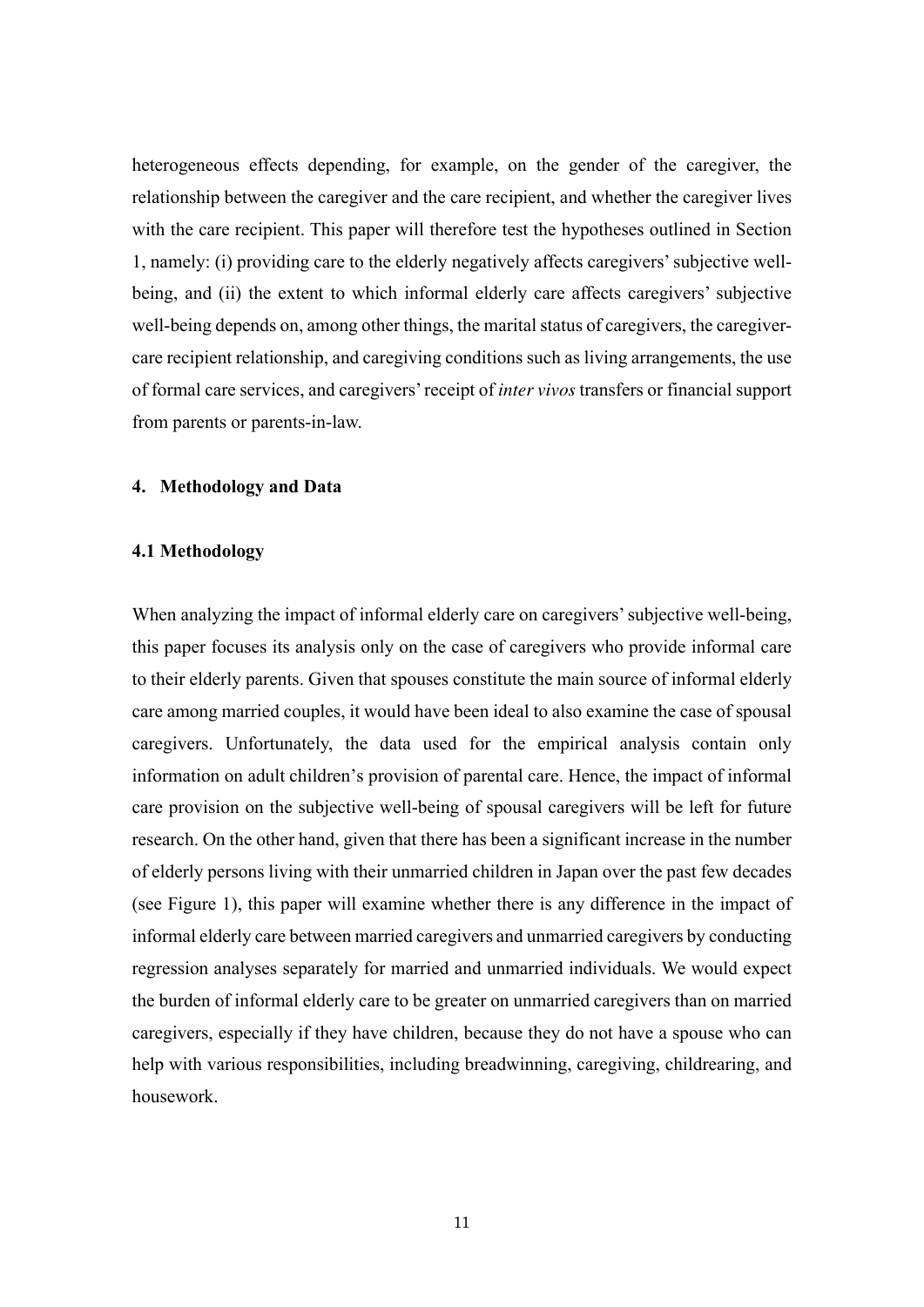In general terms, the models for unmarried individuals (equation (1)) and married individuals (equation (2)) are, respectively, as follows:

$$
W_i = f(C_i, H_p, X_i)
$$
 (1)

$$
W_i = f(C_i, CP_i, H_p, HP_{pp}, X_i)
$$
 (2)

where  $W_i$  is the individual's subjective well-being, which is assumed to be a function of care provision to his/her own parents  $(C_i)$ , the health status of his/her parents  $(H_p)$ , and a vector of demographic and socio-economic characteristics of the individual and his/her household (Xi). Following the work of Bobinac *et al*. (2010), the family effect on individual subjective well-being will be examined separately from the caregiving effect by including a variable that captures the health status of parents. Additionally, in the case of married people, they may also provide care to their parents-in-law. To examine whether the caregiver-care recipient relationship influences the way informal caregiving affects caregivers' subjective well-being, the effect of providing care to parents-in-law will be estimated separately from the effect of providing care to own parents. Thus, married people's well-being will also be a function of care provision to their parents-in-law (CPi) and the health status of their parents-in-law  $(HP_{pp})$  in addition to the aforementioned factors. Note that the subscripts i, p and pp denote the individual, his/her parents, and his/her parents-in-law, respectively.

When estimating the above models, there are two key methodological issues that need to be considered. First, information on people's self-reported happiness is commonly reported as a 0-10 categorical ordered variable, and the data used for this paper are no exception. If we want to apply a linear regression analysis to estimate equations (1) and (2), we need to assume the cardinality of this variable. Although this is strictly not valid in the case of happiness data given its ordinal nature, the assumption of cardinality is often made in empirical studies. Ferrer-i-Carbonell and Frijters (2004), for instance, find that assuming the ordinality or cardinality of happiness scores makes little difference to the estimates of the determinants of happiness. Similar findings are also obtained by Frey and Stutzer (2000). These findings seem to be consistent with the view of Van Praag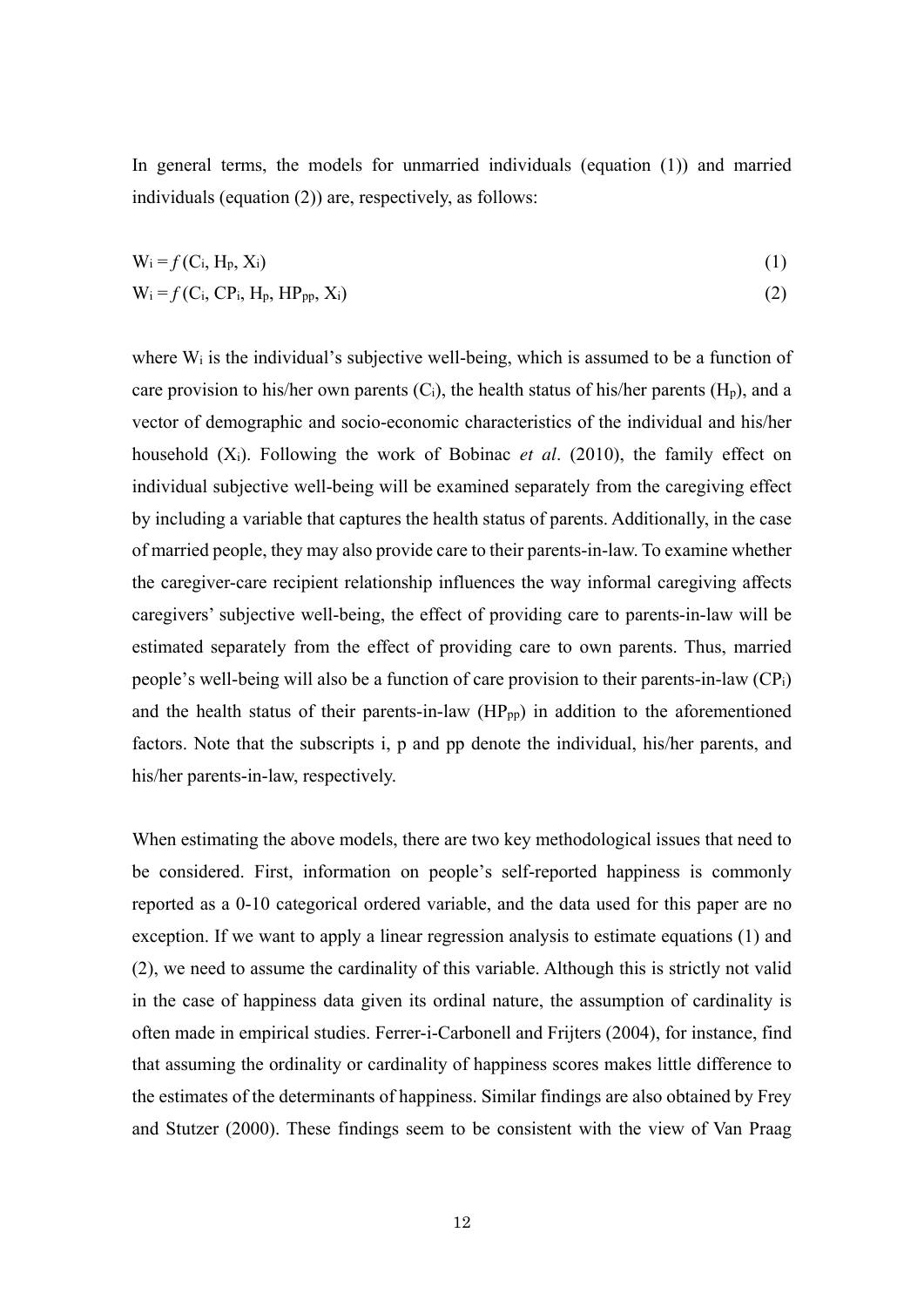(1991), who shows that respondents tend to translate verbal evaluations to a numerical scale when answering subjective questions. Given that the ordinary least squares (OLS) and ordered logit regressions also generate very similar results in terms of the sign and significance level of the estimated coefficients in the present analysis, the cardinality of the happiness variable is assumed throughout this paper.<sup>11</sup>

Second, it is not clear *a priori* whether informal elderly care provision is endogenous in a model of subjective well-being. Although this does not seem to be addressed in the existing literature that looks at the impact of informal caregiving on caregivers' subjective well-being, it is possible that happier people are more likely to provide informal elderly care than less happy people.<sup>12</sup> Ignoring reverse causality such as this would lead to biased and inconsistent estimates in the case of OLS estimation. It is therefore necessary to empirically test for the endogeneity of informal elderly care, and if it is found to be endogenous, we need to control for it. This can be done by estimating instrumental variables models, which produce consistent parameter estimates as long as valid instruments are available. This is a common approach taken in the related literature, including empirical studies examining the effect of informal care on caregivers' physical and mental health (e.g., Coe and Van Houtven, 2009; Do *et al*., 2015; Van Houtven and Norton, 2004, 2008; Van Houtven, Wilson and Clipp, 2005) and those examining whether informal elderly care is a substitute or complement for formal care (e.g., Bolin, Lindgren and Lundborg, 2008; Bonsang, 2009; Charles and Sevak, 2005).

One complication we need to take into account in the current analysis is the fact that our potentially endogenous variable is binary. In such a case, instrumental variables

L

<sup>&</sup>lt;sup>11</sup> The OLS and ordered logit regressions were estimated separately for married and unmarried individuals and the results of the OLS and ordered logit regressions were similar in both cases. The regression results for the ordered logit models are available from the author upon request.

<sup>&</sup>lt;sup>12</sup> It is equally possible that those who find helping others fulfilling are more likely to decide to take care of their elderly parents than those who do not. We investigated this possible selection bias using information on whether or not respondents feel happy when they do something that would benefit/help others, which was contained in the survey data used for the empirical analysis. The t test results show that there is no significant difference in the tendency of providing care to elderly parents (or parents-inlaw) between those people who find helping others fulfilling and those who do not. Similar test results were obtained for both the married and unmarried samples.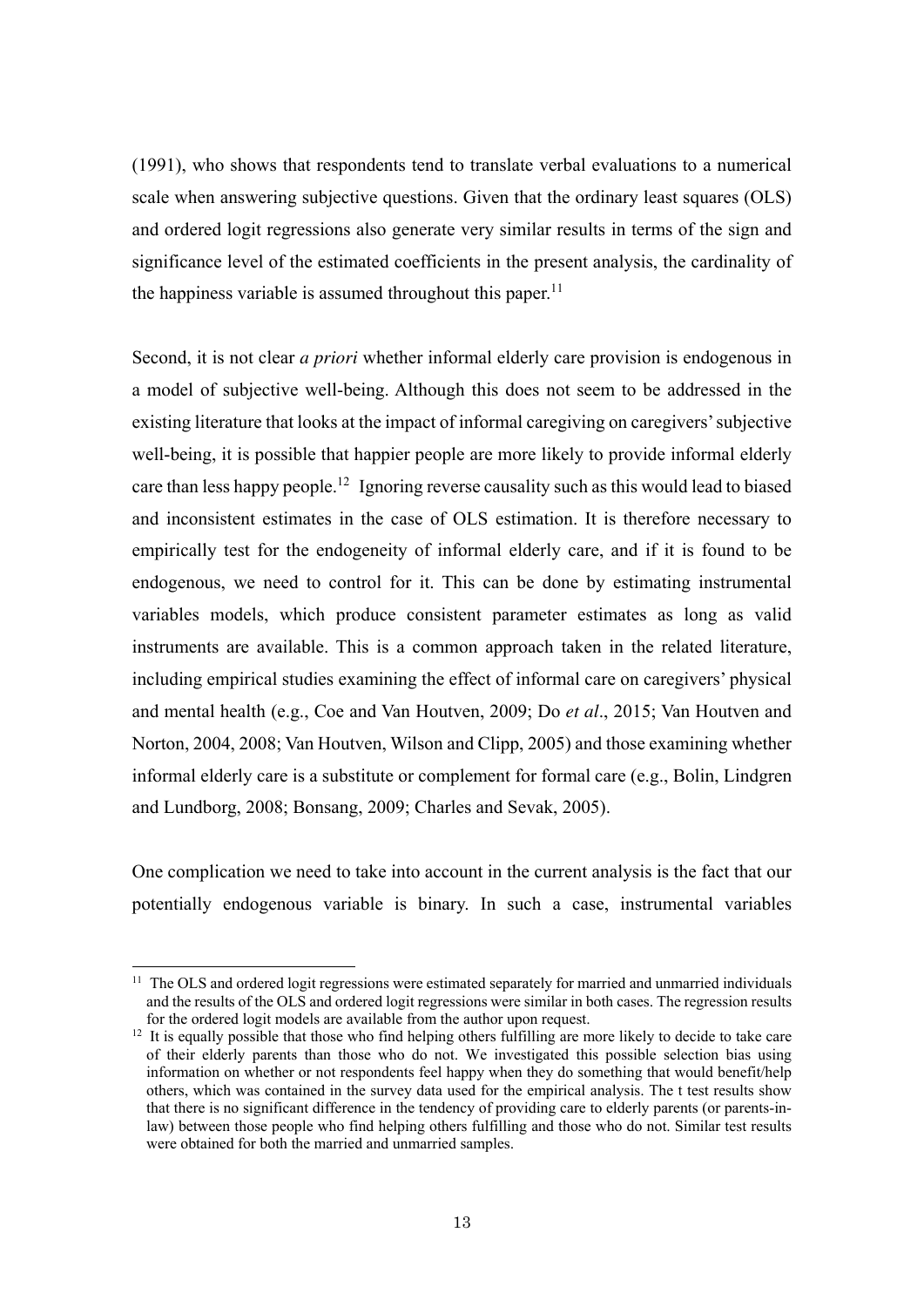estimation using standard two-stage least squares (2SLS) estimation would generate inconsistent estimates (e.g., Woodridge, 2002). Following Woodridge (Procedure 18.1 in Woodridge (2002, pp. 623-624)), the following three-stage procedure will therefore be used instead: (i) estimate a binary response model (in this case a probit model) of  $q$  on instruments and other control variables, (ii) compute the fitted probabilities  $\hat{g}$ , and (iii) estimate equations (1) and (2) by instrumental variables with 2SLS using  $\hat{g}$  as instruments for caregiving. One nice feature of this procedure is that even though some regressors are generated in the first stage, the usual 2SLS standard errors and test statistics are asymptotically valid. In addition, this procedure has an important robustness property whereby it does not require the first-stage binary model to be correctly specified as long as instruments are correlated with the probability of the outcome variable (Woodridge,  $2002$ ).<sup>13</sup>

# **4.2 Data**

L

The empirical analysis will be based on data from the "Preference Parameters Study" of Osaka University. This survey was conducted annually in Japan during the 2003-2013 period by the 21st Century Center of Excellent (COE) Program "Behavioral Macrodynamics based on Surveys and Experiments" (2003-2008) and the Global COE Project "Human Behavior and Socioeconomic Dynamics" (2008-2013) of Osaka University. It was undertaken with the aim of examining whether the assumptions of conventional economics that people are rational and maximize utility are valid. The sample of individuals aged 20-69 was drawn to be nationally representative using twostage stratified random sampling. The sample has a panel component although fresh observations were added in 2004, 2006 and 2009 to overcome the problem of attrition.

It would have been ideal to conduct a panel data analysis to take into account individual fixed effects, but unfortunately only the 2013 wave contains detailed information on

<sup>&</sup>lt;sup>13</sup> An application of this procedure can be found, for example, in Adams, Almeida and Ferreira (2009).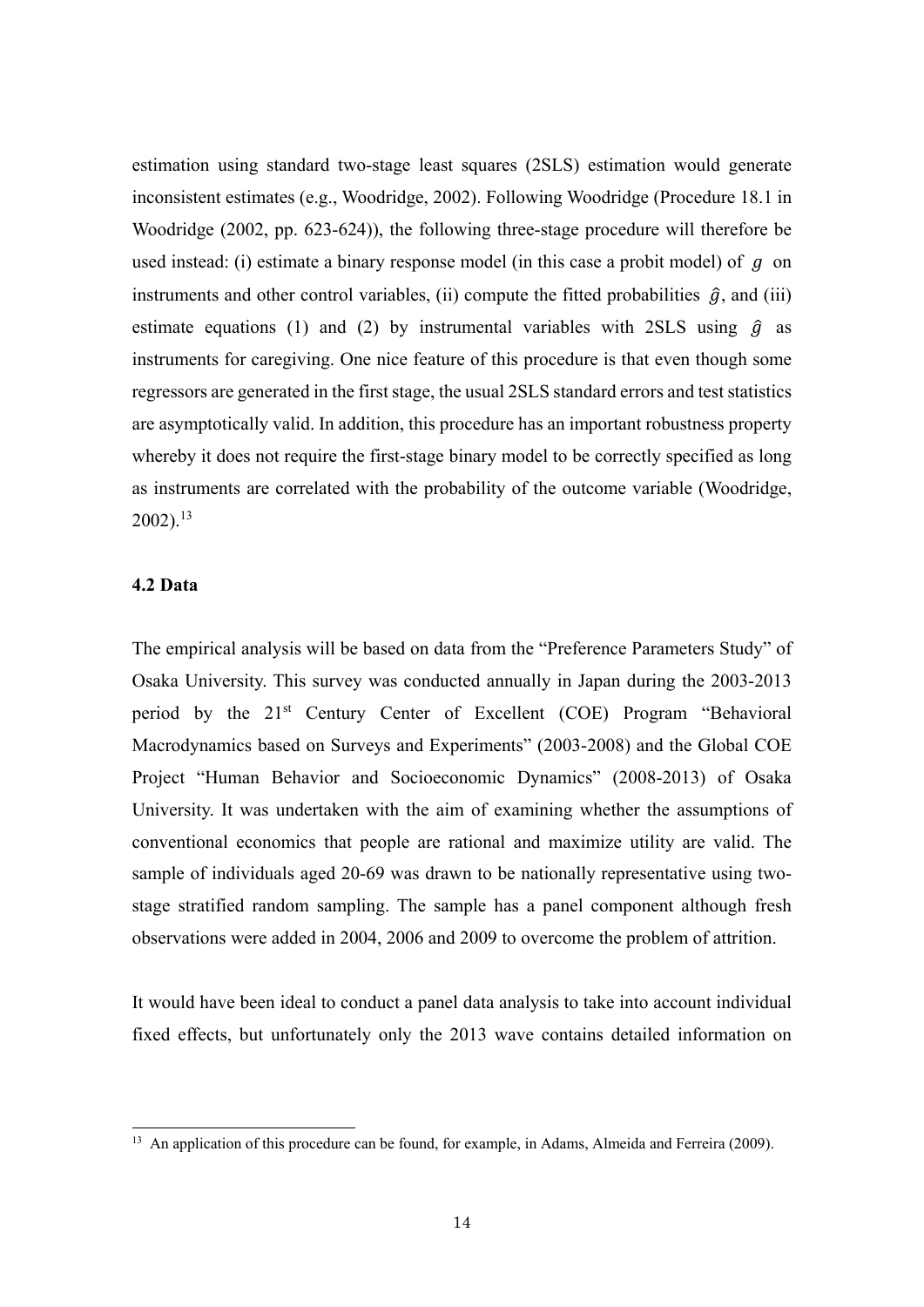parental care provision.<sup>14</sup> The empirical analysis is thus undertaken using only data from the 2013 wave in this paper. After excluding observations for which at least one variable included in the econometric analysis is missing, the 2013 wave contains 2,840 individuals, consisting of 2,376 married individuals and 464 unmarried (i.e., never married, divorced, or widowed) individuals.

In addition to basic information on respondents and their households such as household composition, consumption, income, and other socio-economic characteristics, this survey contains unique information on respondents including their subjective well-being (e.g., happiness, life satisfaction, and other emotional attributes) and their preference parameters, such as their degree of time preference, risk aversion, and altruism. In the case of the 2013 wave, the data also contain detailed information on respondents' provision of parental care. By exploiting this rich dataset, it is possible to examine the impact of informal elderly care on caregivers' subjective well-being while controlling for a set of factors that are thought to be relevant to people's happiness in the existing literature.

# **4.3 Empirical Specification**

L

While the goal of the present study is to assess the impact of informal elderly care on caregivers' happiness, we also control for factors that have been found to be the key determinants of happiness, and as such, the empirical model is guided by existing work on happiness.<sup>15</sup> A detailed description of how the variables are constructed is provided in the Appendix. $16$ 

<sup>&</sup>lt;sup>14</sup> Although the 2011 wave also collected information on parental care, the way the key question was asked was different between the 2011 and 2013 waves. It was therefore not possible to conduct a panel data analysis using these two datasets.

<sup>&</sup>lt;sup>15</sup> See Frey and Stutzer (2002) and Clark, Frijters and Shields (2008) for a comprehensive survey of the literature on the determinants of the level of happiness.

<sup>&</sup>lt;sup>16</sup> See Niimi (2015) for a more detailed description of the variables as it constructs similar variables to those used in the present study based on the 2013 wave of the Preference Parameters Study to examine the determinants of happiness inequality in Japan.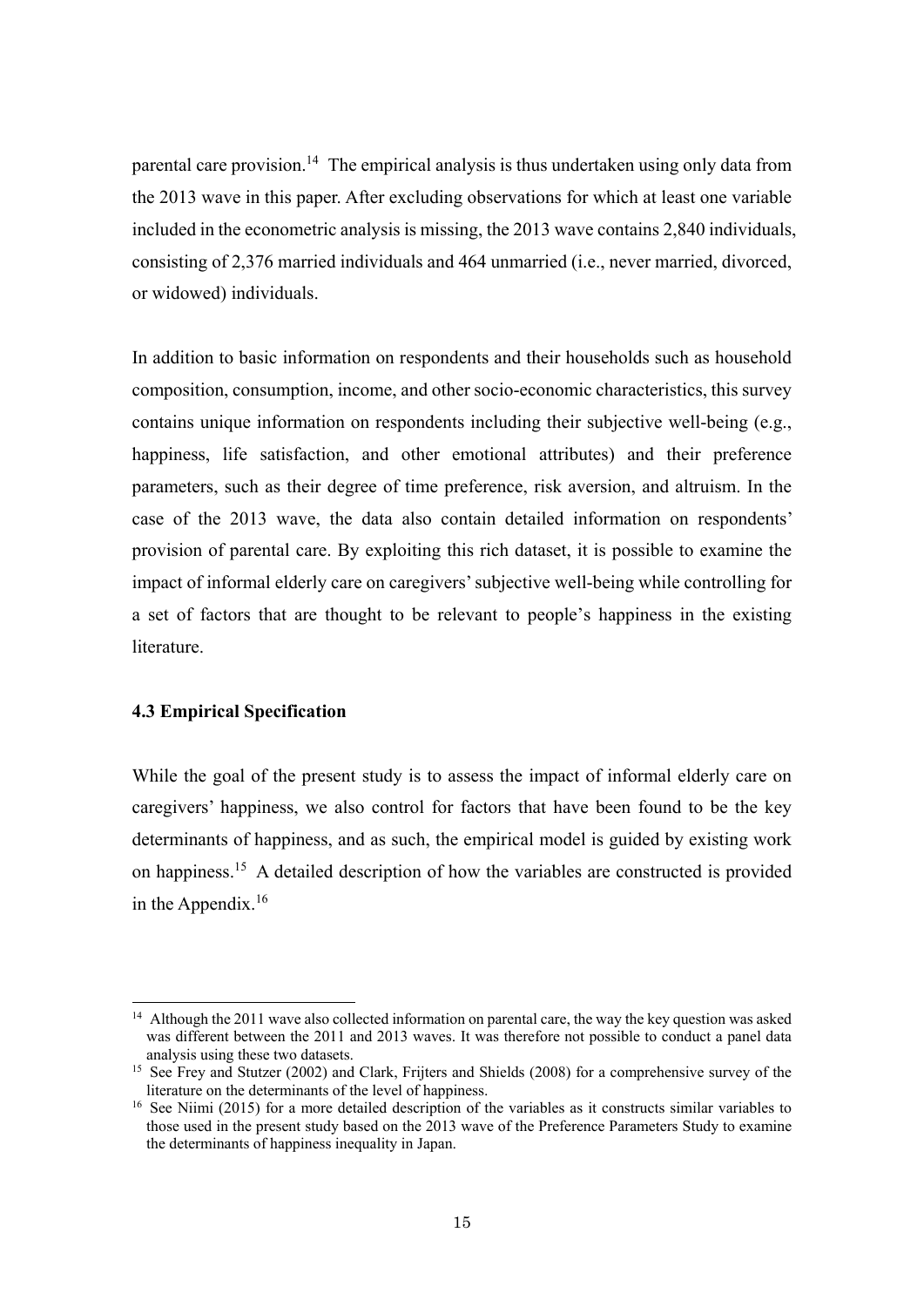#### 4.3.1 Dependent variable

The dependent variable is the level of the respondent's subjective well-being, measured in terms of self-reported happiness. The happiness data were collected in the survey by asking respondents how happy they currently feel on a simple visual analogue scale ranging from 0 (very unhappy) to 10 (very happy). As discussed above, we treat this variable as cardinal.

#### 4.3.2 Explanatory variables

#### *Parental care provision*

 $\overline{a}$ 

The main variable of interest in this paper is a dummy variable capturing whether respondents provide care to their elderly parents. In order to examine whether the caregiver-care recipient relationship affects the direction and magnitude of the effect of informal elderly care on caregivers' subjective well-being, two separate variables, one for providing care to respondents' own parents and one for providing care to respondents' parents-in-law, are included in the regression for the married sample. As for the unmarried sample, only a dummy variable for taking care of their own parents is included.<sup>17</sup> Note that these dummy variables equal one if respondents take care of at least one parent and parent-in-law, respectively. We would expect providing care to the elderly to have a negative effect on caregivers' happiness. However, given that unmarried individuals are likely to receive less support from family members and perform more roles than married individuals, we would expect a greater negative effect of informal elderly care on unmarried caregivers than that on married caregivers.

<sup>&</sup>lt;sup>17</sup> Given that our married sample contains individuals who are divorced or widowed in addition to those who are never married, there might be some divorced or widowed respondents, particularly the latter, who provide care to their parents-in-law even though they are no longer with their spouse. Unfortunately, for divorced or widowed respondents, we do not have information on whether they provide care to their parents-in-law. We therefore need to assume in this paper that those who are no longer with their spouse do not provide care to their parents-in-law.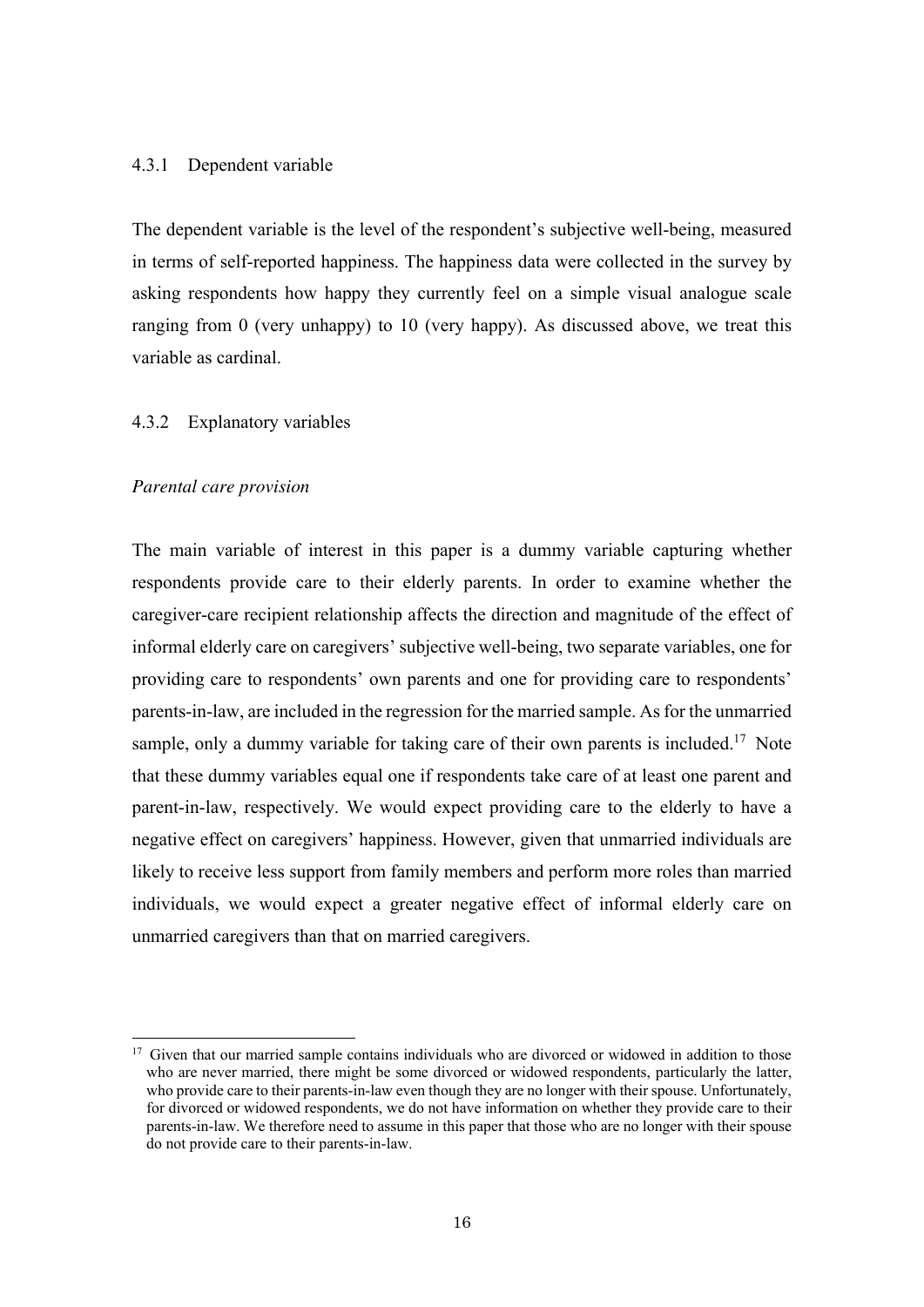#### *Instruments for parental care provision*

Given that parental care provision could be endogenous as discussed above, we will test for its exogeneity by estimating instrumental variables models. We will use respondents' perceived filial obligation norms as an instrument for providing care to own parents. In the Preference Parameter Study, respondents were asked whether they agree with the statement that children should take care of their parents when they require long-term care. Our filial obligation variable thus equals one if respondents strongly agree with such a statement and zero otherwise. Given that respondents' attitude toward filial obligation is likely to be reflected in how responsible they feel for their own parents (e.g., Ganong and Coleman, 2005; Gans and Silverstein, 2006), it is likely to affect their actual caregiving behavior. We would expect those individuals with a strong sense of filial obligation to have a greater tendency to provide parental care than those without. However, respondents' perceived filial obligation norms are unlikely to have a direct effect on the current level of respondents' happiness, though it might have an indirect effect through the channel of informal care provision.

As for providing care to respondents' parents-in-law, respondents' own sense of filial obligation may have less influence on the decision of whether or not to take care of their parents-in-law as their spouse may have more say in such a decision. We will therefore use the number of siblings-in-law instead as an instrument for providing care to parentsin-law. The existing literature (e.g., Van Houtven and Norton, 2004, 2008; Charles and Sevak, 2005) suggests that the number of siblings is a strong instrument for informal parental care provision. On the other hand, respondents' happiness level is unlikely to be affected by how many siblings their spouse has. Given that the number of siblings-in-law indicates the number of potential caregivers for parents-in-law, we would expect the number of siblings-in-law to be negatively associated with the probability of the respondent's care provision to his/her parents-in-law.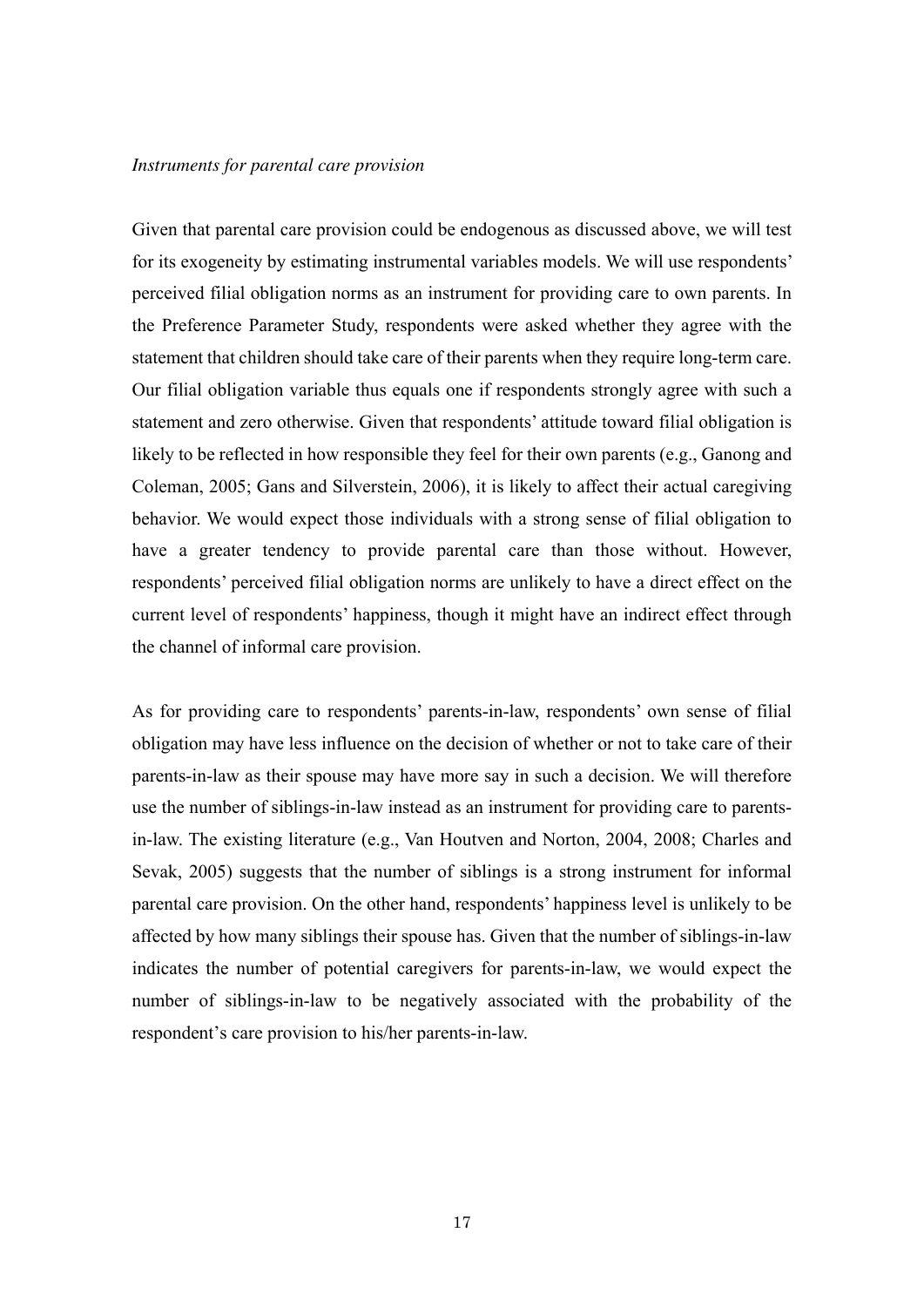#### *Health conditions of parents and parents-in-law*

To examine family effects on caregivers' happiness following the work of Bobinac *et al*. (2010), we will take into account the health status of parents and parents-in-law. In the Preference Parameters Study, respondents were asked whether their parents and parentsin-law are certified as one of the seven Support/Care Levels under the LTCI system (see footnote 7). Given that this needs level is assigned based strictly on physical and mental disability, this information would be a good proxy for the health status of elderly parents. Using this information, we constructed a dummy variable that equals one if at least one parent is classified as one of the five Care Levels (the degree of disability is more severe than those who are classified as one of the two Support Levels). A similar variable is also constructed for parents-in-law. We would expect a negative relationship between these variables and respondents' happiness.

#### *Caregiving conditions*

Caregiving conditions might influence the way caregiving affects caregivers' happiness. To test this, we include two variables that indicate whether or not respondents live with their own parents and parents-in-law, respectively. In addition, we will examine whether the use of formal care services helps alleviate the negative effect of caregiving by including two variables that capture whether parents and parents-in-law avail themselves of formal care services, respectively. We will interact these caregiving conditions variables with the care provision variables. It is not clear *a priori* whether co-residing with parents or parents-in-law has a positive or negative effect on respondents' happiness. However, we would expect a negative sign on the interaction term between the caregiving and co-residence variables as the literature suggests that taking care of co-residing parents tends to increase the burden on caregivers. As for the use of formal care services, whether it has a positive or negative effect on respondents' happiness is an empirical question. On one hand, the use of formal care services might have a positive effect on respondents' happiness as it frees them from providing informal elderly care or reduces the burden of informal elderly care. On the other hand, it could make respondents' feel guilty about not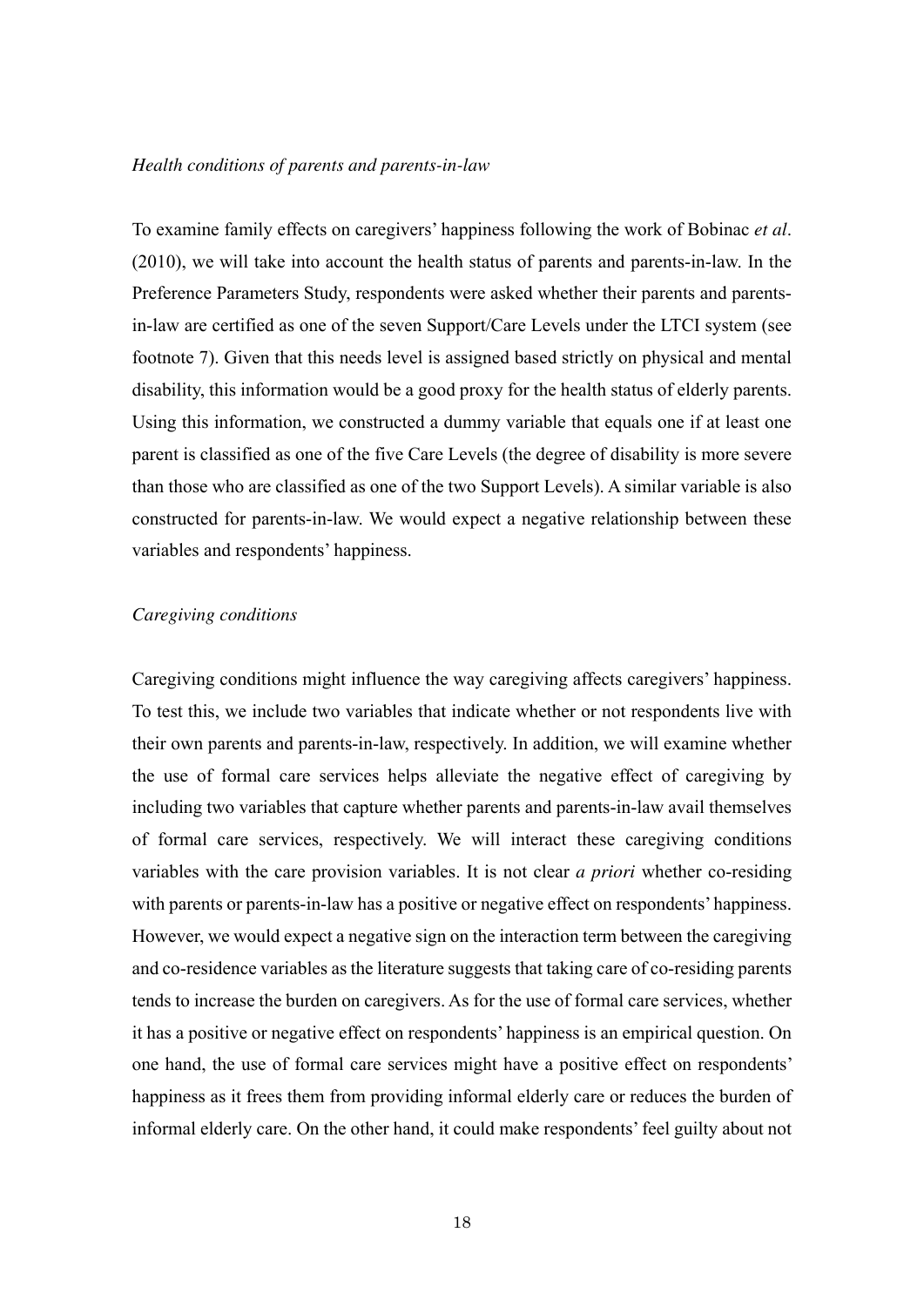(fully) taking care of their parents or parents-in-law, thereby reducing their happiness. Given these reasons, the sign of the coefficient on the interaction term between the caregiving and formal care services usage variables is also ambiguous *a priori*.

We also control for whether or not respondents have received any *inter vivos* transfers or financial support from their parents or parents-in-law, respectively. Parents may provide *inter vivos* transfers or bequests to their children in exchange for old age support from them. This is sometimes called the "exchange motive" or (in the case of bequests) the "strategic bequest motive" in the literature (e.g., Bernheim, Shleifer and Summers, 1985; Horioka 2014). We would expect the receipt of *inter vivos* transfers or financial support from parents and parents-in-law to enhance respondents' happiness. To examine whether such transfers attenuate the negative effect of parental care provision on caregivers' subjective well-being, we will also include an interaction term between the *inter vivos* variables and the caregiving variables.

#### *Respondents' and their households' basic characteristics*

A set of individual characteristics capturing respondents' age, gender, educational attainment, health status as well as whether or not they have any children is included. Moreover, variables relating to information at the household level are included in the analysis, such as those capturing household size, annual household income, whether the household owns a house or an apartment, and whether the household has any loans. We also include a variable that indicates what percentage change respondents' expect in their annual household income in that year in comparison with the previous year's household income. We would expect respondents' happiness to be positively correlated with household income and the expected change in future income.

# *Respondents' employment status and expected receipt of public pensions*

Given that the happiness literature has extensively examined the effect of labor market status, especially unemployment, on happiness, we control for respondents' employment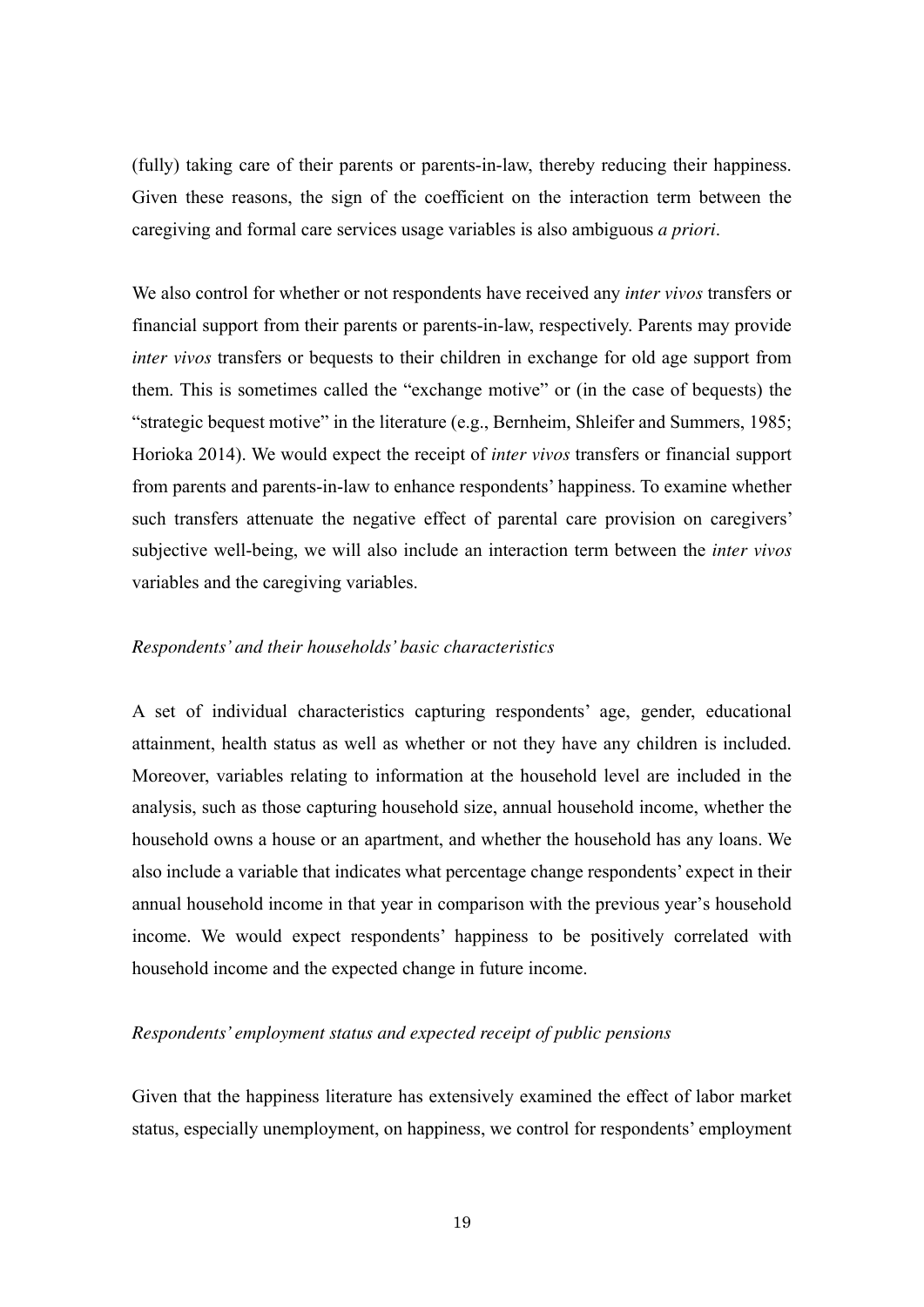status in the estimation. In addition to controlling for whether respondents are unemployed, we also take into account the security of respondents' employment by including a variable indicating whether respondents have irregular employment as well as a variable indicating whether respondents perceive a high risk of becoming unemployed within the next two years.<sup>18</sup> We would expect both unemployment and job insecurity to reduce happiness. Furthermore, a variable that reflects the percentage of their living expenses that respondents expect to be covered by public pensions after retirement (or the actual percentage in the case of retired respondents) is also included in the regression. Greater insecurity about life after retirement is also expected to be negatively associated with happiness.

### *Referencing process*

To control for the effect of the referencing process on happiness, we include two related variables. In the case of the Preference Parameters Study, respondents are asked whether they think other people's living standard is relatively high or low in comparison with their own living standard. We create a dummy variable that equals one if respondents think that other people's living standard is higher than their own, and another dummy variable that equals one if respondents think that other people's living standard is lower than their own. These variables in effect capture the relative living standard of respondents.

#### *Preference parameters*

 $\overline{a}$ 

Given that utility is defined by preference parameters, it is possible that the level of individuals' happiness would also depend on their preference parameters, such as their degree of time preference, risk aversion, and altruism (Tsutsui, Ohtake and Ikeda, 2009). While it is a challenge to control for these unobserved time-invariant aspects of individuals, we constructed variables that can serve as their proxies using the best

<sup>&</sup>lt;sup>18</sup> Irregular employees include those who are working as a part-time worker, temporary worker, fixed-term worker, or dispatched worker from a temporary agency. These irregular jobs tend to be low paid and insecure in comparison with regular (i.e., full-time) employment.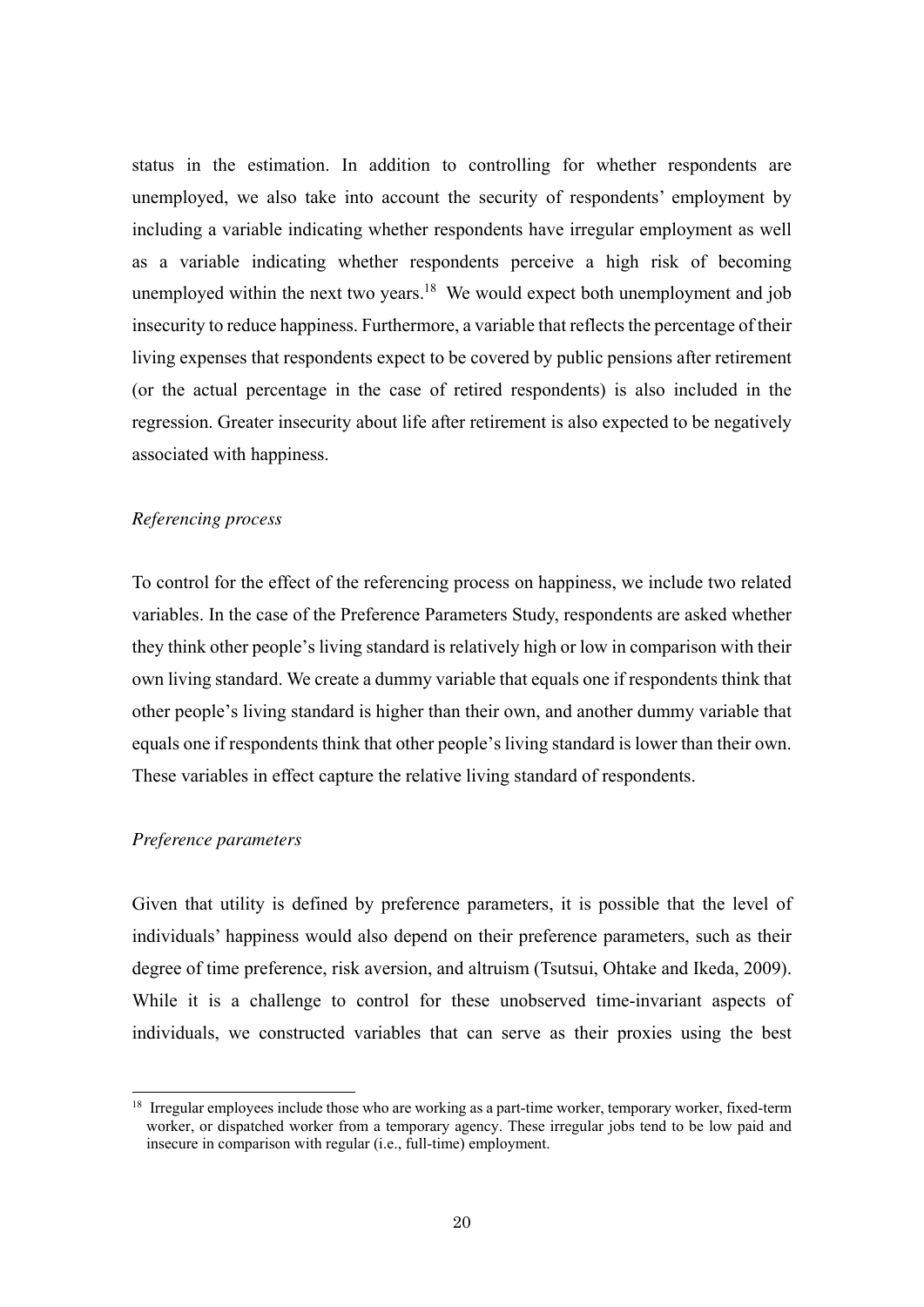available data.<sup>19</sup> In the case of empirical studies that examine the determinants of happiness using cross-sectional data, the problem of endogeneity arising from unobserved heterogeneity can be an issue. This study is no exception, but we cannot undertake a panel data analysis due to the data limitation as explained above. Instead, this problem will be addressed in this paper by including these proxy variables that reflect respondents' preference parameters so that some of the heterogeneity can be controlled for to the extent possible.

In addition to the above explanatory variables, regional dummies as well as a dummy for residing in a major (ordinance-designated) city are included to control for geographical variation.

# **5. Empirical Results**

# **5.1 Descriptive Statistics**

L

Table 1 provides the key summary statistics for the two samples―married and unmarried individuals. To obtain an overview of the characteristics of caregivers, the same statistics are provided for caregivers and non-caregivers separately for each sample. Regarding the outcome of interest, we find that the happiness level of caregivers is slightly lower than that of non-caregivers, though the difference was not statistically significant in either the married or unmarried sample.

Caregivers tend to be older and female, though we observe relatively more male caregivers in the unmarried sample. In the case of the married sample, the share of those who provide care to their own parents was about 58% whereas a full 85% of those who take care of their parents-in-law was female.<sup>20</sup> The relatively large share of female

 $19$  See the Appendix for how these variables were constructed. Similar variables were used as proxies for risk aversion, time preference and altruism in the existing literature on the happiness of the Japanese (e.g., Ohtake, 2012; Tsutsui, Ohtake and Ikeda, 2009; Yamane, Yamane and Tsutsui, 2008)

<sup>&</sup>lt;sup>20</sup> According to the estimation results from the probit model of caregiving behavior, being female has a positive and significant effect on the likelihood of providing care to parents-in-law, though it does not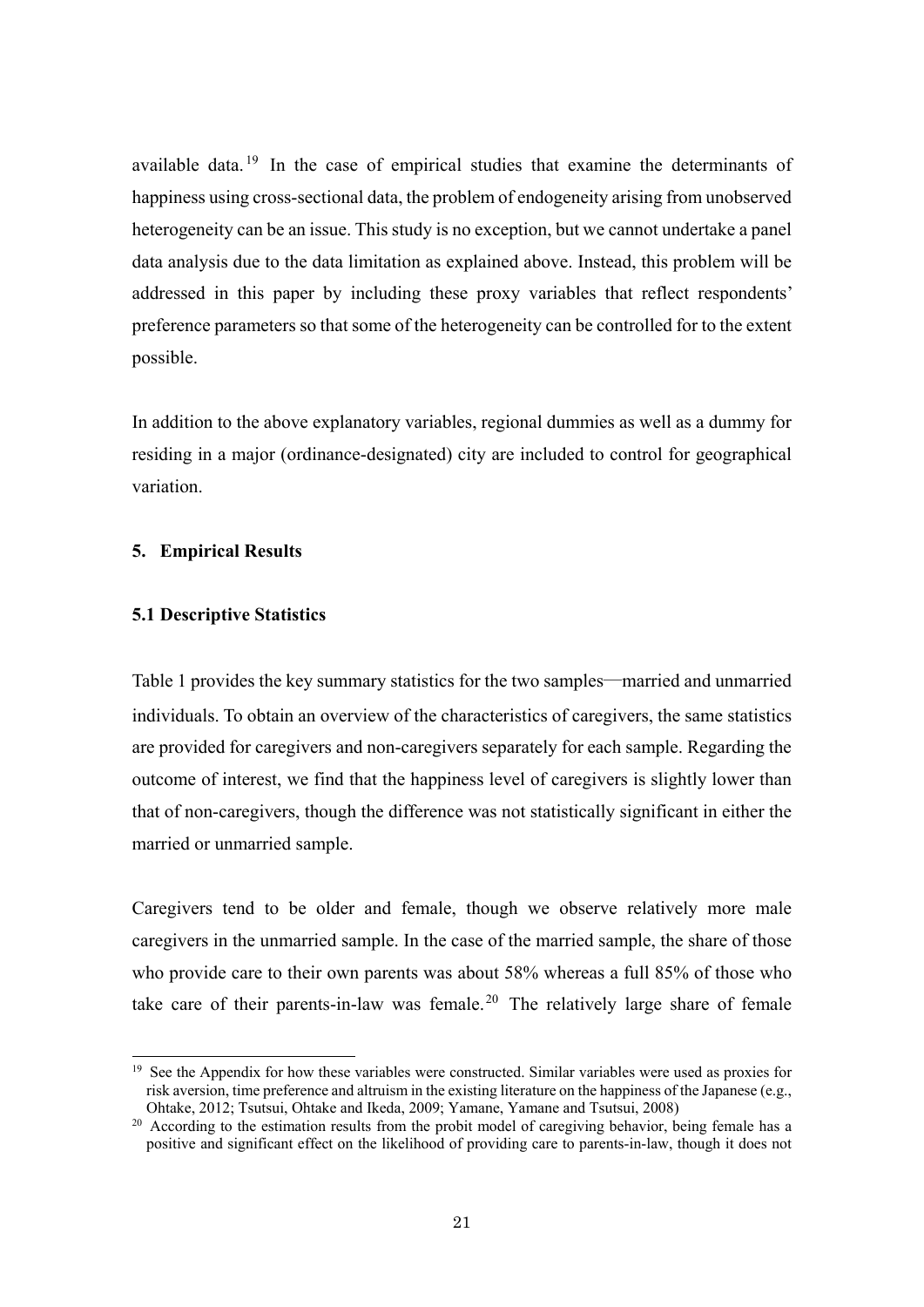caregivers in the case of care provision to parents-in-law underscores the fact that daughters-in-law still play a relatively important role in elderly care in Japan.<sup>21</sup>

| <b>Table 1. Descriptive Statistics</b> |                |       |                |       |                  |       |                  |       |  |
|----------------------------------------|----------------|-------|----------------|-------|------------------|-------|------------------|-------|--|
|                                        | <b>Married</b> |       | <b>Married</b> |       | <b>Unmarried</b> |       | <b>Unmarried</b> |       |  |
|                                        | Caregiver      |       | Non-caregiver  |       | Caregiver        |       | Non-caregiver    |       |  |
|                                        | Mean/S.D.      |       | Mean/S.D.      |       | Mean/S.D.        |       | Mean/S.D.        |       |  |
| Dependent variable                     |                |       |                |       |                  |       |                  |       |  |
| Happiness                              | 6.58           | 1.76  | 6.71           | 1.67  | 5.89             | 1.85  | 5.97             | 1.92  |  |
|                                        |                |       |                |       |                  |       |                  |       |  |
| Explanatory variables                  |                |       |                |       |                  |       |                  |       |  |
| Age                                    | 55.17          | 7.82  | 53.73          | 11.71 | 52.30            | 9.07  | 46.68            | 14.96 |  |
| Age squared/100                        | 31.05          | 8.50  | 30.23          | 12.60 | 28.15            | 9.35  | 24.02            | 14.47 |  |
| Female                                 | 0.69           |       | 0.49           |       | 0.57             |       | 0.56             |       |  |
| Education                              |                |       |                |       |                  |       |                  |       |  |
| Secondary school                       | 4.35           |       | 7.86           |       | $0.00\,$         |       | 8.67             |       |  |
| High school                            | 43.48          |       | 48.80          |       | 54.05            |       | 45.43            |       |  |
| Junior college                         | 22.98          |       | 16.03          |       | 21.62            |       | 14.75            |       |  |
| University or above                    | 29.19          |       | 27.31          |       | 24.32            |       | 31.15            |       |  |
| Poor health                            | 0.47           |       | 0.45           |       | 0.54             |       | 0.41             |       |  |
| Child                                  | 0.94           |       | 0.95           |       | 0.30             |       | 0.43             |       |  |
| Household size                         | 3.87           | 1.36  | 3.62           | 1.33  | 2.81             | 1.27  | 2.71             | 1.52  |  |
| Log of household income                | 6.39           | 0.57  | 6.32           | 0.59  | 5.86             | 0.65  | 6.01             | 0.74  |  |
| Expected change in                     | $-0.89$        | 4.70  | $-0.66$        | 3.89  | $-1.63$          | 4.26  | $-0.42$          | 3.95  |  |
| household income                       |                |       |                |       |                  |       |                  |       |  |
| Homeownership                          | 0.96           |       | 0.89           |       | 0.84             |       | 0.78             |       |  |
| Has loans                              | 0.48           |       | 0.49           |       | 0.27             |       | 0.35             |       |  |
| Employment                             |                |       |                |       |                  |       |                  |       |  |
| Regular job                            | 29.19          |       | 40.32          |       | 37.84            |       | 48.24            |       |  |
| Irregular job                          | 35.40          |       | 30.97          |       | 27.03            |       | 30.68            |       |  |
| Not in labor force                     | 32.92          |       | 27.90          |       | 18.92            |       | 16.39            |       |  |
| Unemployed                             | 2.48           |       | 0.81           |       | 16.22            |       | 4.68             |       |  |
| Likely unemployed                      | 0.09           |       | 0.07           |       | 0.08             |       | 0.11             |       |  |
| Public pensions                        | 56.37          | 26.11 | 51.19          | 25.90 | 48.24            | 30.92 | 40.74            | 26.49 |  |
| Relatively poor                        | 36.65          |       | 32.64          |       | 48.65            |       | 49.88            |       |  |
| Relatively rich                        | 13.04          |       | 12.37          |       | 13.51            |       | 10.54            |       |  |
| Care provision to parents              | 0.66           |       | 0.00           |       | 1.00             |       | 0.00             |       |  |
| Care provision to parents-             | 0.42           |       | 0.00           |       |                  |       |                  |       |  |
| in-law                                 |                |       |                |       |                  |       |                  |       |  |
| Poor health of parents                 | 0.37           |       | 0.06           |       | 0.49             |       | 0.04             |       |  |
| Poor health of parents-in-             | 0.24           |       | 0.06           |       |                  |       |                  |       |  |
| law                                    |                |       |                |       |                  |       |                  |       |  |
| Living with parents                    | 0.30           |       | 0.10           |       | 0.84             |       | 0.39             |       |  |
| Living with parents-in-law             | 0.25           |       | 0.08           |       |                  |       |                  |       |  |
| Use of formal care services            |                |       |                |       |                  |       |                  |       |  |
| (parents)                              | 0.39           |       | 0.07           |       | 0.41             |       | 0.04             |       |  |
| Use of formal care services            | 0.27           |       | 0.08           |       | $\overline{a}$   |       |                  |       |  |
|                                        |                |       |                |       |                  |       |                  |       |  |

have a significant effect on the probability of providing care to own parents in either the married or unmarried sample. The regression results are available from the author upon request.

<sup>21</sup> To examine whether daughters-in-law are adversely affected by the provision of care to parents-in-law, we tried including an interaction term between the caregiving variable (parents-in-law) and the female dummy variable, but the coefficient on the interaction term was statistically insignificant.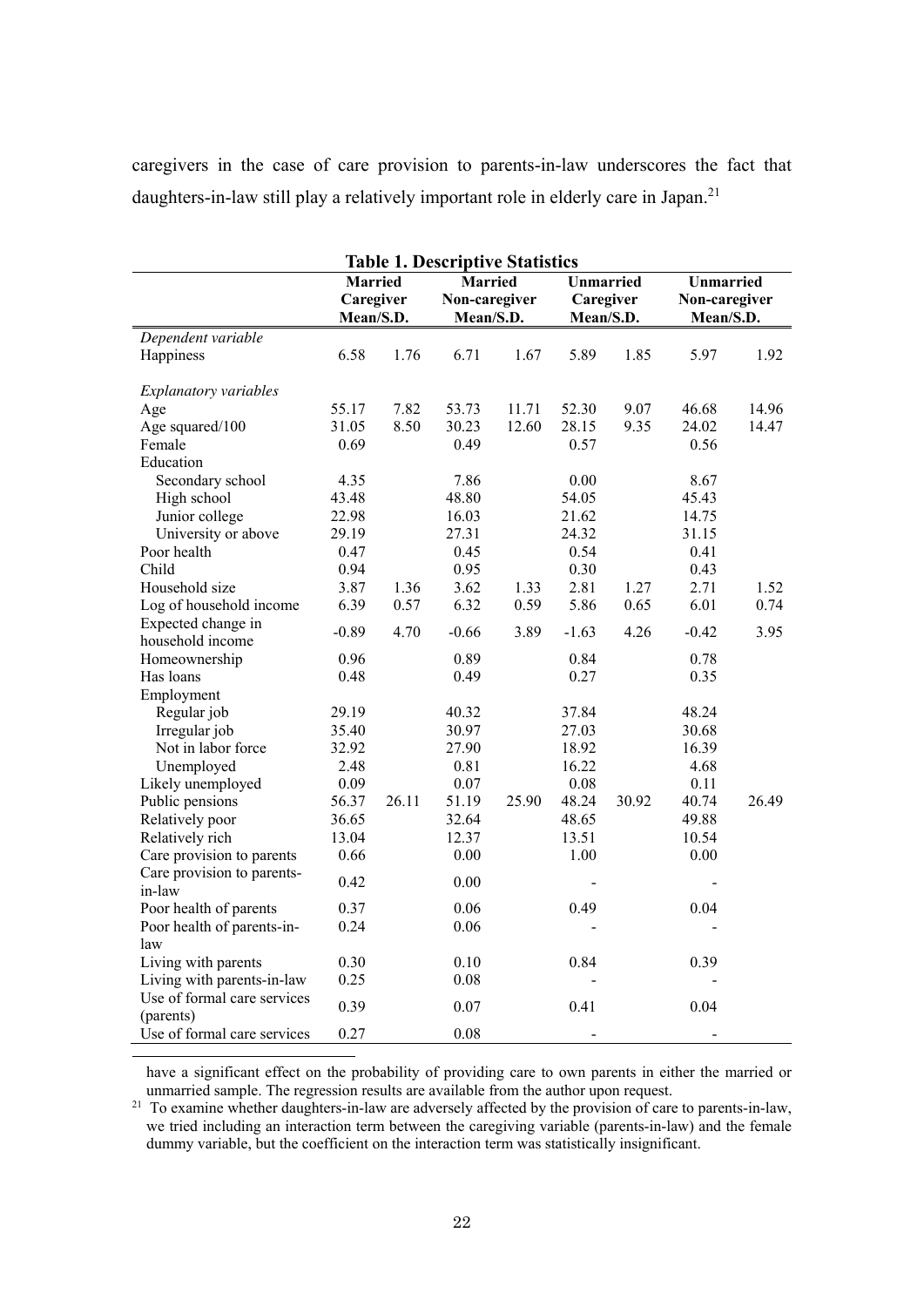|                                            | <b>Married</b><br>Caregiver<br>Mean/S.D. |       | <b>Married</b><br>Non-caregiver<br>Mean/S.D. |       | <b>Unmarried</b><br>Caregiver<br>Mean/S.D. |       | <b>Unmarried</b><br>Non-caregiver<br>Mean/S.D. |       |
|--------------------------------------------|------------------------------------------|-------|----------------------------------------------|-------|--------------------------------------------|-------|------------------------------------------------|-------|
| (parents-in-law)<br>Receipt of inter vivos |                                          |       |                                              |       |                                            |       |                                                |       |
| transfers from parents                     | 0.16                                     |       | 0.20                                         |       | 0.32                                       |       | 0.17                                           |       |
| Receipt of inter vivos                     |                                          |       |                                              |       |                                            |       |                                                |       |
| transfers from parents-in-<br>law          | 0.09                                     |       | 0.11                                         |       |                                            |       |                                                |       |
| Altruistic                                 | 0.80                                     |       | 0.76                                         |       | 0.62                                       |       | 0.65                                           |       |
| Low time preference                        | 0.37                                     |       | 0.38                                         |       | 0.27                                       |       | 0.37                                           |       |
| Risk averse                                | 54.83                                    | 16.71 | 52.96                                        | 19.12 | 50.95                                      | 18.55 | 51.89                                          | 20.20 |
| Instruments for care                       |                                          |       |                                              |       |                                            |       |                                                |       |
| provision                                  |                                          |       |                                              |       |                                            |       |                                                |       |
| Strong filial obligation                   | 0.11                                     |       | 0.09                                         |       | 0.16                                       |       | 0.09                                           |       |
| Number of siblings-in-law                  | 1.78                                     | 1.21  | 1.96                                         | 1.36  |                                            |       |                                                |       |
| Regions                                    |                                          |       |                                              |       |                                            |       |                                                |       |
| Hokkaido                                   | 1.24                                     |       | 4.83                                         |       | 10.81                                      |       | 3.28                                           |       |
| Tohoku                                     | 8.70                                     |       | 5.87                                         |       | 8.11                                       |       | 5.39                                           |       |
| Kanto                                      | 26.71                                    |       | 29.62                                        |       | 35.14                                      |       | 31.62                                          |       |
| Koshinetsu                                 | 4.97                                     |       | 4.74                                         |       | 8.11                                       |       | 3.98                                           |       |
| Hokuriku                                   | 5.59                                     |       | 3.07                                         |       | 2.70                                       |       | 3.98                                           |       |
| Tokai                                      | 11.18                                    |       | 15.53                                        |       | 8.11                                       |       | 13.11                                          |       |
| Kinki                                      | 17.39                                    |       | 17.38                                        |       | 8.11                                       |       | 15.69                                          |       |
| Chugoku                                    | 6.21                                     |       | 5.06                                         |       | 2.70                                       |       | 7.49                                           |       |
| Shikoku                                    | 4.97                                     |       | 3.21                                         |       | 5.41                                       |       | 3.75                                           |       |
| Kyushu                                     | 13.04                                    |       | 10.70                                        |       | 10.81                                      |       | 11.71                                          |       |
| Major city                                 | 0.20                                     |       | 0.24                                         |       | 0.30                                       |       | 0.26                                           |       |
| Number of observations                     | 161                                      |       | 2,215                                        |       | 37                                         |       | 427                                            |       |

 $S.D.$  = standard deviation.

 $\overline{a}$ 

Source: Calculations based on data from the 2013 Preference Parameters Study.

While most married individuals tend to have children regardless of whether or not they provide care, unmarried caregivers are significantly less likely to have children than unmarried non-caregivers, as expected, given that raising a child by oneself might already be burdensome and single parents may therefore be less likely to take up the role of taking care of their elderly parents if they have a choice.<sup>22</sup>

Both married and unmarried caregivers are less likely to have a regular job than their counterparts. It is a matter of concern to observe that unmarried caregivers have the lowest

<sup>&</sup>lt;sup>22</sup> The estimation results from the probit model of the determinants of providing care to own parents also indicate that having a child has a negative and significant effect on the probability of taking care of own parents among unmarried individuals. The regression results are available from the author upon request.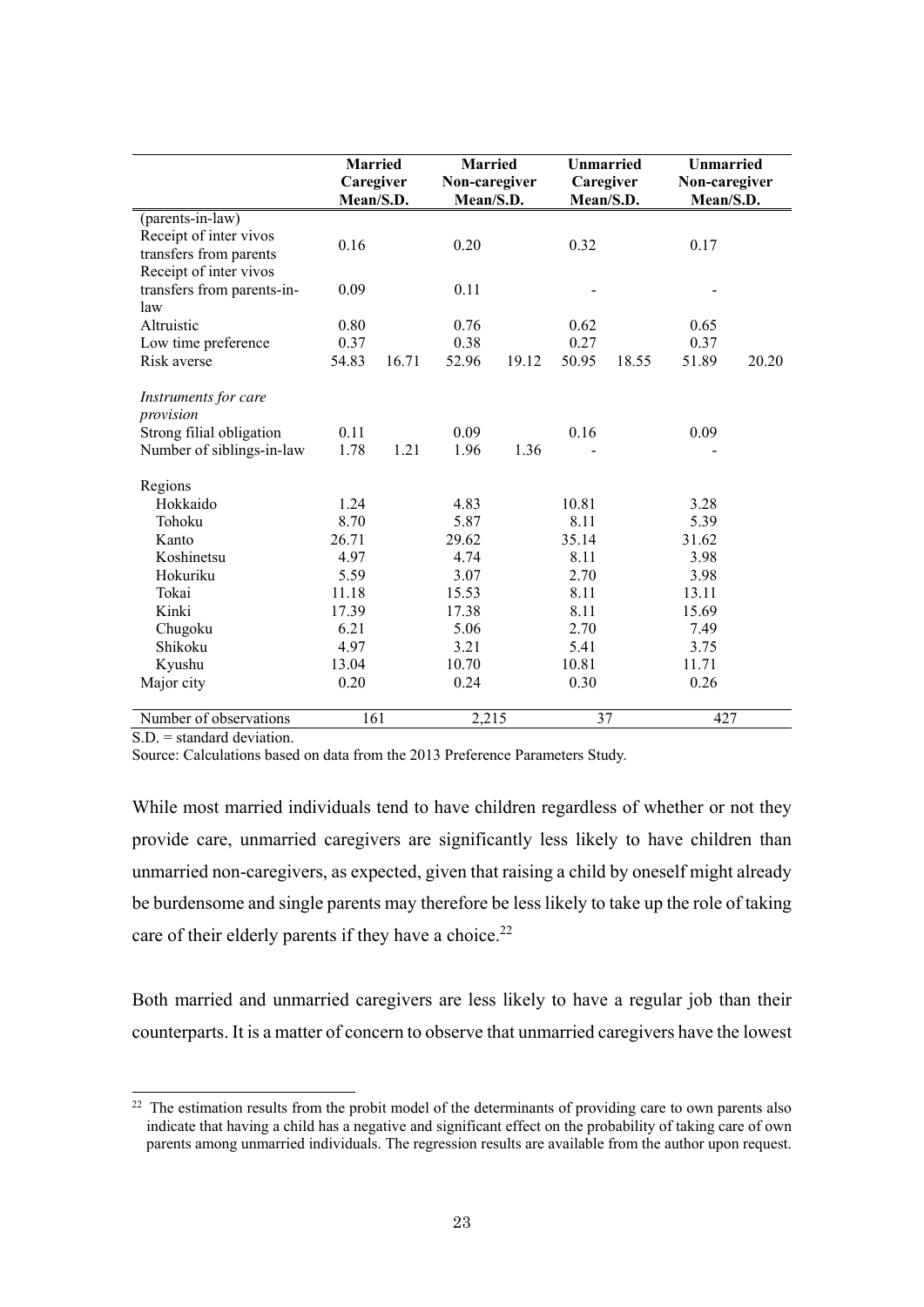level of household income, expect the largest decline in their household income in that year, and have the greatest tendency to be unemployed. We also observe that unmarried individuals expect to receive less public pensions relative to their living expenses after retirement and are more likely to feel relatively poor than married individuals, though the differences are not significantly different between caregivers and non-caregivers in each sample except for expectations about pensions in the married sample. These statistics suggest that unmarried individuals, particularly unmarried caregivers, appear to be more vulnerable to negative income shocks than married individuals.

On the other hand, married individuals tend to be more altruistic than unmarried individuals while unmarried caregivers tend to have a higher time preference (i.e., place more emphasis on their well-being today than in the future) than married individuals or unmarried non-caregivers. As expected, we find that caregivers' parents and parents-inlaw tend to be less healthy and are more likely to use formal care services than noncaregivers' parents and parents-in-law. Consistent with Figure 1, unmarried individuals are more likely to live with their parents than married individuals, though caregivers are more likely to live with their parents than non-caregivers in both samples. It is interesting to find that unmarried caregivers have a higher tendency to have received *inter vivos* transfers or financial support from their parents than married people or unmarried noncaregivers.

As far as the instruments are concerned, caregivers tend to have a stronger sense of filial obligation than non-caregivers in both the married and unmarried samples, though such a tendency is found to be greater among unmarried individuals. Table 1 also shows that caregivers tend to have fewer siblings-in-law than non-caregivers, as expected, in the married sample.

# **5.2 Endogeneity of Caregiving Variables**

We now turn to testing the endogeneity of the caregiving variables in the happiness model.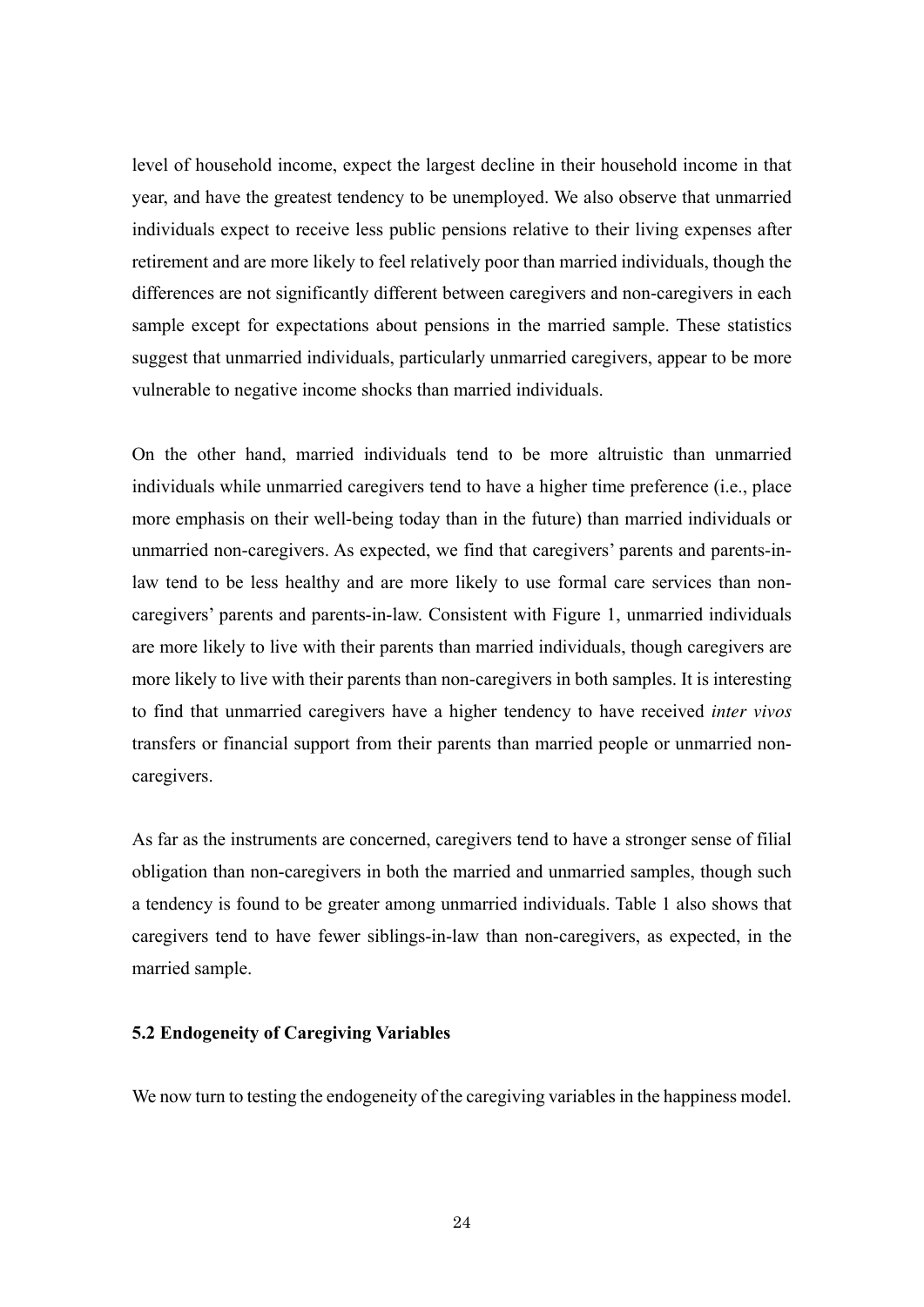Following the estimation procedure outlined in Section 4.1, we first estimated the firststage binary model to obtain the fitted probabilities for providing elderly care separately for the married and unmarried samples.<sup>23</sup> We used respondents' view toward filial obligation as an instrument for providing care to own parents and the number of siblingsin-law as an instrument for providing care to parents-in-law, respectively. As expected, we find that having a strong sense of filial obligation is positively associated with the probability of providing care to own parents in both the married and unmarried samples and that the number of siblings-in-law is negatively correlated with the probability of providing care to parents-in-law. The coefficients on these identifying instruments are significant at the 1% or 5% levels in all cases.

We then estimated the first stage of the 2SLS using the fitted probabilities obtained from the probit model as instruments. Specification tests show that the instruments are strong predictors of each of the caregiving variables  $(F(2, 2332) = 40.78$  for providing care to own parents and  $F(2, 2336) = 33.27$  for providing care to parents-in-law in the married sample, and  $F(1, 425) = 48.93$  for providing care to own parents in the unmarried sample). Note also that we can reject the null hypothesis of weak instruments using the test suggested by Stock and Yogo (2005) in all cases as the value of this test statistic for all equations exceeds the critical value indicating that a Wald test at the 5% level can have an actual rejection rate of at most 10%. Despite having valid instruments, the Durbin-Wu-Hausman test results showed that the null hypothesis of the exogeneity of the caregiving variables cannot be rejected in all cases. We will therefore treat our caregiving variables as exogenous in the happiness model and estimate OLS regressions to examine the impact of informal elderly care on caregivers' happiness.

#### **5.3 Main Results**

 $\overline{a}$ 

Table 2 presents the OLS estimation results for the married sample ((1) and (2)) and for the unmarried sample  $((3)$  and  $(4)$ ), respectively.

<sup>&</sup>lt;sup>23</sup> Regression results of the instrumental variables models as well as the specification test results are available upon request.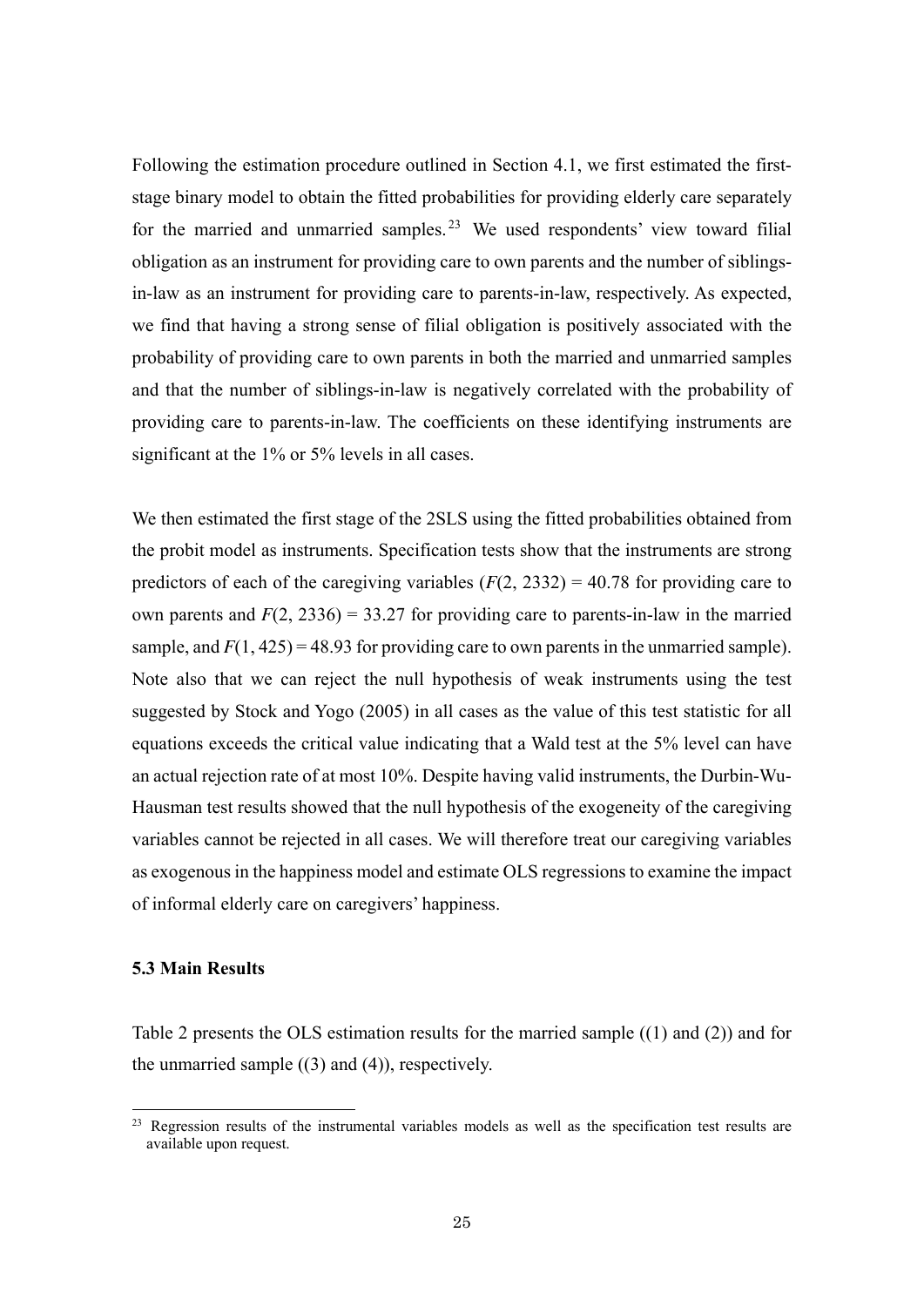We will first look at the regression results for the married sample (models  $(1)$  and  $(2)$ ). Contrary to expectation, we find that providing informal care to parents or parents-in-law does not have a significant effect on married caregivers' happiness regardless of whether they take care of their own parents or parents-in-law. We tried to see if the caregiving effect differs depending on caregiving conditions, such as living arrangements, the use of formal care services, and the receipt of *inter vivos* transfers from parents or parents-inlaw by including the interaction terms between these variables and the caregiving variables, but the caregiving effects remained statistically insignificant (model (2)). The insignificant coefficients on the variables capturing the health status of parents and parents-in-law also indicate the absence of the family effect among married individuals. However, we find a negative and significant effect of parents' use of formal care services on respondents' happiness, which suggests that children may feel guilty about not taking care of their parents even though they require long-term care.

As for the rest of the regression results, we find a U-shaped relationship between happiness and age, as commonly found in the literature. Being female, having tertiary education, household income, the expected change in household income, the expected amount of public pensions to be received relative to living costs after retirement, and being altruistic have a positive effect on happiness. In contrast, household size, having loans, perceiving a high risk of becoming unemployed within the next two years, and being risk averse have a negative and significant effect on happiness. As far as the referencing process is concerned, feeling relatively poor decreases happiness while feeling relatively rich increases it (models (1) and (2)).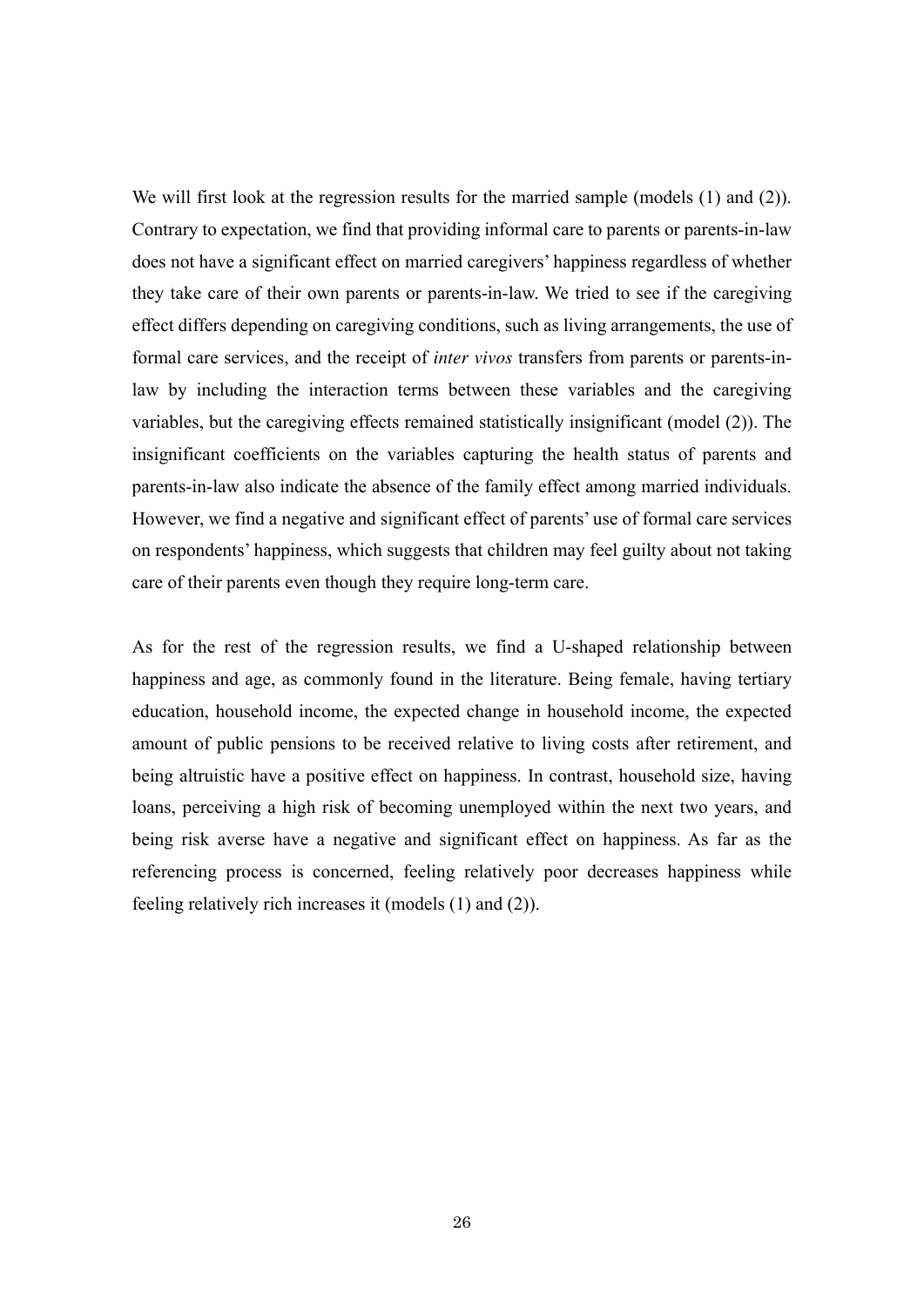|                                                                    |             |         | <b>Table 2. OLS Regression Results</b><br><b>Married</b> | <b>Unmarried</b> |            |           |             |           |
|--------------------------------------------------------------------|-------------|---------|----------------------------------------------------------|------------------|------------|-----------|-------------|-----------|
|                                                                    | (1)<br>(2)  |         |                                                          | (3)<br>(4)       |            |           |             |           |
| <b>Caregiving and family effects</b>                               |             |         |                                                          |                  |            |           |             |           |
| Care provision to parents                                          | $-0.038$    | [0.177] | 0.136                                                    | [0.291]          | 0.294      | [0.309]   | $-1.731***$ | [0.532]   |
| Care provision to parents-in-law                                   | 0.012       | [0.222] | $-0.314$                                                 | [0.359]          |            |           |             |           |
| Poor health of parents                                             | 0.023       | [0.139] | 0.029                                                    | [0.140]          | $-0.839**$ | [0.327]   | $-0.706**$  | [0.309]   |
| Poor health of parents-in-law                                      | $-0.046$    | [0.155] | $-0.052$                                                 | [0.156]          |            |           |             |           |
| <b>Caregiving conditions</b>                                       |             |         |                                                          |                  |            |           |             |           |
| Living with parents                                                | $-0.216*$   | [0.116] | $-0.162$                                                 | [0.122]          | $-0.103$   | $[0.222]$ | $-0.208$    | $[0.224]$ |
| Care provision to parents*living with                              |             |         | $-0.445$                                                 | [0.307]          |            |           | $1.528***$  | $[0.554]$ |
| parents                                                            |             |         |                                                          |                  |            |           |             |           |
| Use of formal care services (parents)                              | $-0.242*$   | [0.125] | $-0.269*$                                                | [0.139]          | $0.702*$   | [0.372]   | 0.254       | [0.460]   |
| Care provision to parents*use of formal care<br>services (parents) |             |         | 0.094                                                    | [0.327]          |            |           | $1.278**$   | $[0.563]$ |
| Receipt of inter vivos transfers from parents                      | $-0.064$    | [0.087] | $-0.054$                                                 | [0.088]          | 0.090      | [0.214]   | $-0.076$    | $[0.231]$ |
| Care provision to parents*receipt of inter                         |             |         | $-0.123$                                                 | [0.388]          |            |           | $1.306**$   | $[0.522]$ |
| vivos transfers from parents                                       |             |         |                                                          |                  |            |           |             |           |
| Living with parents-in-law                                         | $-0.022$    | [0.126] | $-0.073$                                                 | [0.129]          |            |           |             |           |
| Care provision to parents*living with<br>parents-in-law            |             |         | 0.565                                                    | [0.416]          |            |           |             |           |
| Use of formal care services (parents-in-law)                       | $-0.041$    | [0.136] | $-0.039$                                                 | [0.140]          |            |           |             |           |
| Care provision to parents-in-law*use of                            |             |         |                                                          |                  |            |           |             |           |
| formal care services (parents-in-law)                              |             |         | $-0.025$                                                 | [0.424]          |            |           |             |           |
| Receipt of inter vivos transfers from parents-                     | 0.038       | [0.104] | 0.023                                                    | [0.106]          |            |           |             |           |
| in-law                                                             |             |         |                                                          |                  |            |           |             |           |
| Care provision to parents-in-law*receipt of                        |             |         | 0.226                                                    | [0.500]          |            |           |             |           |
| inter vivos transfers from parents-in-law                          |             |         |                                                          |                  |            |           |             |           |
| <b>Basic characteristics</b>                                       |             |         |                                                          |                  |            |           |             |           |
| Age                                                                | $-0.094***$ | [0.027] | $-0.094***$                                              | [0.028]          | $-0.057$   | [0.043]   | $-0.053$    | [0.043]   |
| Age squared                                                        | $0.075***$  | [0.026] | $0.076***$                                               | [0.026]          | 0.053      | [0.044]   | 0.049       | [0.044]   |
| Female                                                             | $0.247***$  | [0.083] | $0.246***$                                               | [0.084]          | $0.702***$ | [0.195]   | $0.681***$  | $[0.195]$ |
| Education                                                          |             |         |                                                          |                  |            |           |             |           |
| (Secondary school)                                                 |             |         |                                                          |                  |            |           |             |           |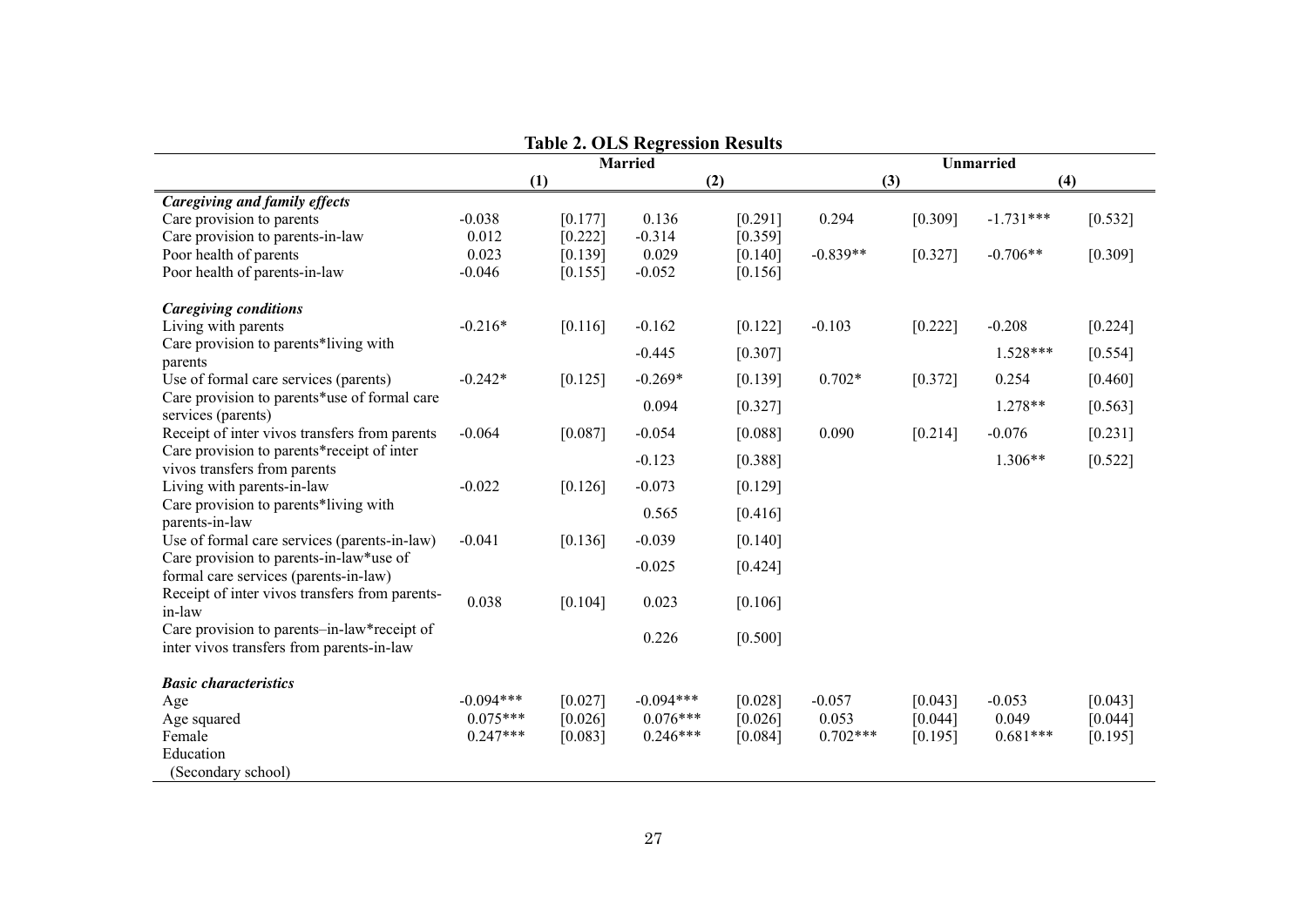|                                     | <b>Married</b> |         |             |         | Unmarried   |           |             |           |
|-------------------------------------|----------------|---------|-------------|---------|-------------|-----------|-------------|-----------|
|                                     | (1)            |         | (2)         |         | (3)         |           | (4)         |           |
| High school                         | 0.119          | [0.140] | 0.122       | [0.140] | $-0.304$    | [0.336]   | $-0.235$    | [0.337]   |
| Junior college                      | 0.163          | [0.162] | 0.175       | [0.162] | $-0.014$    | [0.404]   | 0.058       | [0.409]   |
| University or above                 | $0.419***$     | [0.151] | $0.426***$  | [0.151] | $-0.104$    | [0.369]   | $-0.066$    | [0.370]   |
| Poor health                         | $-0.108$       | [0.070] | $-0.108$    | [0.070] | $-0.262$    | [0.177]   | $-0.294*$   | [0.176]   |
| Child                               | 0.061          | [0.141] | 0.062       | [0.141] | 0.228       | [0.228]   | 0.199       | $[0.227]$ |
| Household size                      | $-0.097***$    | [0.034] | $-0.097***$ | [0.034] | $-0.011$    | [0.065]   | $-0.018$    | [0.065]   |
| Log of household income             | $0.424***$     | [0.072] | $0.420***$  | [0.072] | $0.290*$    | [0.149]   | $0.328**$   | [0.145]   |
| Expected change in household income | $0.031***$     | [0.008] | $0.031***$  | [0.008] | $0.053**$   | [0.023]   | $0.050**$   | [0.023]   |
| Homeownership                       | 0.173          | [0.123] | 0.172       | [0.123] | 0.306       | [0.236]   | 0.289       | [0.235]   |
| Has loans                           | $-0.247***$    | [0.075] | $-0.247***$ | [0.075] | $-0.512***$ | [0.180]   | $-0.531***$ | [0.180]   |
| Employment                          |                |         |             |         |             |           |             |           |
| (Regular job)                       |                |         |             |         |             |           |             |           |
| Irregular job                       | $-0.014$       | [0.091] | $-0.010$    | [0.091] | $-0.329$    | $[0.220]$ | $-0.295$    | $[0.221]$ |
| Not in labor force                  | 0.040          | [0.109] | 0.039       | [0.110] | $-0.262$    | [0.254]   | $-0.174$    | $[0.253]$ |
| Unemployed                          | 0.056          | [0.442] | 0.035       | [0.439] | $-1.087***$ | [0.387]   | $-1.132***$ | [0.373]   |
| Likely unemployed                   | $-0.230*$      | [0.137] | $-0.233*$   | [0.138] | $-0.889***$ | [0.333]   | $-0.836**$  | [0.333]   |
| Public pensions                     | $0.006***$     | [0.001] | $0.006***$  | [0.001] | 1.85E-04    | [0.003]   | $-2.97E-04$ | [0.003]   |
| Relatively poor                     | $-0.610***$    | [0.077] | $-0.611***$ | [0.077] | $-0.638***$ | [0.184]   | $-0.617***$ | [0.180]   |
| Relatively rich                     | $0.232**$      | [0.102] | $0.227**$   | [0.103] | 0.241       | [0.286]   | 0.211       | $[0.284]$ |
| Altruistic                          | $0.149*$       | [0.076] | $0.147*$    | [0.076] | 0.166       | [0.183]   | 0.172       | [0.181]   |
| Low time preference                 | 0.019          | [0.066] | 0.025       | [0.067] | $-0.105$    | [0.177]   | $-0.096$    | [0.178]   |
| Risk averse                         | $-0.004**$     | [0.002] | $-0.004**$  | [0.002] | 0.003       | [0.004]   | 0.004       | [0.004]   |
| Major city                          | 0.087          | [0.080] | 0.088       | [0.080] | 0.074       | [0.188]   | 0.055       | [0.187]   |
| Constant                            | $6.879***$     | [0.753] | 6.915***    | [0.756] | $5.441***$  | [1.403]   | $5.185***$  | [1.383]   |
| No. of observations                 | 2,376          |         | 2,376       |         | 464         |           | 464         |           |
| $R^2$                               | 0.143          |         | 0.145       |         | 0.289       |           | 0.305       |           |

Note: \*\*\*, \*\*, \* denote statistical significance at the 1%, 5% and 10% levels. Robust standard errors are in parentheses. Regional dummies are included in all regressions.

Source: Estimation based on data from the 2013 Preference Parameters Study.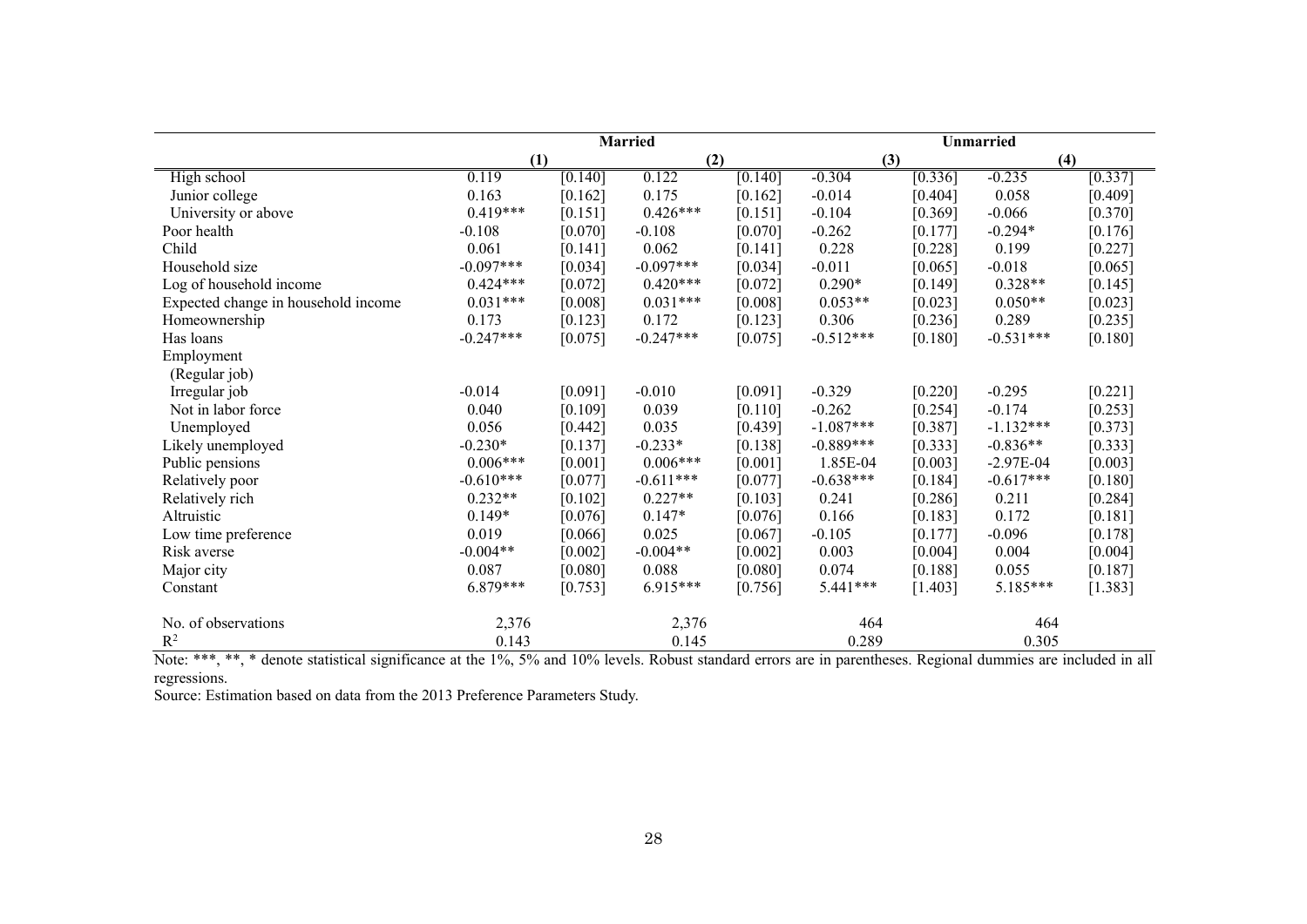Turning to the regression results for the unmarried sample, we find the presence of both the caregiving and family effects in this case. Note that the coefficient on the caregiving variable becomes negative and significant once we interact the caregiving variable with various caregiving conditions variables (model (4)). According to this set of results, we find that having unhealthy parents decreases the happiness level of unmarried individuals by about 0.7. We also find that the provision of parental care reduces the happiness level of unmarried caregivers by about 1.7. The fact that the negative effect of informal caregiving is greater than that of unemployment (about 1.1) or any other factors indicates the nontrivial impact of parental care provision on caregivers' subjective well-being. Similar findings are obtained by Oshio (2014) whose analysis also shows that parental care provision is the most stressful life event for middle-aged adults in Japan.

On the other hand, the regression results suggest that the magnitude of the negative effect of parental care provision varies according to various caregiving conditions. For instance, we find that co-residing with parents reduces the negative effect of parental care provision on unmarried caregivers' happiness by about 1.5. Unmarried individuals may have more trouble juggling all of their responsibilities in their daily life than their married counterparts, especially if they have children, and as a result, having to take care of their co-residing parents, which does not incur any additional time and energy of commuting to their parents' house, might be less stressful for unmarried caregivers. It is encouraging to find that the use of formal care services attenuates the adverse effect of parental care provision on unmarried caregivers' happiness by about 1.3. Furthermore, the regression results indicate that the receipt of *inter vivos* transfers or financial support from parents also helps reduce the burden on unmarried caregivers. This seems to support the "exchange motive" or the "strategic bequest motive" in household bequest behavior (e.g., Bernheim, Shleifer and Summers, 1985; Horioka 2014).

The rest of the results show that being female, household income, and the expected change in household income positively affect happiness. In contrast, having loans, being unemployed, perceiving a high risk of becoming unemployed within the next two years, and feeling relatively poor are negatively correlated with happiness (models (3) and (4)).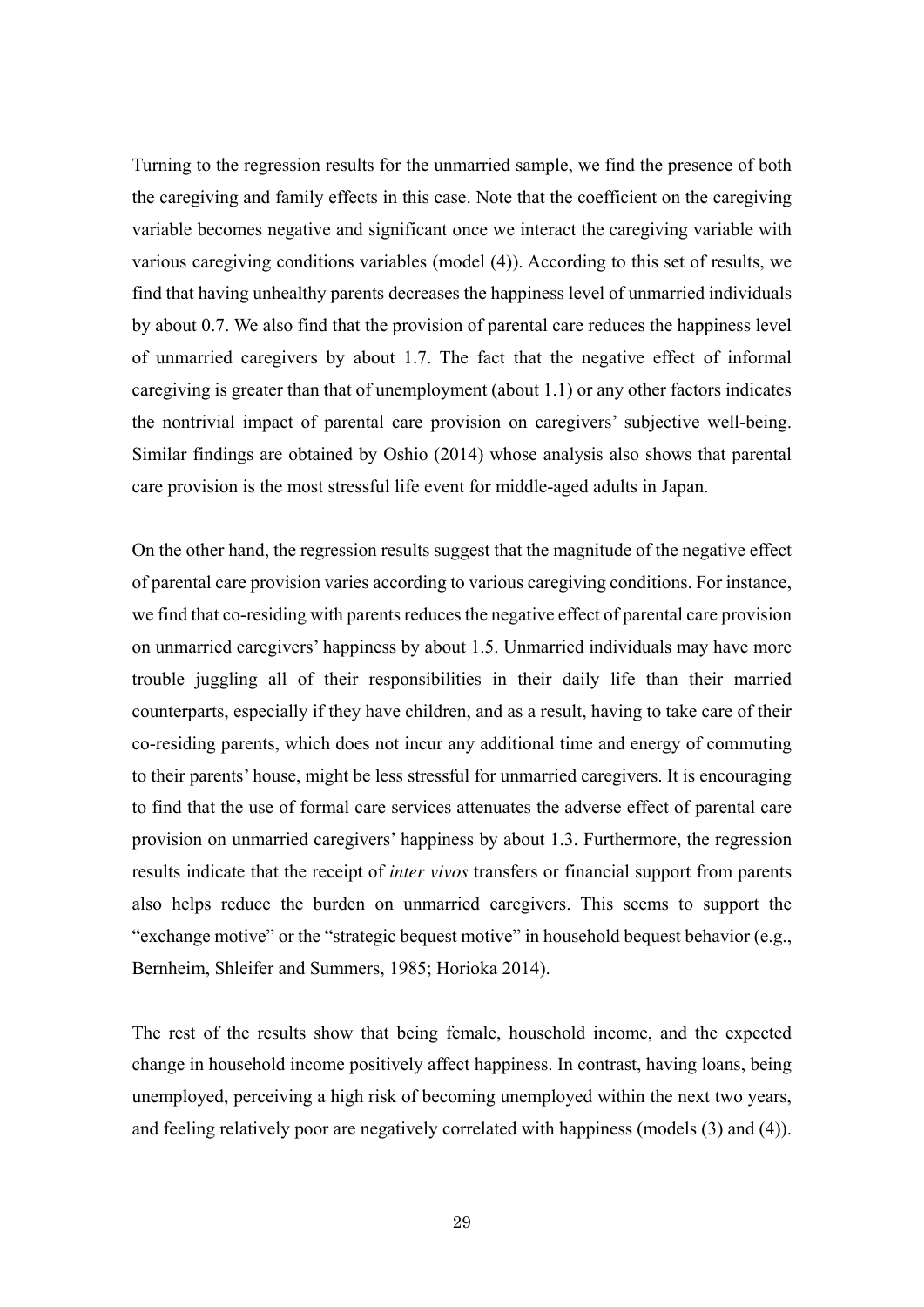We also find that having loans, being unemployed and fearing a high risk of becoming unemployed in the near future have a larger and more highly significant effect on happiness for unmarried individuals than for married counterparts. This seems to underscore the fact that unmarried individuals are more vulnerable to negative income shocks than their married counterparts.

In sum, this paper finds key differences in the impact of informal parental care on caregivers' happiness between married and unmarried caregivers. While an insignificant effect was found for married caregivers, a negative and significant effect was found for unmarried counterparts. The greater burden of informal parental care on unmarried children than married children is consistent with the findings of the previous literature (e.g., Hansen, Slagsvold and Ingebretsen, 2013). However, the negative effect of caregiving was found to be attenuated if unmarried caregivers reside with their parents, make use of formal care services, or/and have received any *inter vivos* transfers or financial support from their parents in the present analysis.

Primary responsibility for parental care used to be borne by daughters-in-law in many East Asian countries, and particular attention tended to be paid to daughters-in-law by researchers when analyzing the impact of informal elderly care on caregivers' life (e.g., Do *et al*., 2015; Sugawara and Nakamura, 2014). However, such traditional norms have been changing in Japan in recent years (e.g., Tsutsui, Muramatsu and Higashino, 2014), and indeed, Hanaoka and Norton (2008) find that the role of daughters-in-law in parental care is becoming less important than that of unmarried children. The findings of this study adds another dimension to these existing studies in that an adverse effect of informal parental care is found only on the subjective well-being of unmarried caregivers and not on that of married caregivers. Such findings call for more attention to be paid to unmarried caregivers, especially if we take into account the fact that unmarried caregivers may have more difficulty juggling all of their responsibilities in their daily life with less support from family members and tend to be more vulnerable to negative income shocks than married caregivers. Unmarried caregivers could therefore be regarded as a potential risk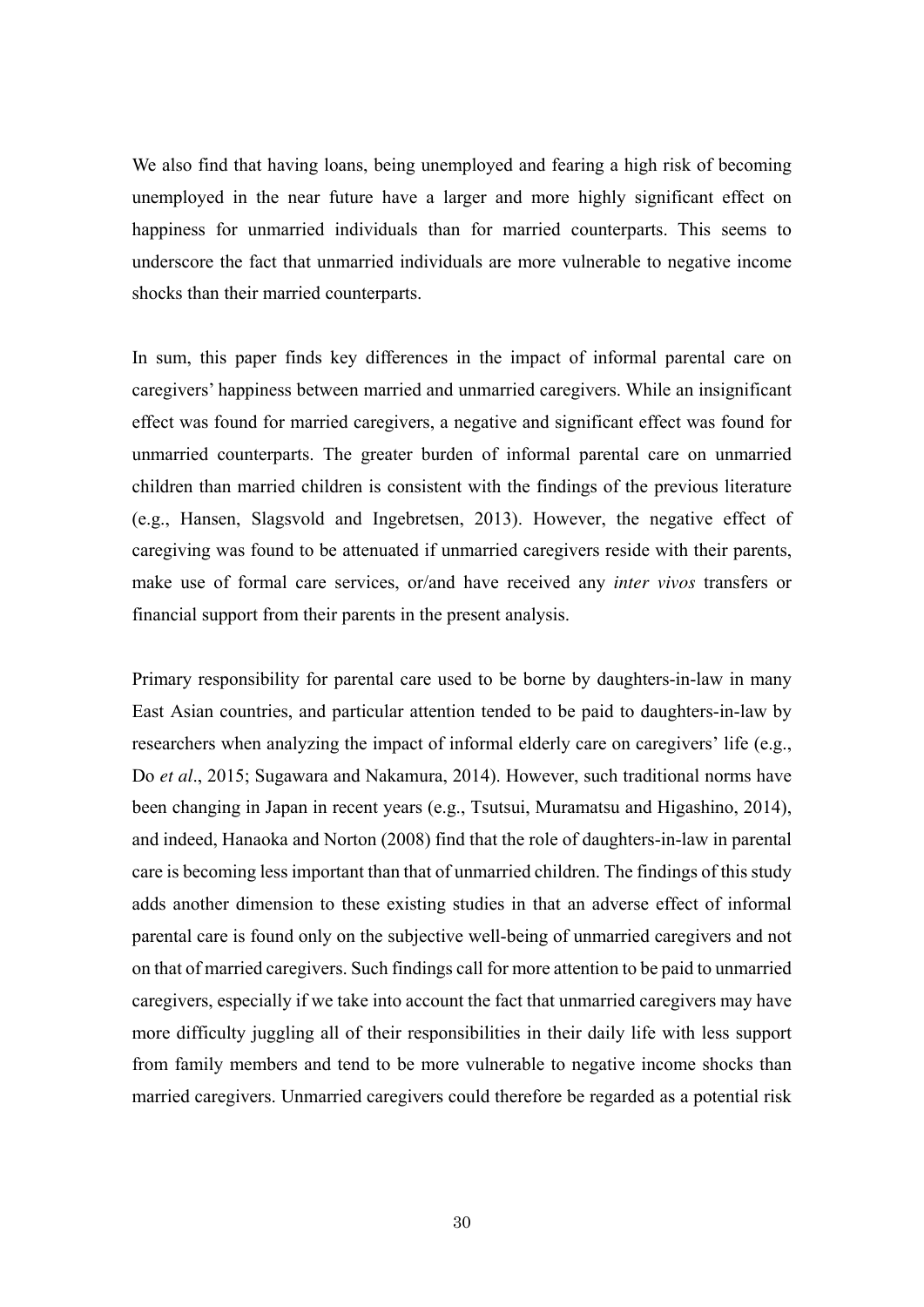group as their subjective as well as economic well-being face a greater risk of deterioration as a result of parental care provision.

#### **6. Conclusions**

This paper has made an attempt to examine the impact of informal elderly care on caregivers' happiness in Japan as part of the assessment of the "cost" of informal elderly care as family members form the backbone of long-term care systems in many parts of the world including Japan. The empirical results of this paper show that while no significant effect of providing parental care on married caregivers' happiness was detected, an adverse and significant effect was found on unmarried caregivers' happiness. However, the negative caregiving effect was found to be alleviated if unmarried caregivers reside with their parents and/or have received any *inter vivos* transfers or financial support from their parents. We also tried to see whether the use of formal care services may alleviate the negative effect of parental care provision. We found that the use of formal care services helps reduce the negative effect of caregiving on unmarried caregivers' happiness, though we did not detect such effects in the case of the married sample.

The current research is though not without limitations. First, although some unique variables capturing respondents' preference parameters were used to control for some of the time-invariant characteristics of individuals, it would have been preferable to conduct a panel data analysis that takes into account individual fixed effects if such data had been available. Second, as mentioned earlier, it would be of interest to examine the impact of informal elderly care on the well-being of spousal caregivers as they are often the primary caregiver in the case of married couples. Unfortunately, data limitations did not allow the current research to examine the case of spouses. Finally, the data used for the empirical analysis did not collect information on the intensity or duration of parental care provision. Such aspects of caregiving are likely to influence the extent to which informal elderly care affects the well-being of caregivers. This is also left as one of the key agendas for future research.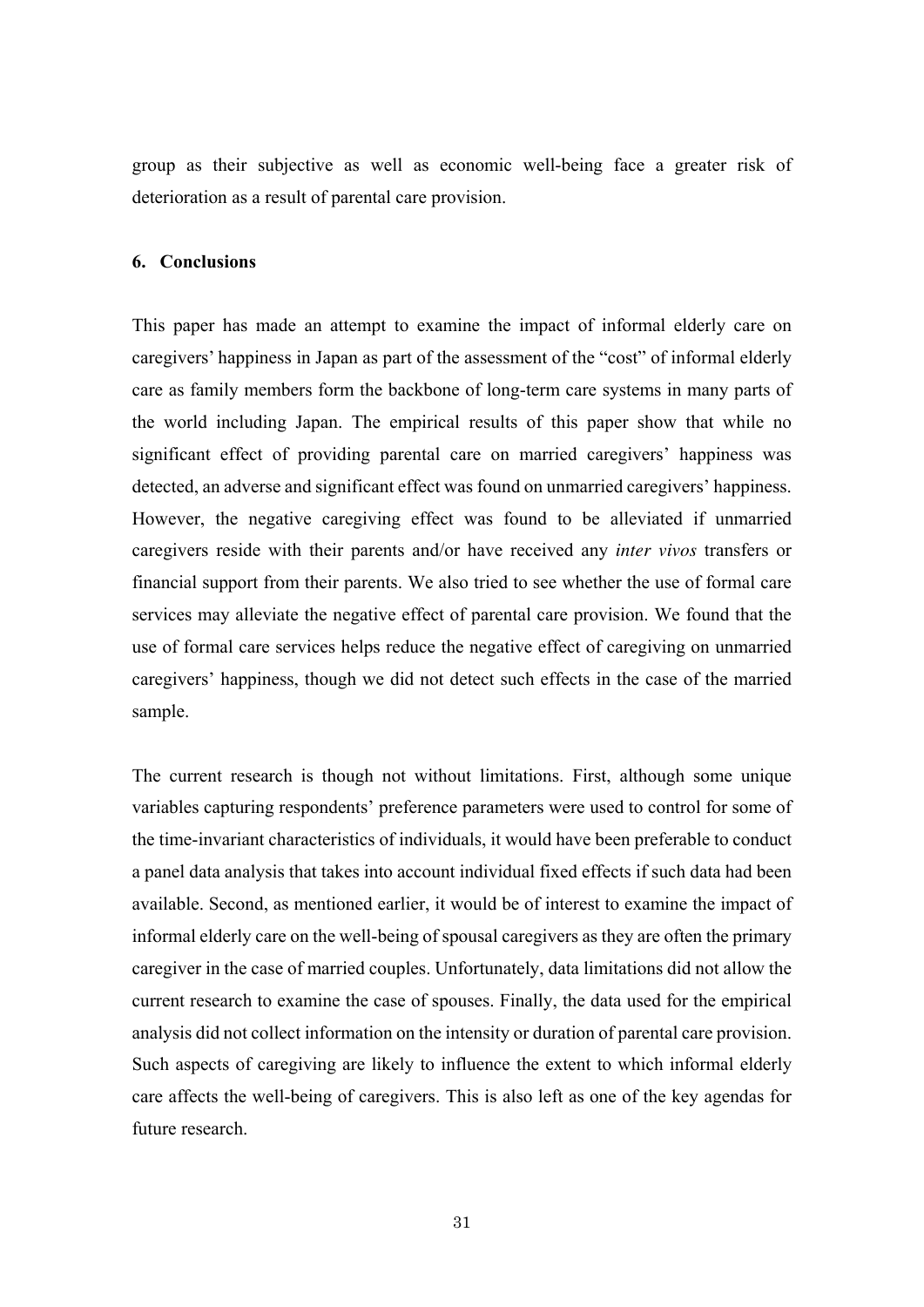Despite the above limitations, this research has generated some key findings that have important policy implications. The fact that caring for elderly parents is found to have a negative effect on the subjective well-being of unmarried caregivers sheds light on the important role that formal care services could play in reducing the burden on caregivers, particularly unmarried caregivers who presumably receive less support, both emotional and physical support, from family members. It is encouraging to find that the use of formal care services alleviates the negative impact of parental care provision on unmarried caregivers' subjective well-being.

Reducing the burden of informal elderly care on caregivers should be a critical agenda for the government as the increased burden on caregivers is likely to lead to the more costly institutionalization of care recipients (Kurasawa *et al*., 2012). Moreover, given that unmarried people are more likely to play a greater number of roles in their daily life, especially if they have children, and to face greater economic insecurity than their married counterparts, more support to facilitate informal care should be provided, for example, through such initiatives as flexible working arrangements, paid and unpaid leave, and respite care, to make informal elderly care more manageable and sustainable even when caregivers have other responsibilities.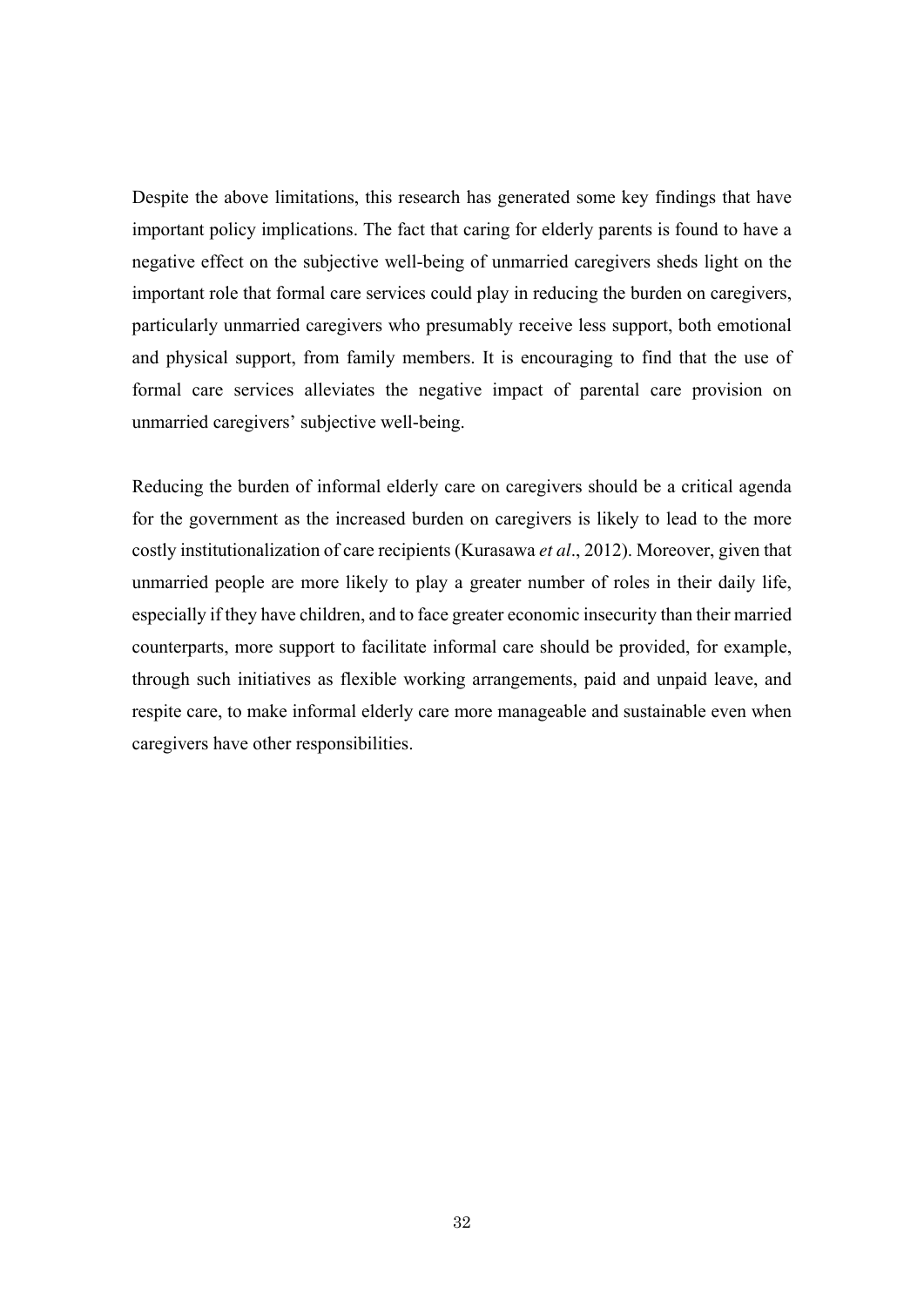#### **References:**

- Adams, R., H. Almeida and D. Ferreira (2009), "Understanding the Relationship between Founder-CEOs and Firm Performance," *Journal of Empirical Finance*, 16(1), pp. 135-150.
- Bauer, J. M. and A. Spousa-Poza (2015), "Impacts of Informal Caregiving on Caregiver Employment, Health, and Family," *Journal of Populating Ageing*, 8(3), pp. 113-145.
- Bernheim, B. D., A. Shleifer and L. H. Summers (1985), "The Strategic Bequest Motive," *Journal of Political Economy*, 93(6), pp. 1045-76.
- Bobinac, A., N. J. A. van Exel, F. F. H. Rutten and W. B. F. Brouwer (2010), "Caring for and Caring About: Disentangling the Caregiver Effect and the Family Effect," *Journal of Health Economics*, 29(4), pp. 549-556.
- Bolin, K., B. Lindgren and P. Lundborg (2008), "Informal and Formal Care among Single-living Elderly in Europe," *Health Economics*, 17(3), pp. 393-409.
- Bonsang, E. (2009), "Does Informal Care from Children to Their Elderly Parents Substitute for Formal Care in Europe?" *Journal of Health Economics*, 28(1), pp. 143-154.
- Clark, A. E., P. Frijters and M. Shields (2008), "Relative Income, Happiness, and Utility: An Explanation for the Easterlin Paradox and Other Puzzles," *Journal of Economic Literature*, 46(1), pp. 96-144.
- Campbell, J. C., N. Ikegami and M. J. Gibson (2010), "Lessons from Public Long-Term Care Insurance in Germany and Japan," *Health Affairs*, 29(1), pp. 87-95.
- Charles, K. K. and P. Sevak (2005), "Can Family Caregiving Substitute for Nursing Home Care," *Journal of Health Economics*, 24(6), pp. 1174-1190.
- Coe, N. B. and C. H. Van Houtven (2009), "Caring for Mom and Neglecting Yourself? The Health Effects of Caring for an Elderly Parent," *Health Economics*, 18(9), pp. 991-1010.
- Do, Y. K., E. C. Norton, S. C. Stearns and C. H. Van Houtven (2015), "Informal Care and Caregiver's Health," *Health Economics*, 24(2), pp. 224-237.
- Ferrer-i-Carbonell, A. and P. Frijters (2004), "How Important is Methodology for the Estimates of the Determinants of Happiness?" *Economic Journal*, 114(497), pp. 641- 659.
- Frey, B. S. and A. Stutzer (2002), "What Can Economists Lean from Happiness Research?" *Journal of Economic Literature*, 40(2), pp. 402-435.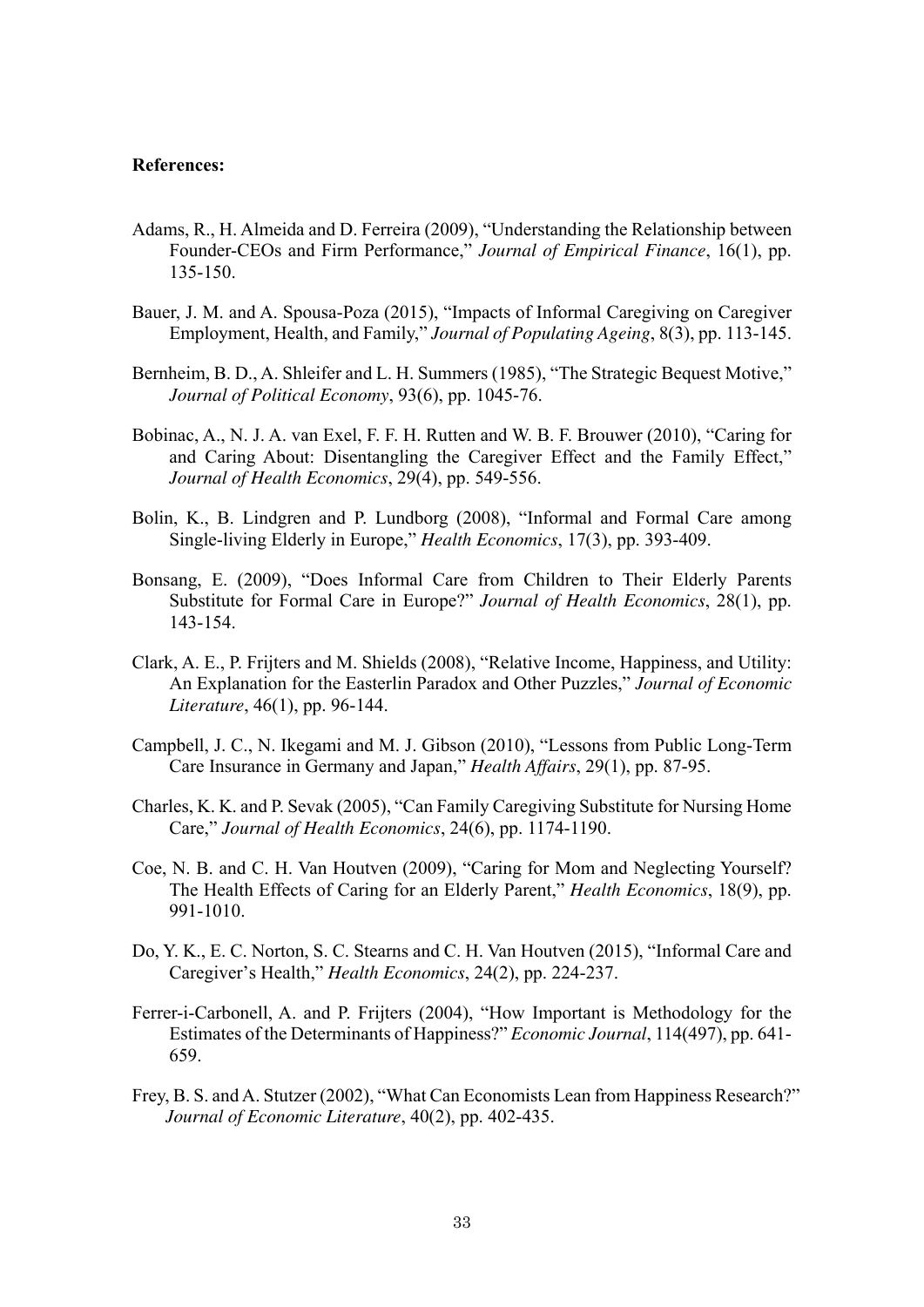- Frey, B. S. and A. Stutzer (2000), "Happiness, Economy and Institutions," *Economic Journal*, 110(466), pp. 918-938.
- Ganong, L. and M. Coleman (2005), "Measuring Intergenerational Obligations," *Journal of Marriage and Family*, 67(4), pp. 1003-1011.
- Gans, D. and M. Silverstein (2006), "Norms of Filial Responsibility for Aging Parents Across Time and Generations," *Journal of Marriage and Family*, 68(4), pp.961-976.
- Hanaoka, C. and E. Norton (2008), "Informal and Formal Care for Elderly Persons: How Adult Children's Characteristics Affect the Use of Formal Care in Japan," *Social Science and Medicine*, 67(6), pp. 1002-1008.
- Hansen, T., B. Slagsvold and R. Ingebretsen (2013), "The Strains and Gains of Caregiving: An Examination of the Effects of Providing Personal Care to a Parent on a Range of Indicators of Psychological Well-being," *Social Indicators Research*, 114(2), pp. 323-343.
- Horioka, C. Y. (2014), "Are Americans and Indians More Altruistic than the Japanese and Chinese? Evidence from a New International Survey of Bequest Plans," *Review of Economics of the Household*, 23(3), pp. 411-437.
- Kan, M. and S. Kajitani (2014), "The Impact of Public Long-term Care Insurance on Time Spent on Informal Care among At-home Caregivers: Findings from Japanese Micro Data," (in Japanese), *The Economic Review*, 65(4), pp. 345-361.
- Kumamoto, K., Y. Arai and S. H. Zarit (2006), "Use of Home Care Services Effectively Reduces Feelings of Burden among Family Caregivers of Disabled Elderly in Japan: Preliminary Results," *International Journal of Geriatric Psychiatry*, 21(2), pp. 163- 170.
- Kurasawa, S., K. Yoshimasu, M. Washio, J. Fukumoto, S. Takemura, K. Yokoi, Y. Arai and K. Miyashita (2012), "Factors Influencing Caregivers' Burden among Family Caregivers and Institutionalization of In-home Elderly People Cared for by Family Caregivers," *Environmental Health and Preventive Medicine*, 17(6), pp. 474-483.
- Layard, R. (2005), *Happiness: Lessons from a New Science*. London: Penguin Books.
- Leigh, A. (2010), "Informal Care and Labor Market Participation," *Labour Economics*, 17(1), pp. 140-149.
- Long, S. O., R. Campbell and C. Nishimura (2009), "Does It Matter Who Cares? A Comparison of Daughters versus Daughters-in-Law in Japanese Elder Care," *Social Science Japan Journal*, 12(1), pp. 1-21.
- Nakamura, J. and S. Sugawara (2014), "A Fallacy of a Decreasing Rate of Parents-Children Coresidence: Increase of Childless Elders and Their Long-term Care in Japan," (in Japanese), *CIRJE Discussion Paper J-Series*, No. 265, Center for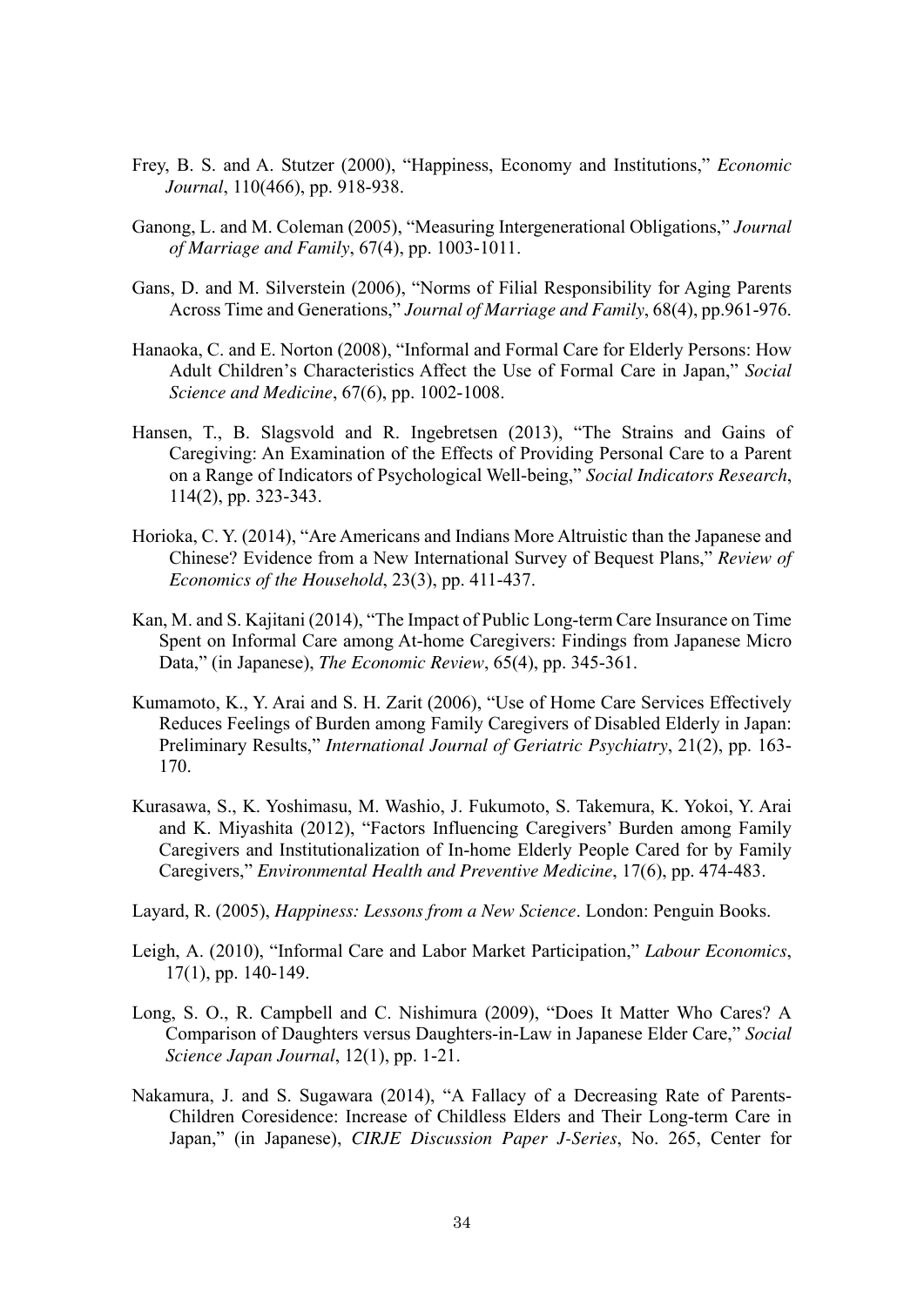International Research on Japanese Economy, Faculty of Economics, University of Tokyo.

- National Institute of Population and Social Security Research (2012), *Population Projections for Japan (January 2012): 2011 to 2060*, available online (http://www.ipss.go.jp/site-ad/index\_english/esuikei/gh2401e.asp, accessed on September 18, 2015).
- Niimi, Y. (2015), "Can Happiness Provide New Insights into Social Inequality? Evidence from Japan," *MPRA Paper*, No. 64720, Munich Personal RePEc Archive.
- Ohtake, F. (2012), Unemployment and happiness. *Japan Labor Review*, 9(2), pp. 59-74.
- Organisation for Economic Co-operation and Development (OECD) (2013), *Health at a Glance 2013: OECD Indicators*, Paris: OECD.
- Oshio, T. (2014), "The Association between Involvement in Family Caregiving and Mental Health among Middle-aged Adults in Japan," *Social Science and Medicine*, 115, pp. 121-129.
- Oshio, T. (2015), "How is an Informal Caregiver's Psychological Distress Associated with Prolonged Caregiving? Evidence from a Six-wave Panel Survey in Japan," *Quality of Life Research*, 24(12), pp. 2907-2915.
- Sakai, T. and K. Sato (2007), "Kaigo ga Koreish no Shugyo/Taishoku Kettei ni Oyobosu Eikyo (in Japanese) (The Impact of Caregiving on the Employment and Retirement Decisions of the Aged)," *JCER Economic Journal*, 56, Japan Center for Economic Research.
- Shimizutani, S., W. Suzuki and H. Noguchi (2008), "The Socialization of At-home Elderly Care and Female Labor Market Participation: Micro-level Evidence from Japan," *Japan and the World Econom*y, 20(1), pp. 82-96.
- Stiglitz, J. E., A. Sen and J. Fitoussi (2009), *Report by the Commission on the Measurement of Economic Performance and Social Progress*, available online (http://www.stiglitz-sen-fitoussi.fr/en/index.htm, accessed on January 27, 2015).
- Stock, J. H. and M. Yogo (2005), "Testing for Weak Instruments in Linear IV Regression," in Andrews, D. W. K and J. H. Stock (eds) *Identification and Inference for Econometric Models: Essays in Honor of Thomas Rothenberg*, New York: Cambridge University Press.
- Sugawara, S. and J. Nakamura (2014), "Can Formal Elderly Care Stimulate Female Labor? The Japanese Experience," *Journal of the Japanese and International Economies*, 34, pp. 98-115.
- Sugihara, Y., H. Sugisawa, Y. Nakatani and G. W. Hougham (2004), "Longitudinal Changes in the Well-being of Japanese Caregivers: Variations Across Kin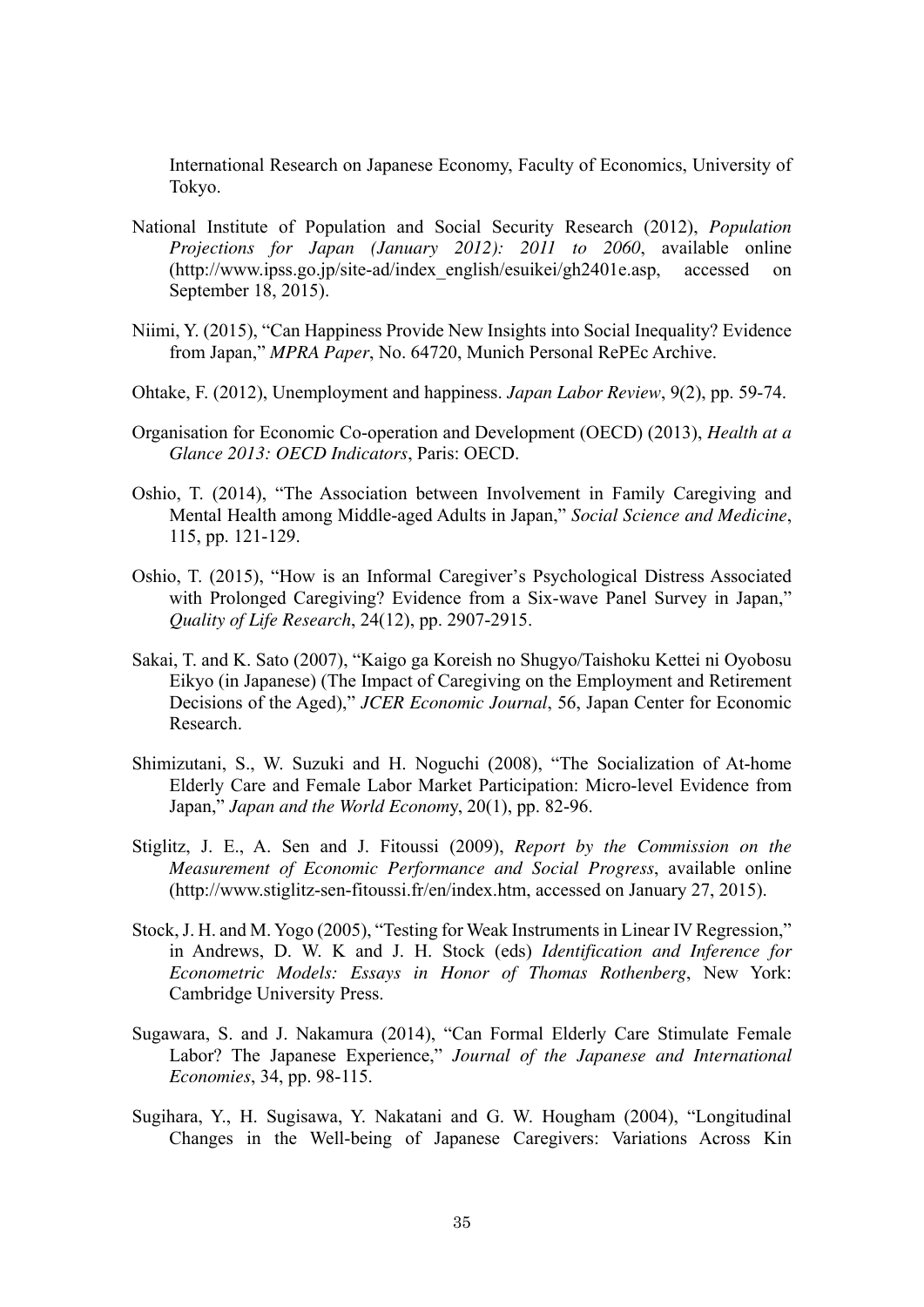Relationships," *Journal of Gerontology: Psychological Sciences*, 59B(4), pp. 177- 184.

- Tsutsui, T. and N. Muramatsu (2005), "Care-Needs Certification in the Long-Term Care Insurance System in Japan," *Journal of American Geriatrics Society*, 53(3), pp. 522- 527.
- Tsutsui, T. and N. Muramatsu (2007), "Japan's Universal Long-Term Care System Reform of 2005: Containing Costs and Realizing a Vision," *Journal of American Geriatrics Society*, 55(9), pp. 1458-1463.
- Tsutsui, T., N. Muramatsu and S. Higashino (2014), "Changes in Perceived Filial Obligation Norms among Coresident Family Caregivers in Japan," *The Gerontologist*, 54(5), pp. 797-807.
- Tsutsui, Y., F. Ohtake and S. Ikeda (2009), "The Reason Why You Are Unhappy," *Osaka Daigaku Keizaigaku* (*Osaka Economic Papers*), 58(4), pp. 20-57 (in Japanese).
- Van den Berg, B. and A. Ferrer-i-Carbonell (2010), "Monetary Valuation of Informal Care: The Well-being Valuation Method," *Health Economics*, 16(11), pp. 1227-1244.
- Van den Berg, B., D. G. Fiebig and J. Hall (2014), "Well-being Losses due to Care-giving," *Journal of Health Economics*, 35, pp. 123-131.
- Van Houtven, C. H. and E. C. Norton (2004), "Informal Care and Health Care Use of Older Adults," *Journal of Health Economics*, 23(6), pp.1159-1180.
- Van Houtven, C. H. and E. C. Norton (2008), "Informal Care and Medicare Expenditures: Testing for Heterogeneous Treatment Effects," *Journal of Health Economics*, 27(1), pp. 134-156.
- Van Houtven, C. H., M. R. Wilson and E. C. Clipp (2005), "Informal Care Intensity and Caregiver Drug Utilization," *Review of Economics of the Household*, 3(4), pp. 415- 433.
- Van Praag, B. M. S. (1991), "Ordinal and Cardinal Utility: An Integration of the Two Dimensions of the Welfare Concept," *Journal of Econometrics*, 50(1-2), pp. 69-89.
- Wooldridge, J. M. (2002), *Econometric Analysis of Cross Section and Panel Data*. Cambridge: The MIT Press.
- Yamane, C., S. Yamane and Y. Tsutsui (2008), "Koufukudo de Hakatta Chiikikan Kakusa (in Japanese) (Regional Disparities as Measured by Happiness)," *Koudou Keizaigaku* (*Journal of Behavioral Economics and Finance*), 1(1), pp. 1-26.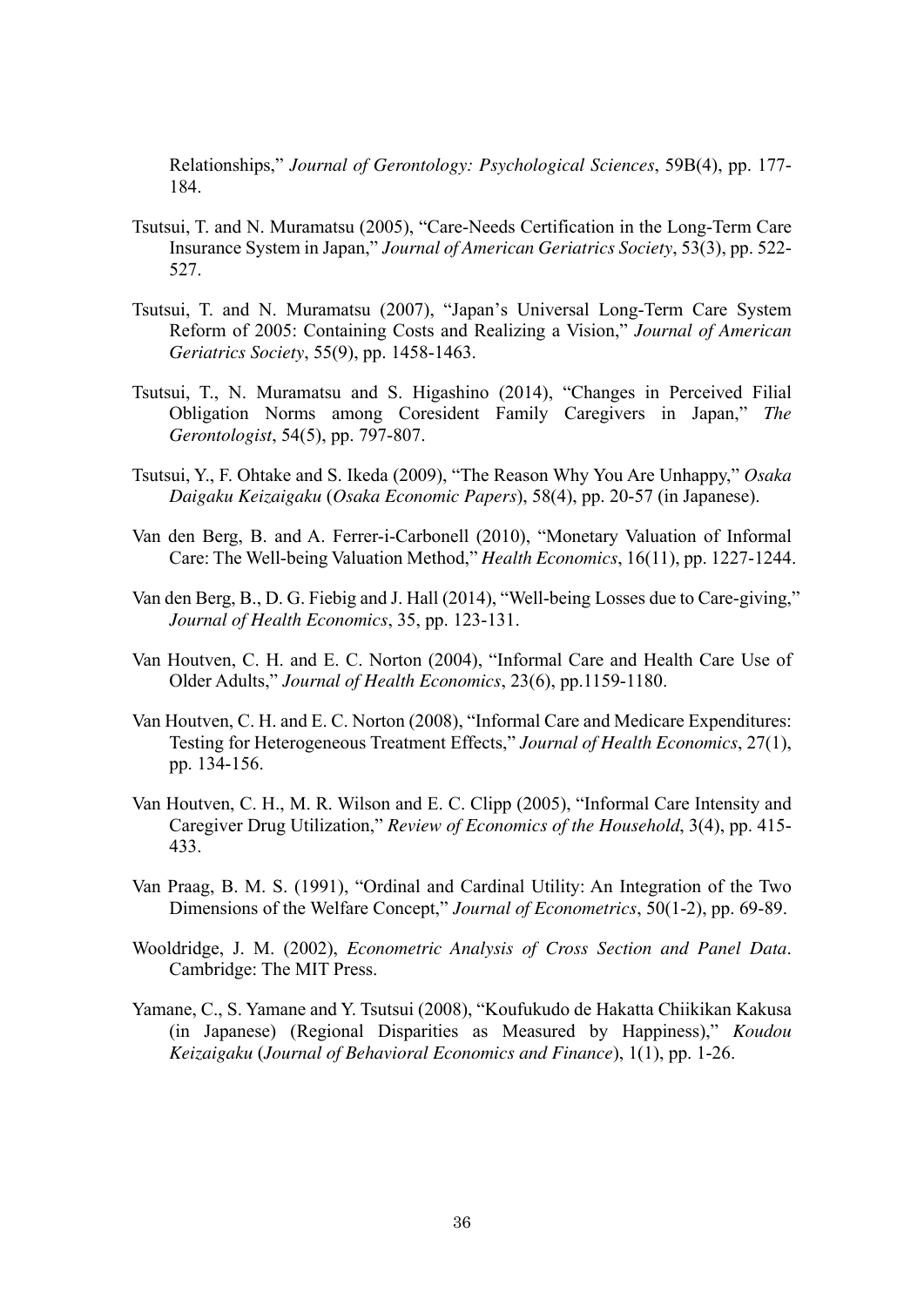| <b>Variables</b>    | <b>Description</b>                                                                                                                 |
|---------------------|------------------------------------------------------------------------------------------------------------------------------------|
| Age                 | Age expressed in years                                                                                                             |
| Age squared         | Age squared divided by 100                                                                                                         |
| Female              | Dummy variable that equals one if respondents are female                                                                           |
| Education           |                                                                                                                                    |
| Secondary school    | Dummy variable that equals one if respondents have completed secondary<br>school education or lower                                |
| High school         | Dummy variable that equals one if respondents have completed high school<br>education                                              |
| Junior college      | Dummy variable that equals one if respondents have completed junior college<br>education                                           |
| University          | Dummy variable that equals one if respondents have obtained a university<br>degree or higher                                       |
| Poor health         | Dummy variable that equals one if respondents are receiving treatment at a<br>hospital or a clinic for a chronic disease or injury |
| Child               | Dummy variable that equals one if respondents have a child/children                                                                |
| Household size      | Total number of household members                                                                                                  |
| Household income    | Log of annual household income in thousands of yen                                                                                 |
|                     | Since the choices of the answers to the question on annual household income                                                        |
|                     | were in bracket form, a continuous variable was created by assigning the                                                           |
|                     | following values to each answer:                                                                                                   |
|                     | $(1)$ Less than 1 million yen: 800,000 yen                                                                                         |
|                     | (2) 1 million to less than 2 million yen: 1.5 million yen                                                                          |
|                     | (3) 2 million to less than 4 million yen: 3 million yen                                                                            |
|                     | (4) 4 million to less than 6 million yen: 5 million yen                                                                            |
|                     | (5) 6 million to less than 8 million yen: 7 million yen                                                                            |
|                     | (6) 8 million to less than 10 million yen: 9 million yen                                                                           |
|                     | (7) 10 million to less than 12 million yen: 11 million yen                                                                         |
|                     | (8) 12 million to less than 14 million yen: 13 million yen                                                                         |
|                     | (9) 14 million to less than 16 million yen: 15 million yen                                                                         |
|                     | (10) 16 million to less than 18 million yen: 17 million yen                                                                        |
|                     | (11) 18 million to less than 20 million yen: 19 million yen                                                                        |
|                     | $(12)$ 20 million yen or over: 25 million yen                                                                                      |
| Expected change in  | Percentage change respondents expect in the current year's household income                                                        |
| household income in | in comparison with that of the previous year.                                                                                      |
| that year           | Since the choices of the answers to the question on the expected change in                                                         |
|                     | household income were in bracket form, a continuous variable was created by                                                        |
|                     | assigning the following values to each answer:                                                                                     |
|                     | (1) $9\%$ or greater decline: -11.25%                                                                                              |
|                     | (2) $7\%$ or greater but less than 9% decline: $-8\%$                                                                              |
|                     | (3) $5\%$ or greater but less than $7\%$ decline: $-6\%$                                                                           |
|                     | $(4)$ 3% or greater but less than 5% decline: -4%                                                                                  |
|                     | $(5)$ 1% or greater but less than 3% decline: -2%                                                                                  |
|                     | (6) Less than $1\%$ decline or less than $1\%$ increase: $0\%$                                                                     |
|                     | $(7)$ 1% or greater but less than 3% increase: 2%                                                                                  |
|                     | (8) 3% or greater but less than 5% increase: 4%                                                                                    |
|                     | (9) $5\%$ or greater but less than $7\%$ increase: $6\%$                                                                           |
|                     | $(10)$ 7% or greater but less than 9% increase: 8%                                                                                 |
|                     | $(11)9%$ or greater increase: 11.25%                                                                                               |
| Homeownership       | Dummy variable that equals one if respondents own a house or an apartment                                                          |
| Has loans           | Dummy variable that equals one if respondents have any loans                                                                       |
| Employment          |                                                                                                                                    |
| Regular job         | Dummy variable that equals one if respondents have a regular job (i.e.,                                                            |
|                     | working as a full-time employee)                                                                                                   |

# **Appendix: Description of Variables**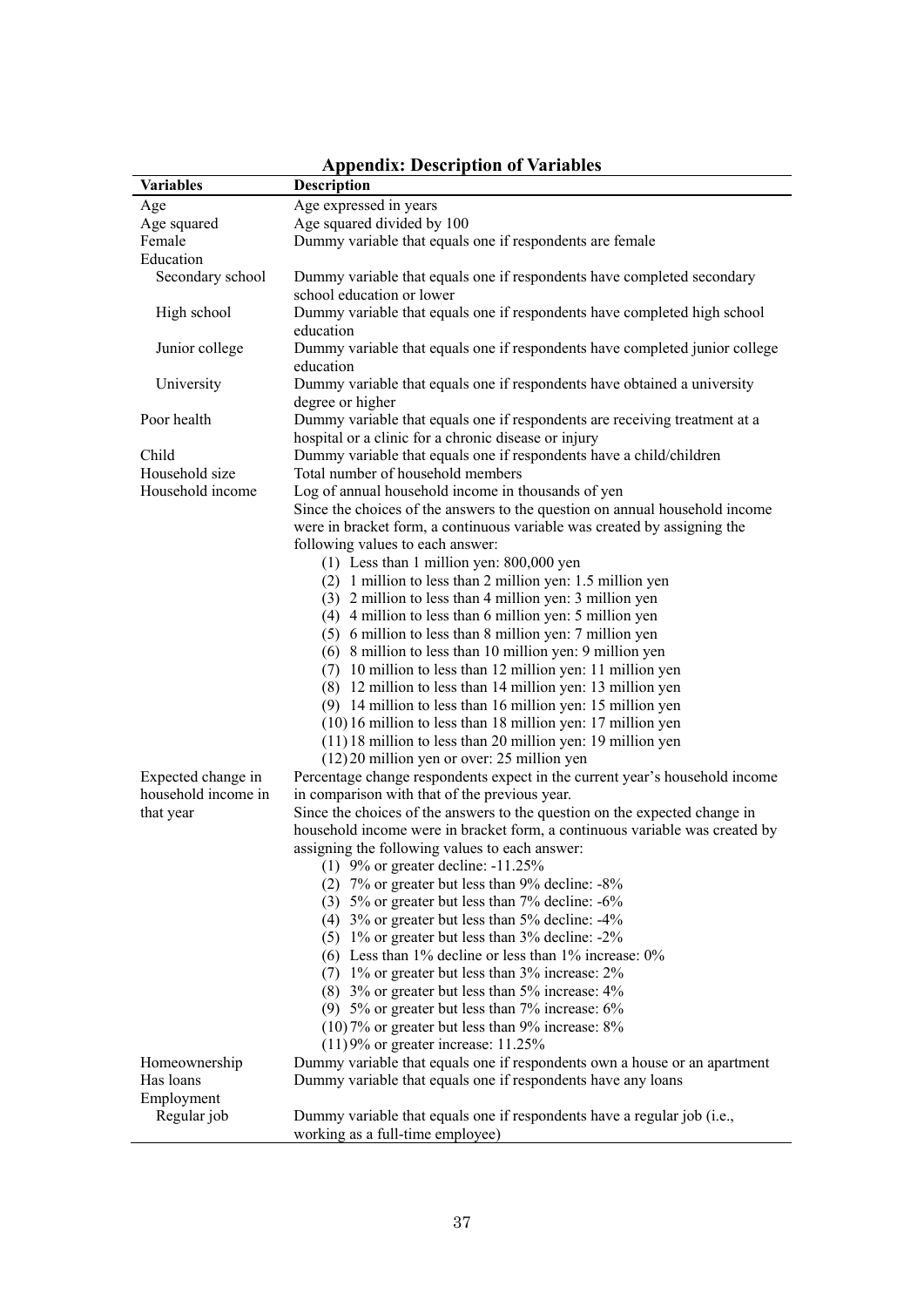| <b>Variables</b>       | <b>Description</b>                                                                                                                         |
|------------------------|--------------------------------------------------------------------------------------------------------------------------------------------|
| Irregular job          | Dummy variable equals one if respondents have an irregular job (i.e., working                                                              |
|                        | as a part-time worker, temporary worker, fixed-term worker, or dispatched                                                                  |
|                        | worker from a temporary agency)                                                                                                            |
| Unemployed             | Dummy variable that equals one if respondents are unemployed                                                                               |
| Not in labor force     | Dummy variable that equals one if respondents are not in the labor force (i.e.,                                                            |
|                        | housewives/husbands, students or retired)                                                                                                  |
| Likely unemployed      | Dummy variable that equals one if respondents are currently employed but                                                                   |
|                        | perceive a high risk of becoming unemployed in the next two years                                                                          |
| Public pensions        | Percentage of living expenses expected to be covered by public pensions after                                                              |
|                        | retirement (or actual percentage if respondents are already retired)                                                                       |
|                        | Since the choices of the answers to the question about what percentage of their                                                            |
|                        | living costs respondents expect public pensions to cover after retirement were                                                             |
|                        | in bracket form, a continuous variable was created by assigning the following                                                              |
|                        | values to each answer:                                                                                                                     |
|                        | (1) Between 0 and $9\%$ : 5%                                                                                                               |
|                        | (2) Between 10 and 19%: 15%                                                                                                                |
|                        | (3) Between 20 and 29%: 25%                                                                                                                |
|                        | (4) Between 30 and 39%: 35%                                                                                                                |
|                        | (5) Between 40 and 49%: 45%                                                                                                                |
|                        | (6) Between 50 and 59%: 55%                                                                                                                |
|                        | (7) Between 60 and $60\%$ : $65\%$                                                                                                         |
|                        | (8) Between 70 and 79%: 75%                                                                                                                |
|                        | (9) Between 80 and 80%: 85%                                                                                                                |
|                        | $(10)90\%$ or over: 95%                                                                                                                    |
| Altruistic             | Dummy variable that equals one if respondents have donated any money in                                                                    |
|                        | the previous year                                                                                                                          |
| Risk averse            | The figure $(\%)$ obtained after subtracting from 100% the chance of rain $(\%)$                                                           |
|                        | that will make respondents bring an umbrella with them                                                                                     |
| Low time preference    | Dummy variable that equals one if respondents used to get homework done                                                                    |
|                        | right away or fairly early during school vacations when they were a child                                                                  |
| Relatively poor        | Dummy variable that equals one if respondents think that the living standard<br>of others is much higher or somewhat higher than their own |
|                        | Dummy variable that equals one if respondents think that the living standard                                                               |
| Relatively rich        | of others is much lower or somewhat lower than their own                                                                                   |
| Care provision to      | Dummy variable that equals one if respondents care for their parent(s)                                                                     |
| parents                |                                                                                                                                            |
| Care provision to      | Dummy variable that equals one if respondents care for their parent(s)-in-law                                                              |
| parents-in-law         |                                                                                                                                            |
| Poor health of parents | Dummy variable that equals one if respondents' father or mother is certified as                                                            |
|                        | one of the Care Levels 1-5 under the long-term insurance system                                                                            |
| Poor health of         | Dummy variable that equals one if respondents' father-in-law or mother-in-                                                                 |
| parents-in-law         | law is certified as one of the Care Levels 1-5 under the long-term insurance                                                               |
|                        | system                                                                                                                                     |
| Living with parents    | Dummy variable that equals one if respondents live with their parent(s)                                                                    |
| Living with parents-   | Dummy variable that equals one if respondents live with their parent(s)-in-law                                                             |
| in-law                 |                                                                                                                                            |
| Use of formal          | Dummy variable that equals one if respondents' parents avail themselves of                                                                 |
| services (parents)     | formal care services (home helpers or institutions)                                                                                        |
| Use of formal          | Dummy variable that equals one if respondents' parents-in-law avail                                                                        |
| services (parents-in-  | themselves of formal care services (home helpers or institutions)                                                                          |
| law)                   |                                                                                                                                            |
| Receipt of inter vivos | Dummy variable that equals one if respondents have received any <i>inter vivos</i>                                                         |
| transfers from parents | transfers or financial support with a total value of 5 million yen or more from                                                            |
|                        | their parents                                                                                                                              |
|                        |                                                                                                                                            |